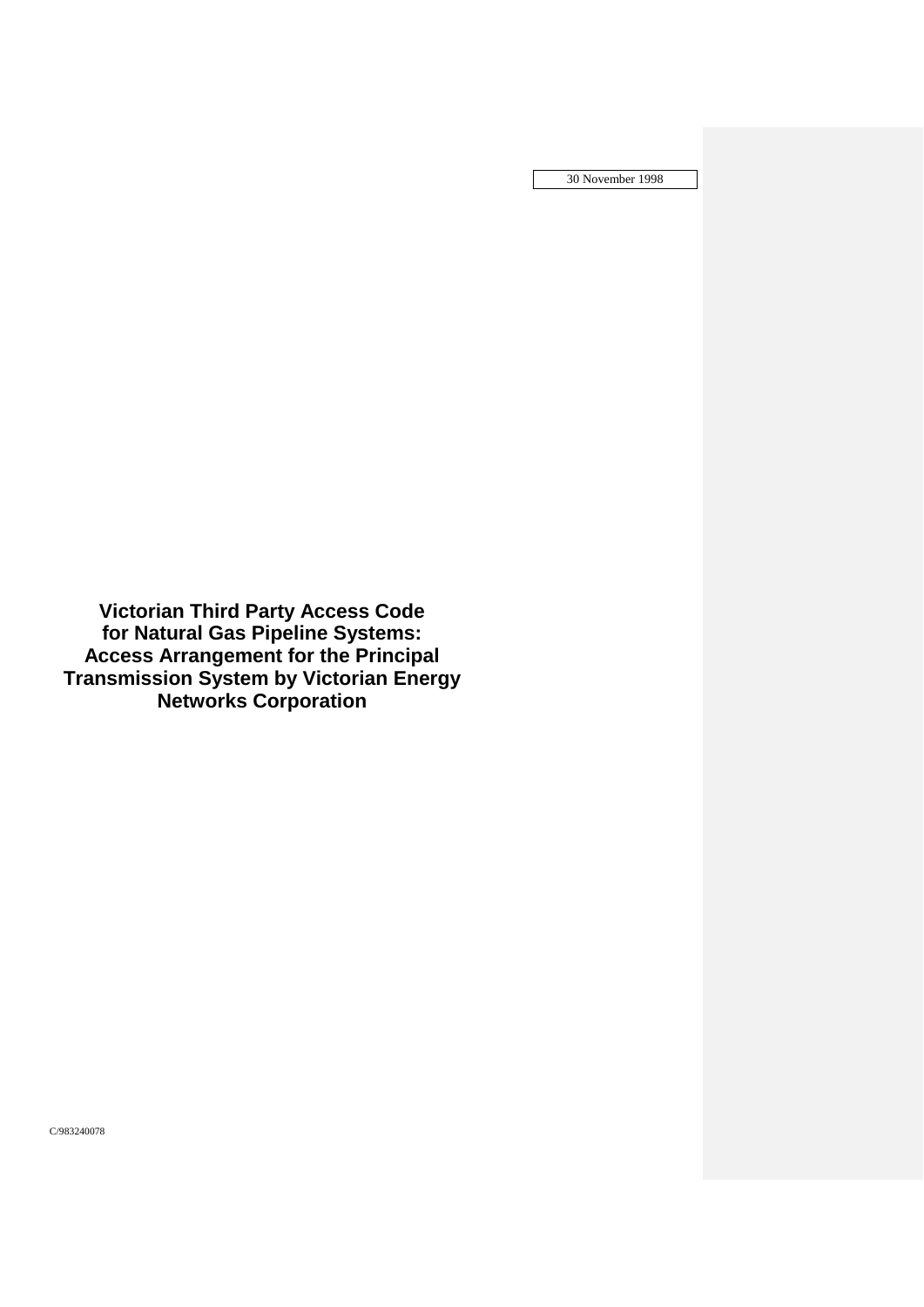# **TABLE OF CONTENTS**

| 1. Introduction                                               |                |
|---------------------------------------------------------------|----------------|
| 2. Interpretation                                             | $\overline{2}$ |
| <b>3. Contact Details</b>                                     | 2              |
| 4. Prior contractual rights                                   | 3              |
| 5. Elements set out in Section 3 of the Victorian Access Code | 3              |
|                                                               |                |

# **Appendices**

| 1. |  |  | <b>Description of Principal Transmission System</b> |  |
|----|--|--|-----------------------------------------------------|--|
|----|--|--|-----------------------------------------------------|--|

- **2. Pro-forma Gas Transportation Deed; and**
- **3. Initial authorised MDQ allocation procedures**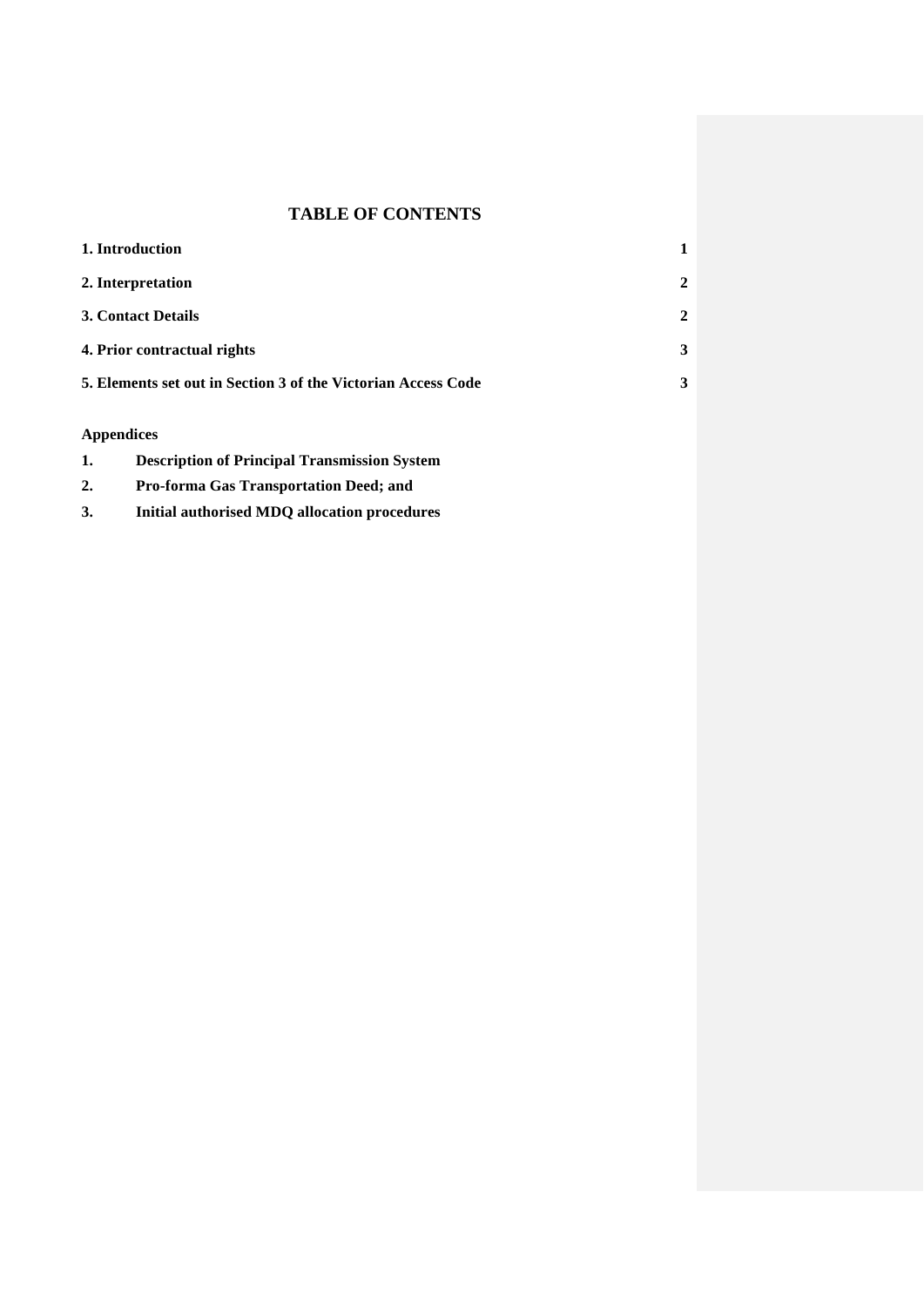# **ACCESS ARRANGEMENT FOR THE TRANSMISSION SYSTEM BY VICTORIAN ENERGY NETWORKS CORPORATION**

# **1. Introduction**

# **1.1 Purpose of this Document**

This *Access Arrangement* ("Access Arrangement") was submitted on 3 November 1997 by Energy Projects Division of the Department of Treasury and Finance, Government of Victoria ("EPD") on behalf of Victorian Energy Networks Corporation ("VENCorp" or the "Service Provider") to the Australian Competition and Consumer Commission (the "Regulator") in accordance with section 2.2 of the Victorian Third Party Access Code for Natural Gas Pipelines (the "Victorian Access Code").

The Regulator delivered a draft decision on this Access Arrangement on 28 May 1998 and a Final Decision I (in accordance with section 2.16(b) of the Victorian Access Code) on 6 October 1998. An amended Access Arrangement was submitted by EPD on behalf of the Service Provider on 30 November 1998 and was approved by the Regulator in Final Decision 2 (in accordance with section 2.19 of the Victorian Access Code) on 16 December 1998.

This Access Arrangement describes the terms and conditions on which VENCorp will grant access to the *Principal Transmission System* to third parties.

Transmission Pipelines Australia (Assets) Pty Ltd as owner of the *Principal Transmission System* and Transmission Pipelines Australia Pty Ltd as offeror of certain *Services* in respect of the *Principal Transmission System* (together "TPA"), are required to submit a separate Access Arrangement in relation to that system.

The Victorian Access Code provides for application to multiple Service Providers in respect of a *Covered Pipeline*. Section 9.2 provides as follows:

| <b>Section 9.2</b> | Where:                                                                                                                                                                                                     |  |  |
|--------------------|------------------------------------------------------------------------------------------------------------------------------------------------------------------------------------------------------------|--|--|
|                    | there is more than one Service Provider in connection with a Covered<br>(a)<br>Pipeline;                                                                                                                   |  |  |
|                    | one is the owner and another is the operator; and<br>(b)                                                                                                                                                   |  |  |
|                    | responsibility for complying with the obligations imposed by this Code<br>(c)<br>on the Service Provider is allocated among them by their Access<br>Arrangements, or their Access Arrangement Information, |  |  |
|                    | each Service Provider is responsible only for complying with the obligations<br>allocated to it.                                                                                                           |  |  |

Pursuant to section 9.2 of the Victorian Access Code, there has been an allocation of obligations between TPA and VENCorp which is reflected in their respective access arrangements.

The wording of each section of the Victorian Access Code is reproduced in italics and then followed by a statement explaining where the particular section is satisfied in this Access Arrangement.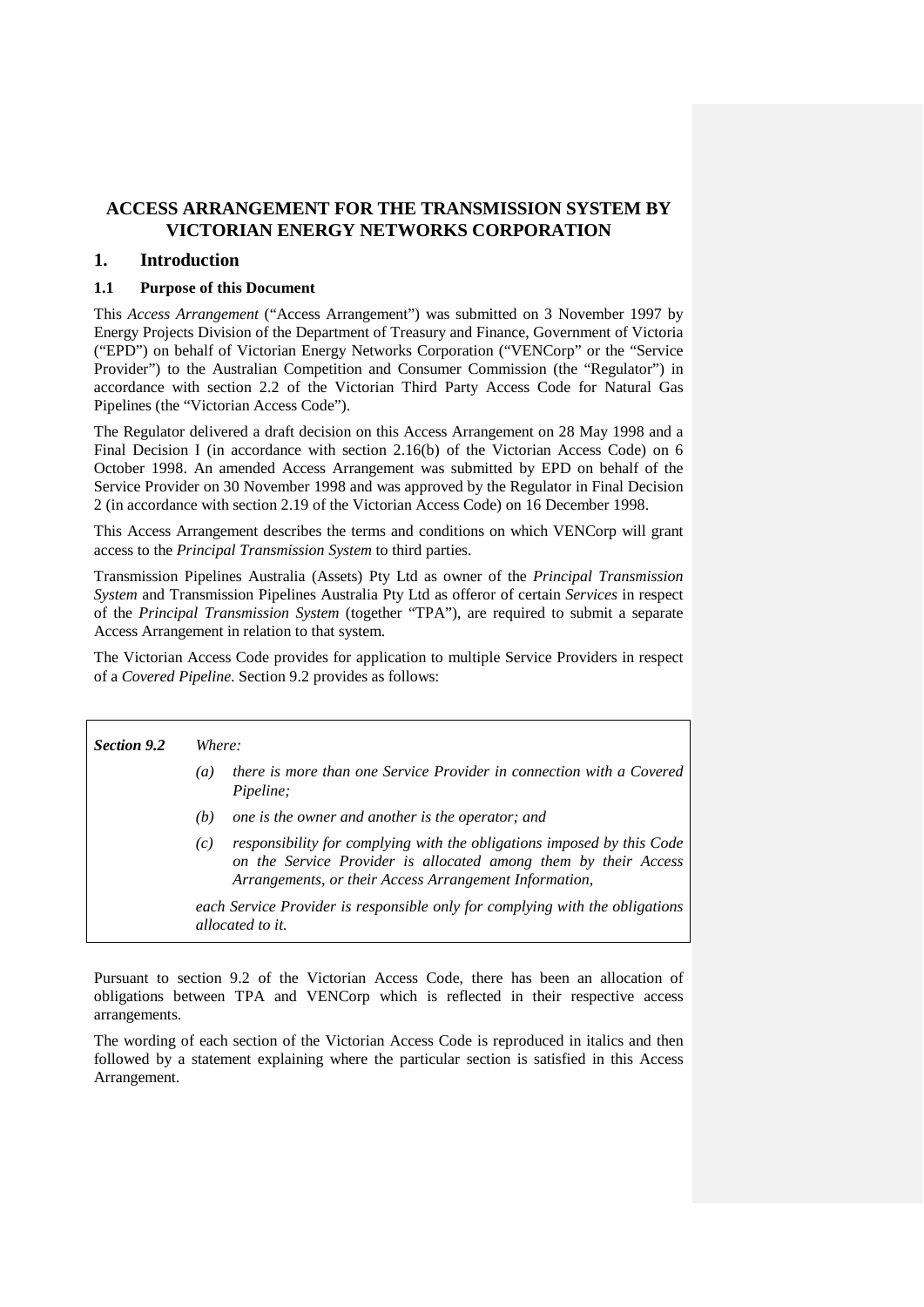# **1.2 Composition of Access Arrangement**

This Access Arrangement comprises this document, together with the description of *Principal Transmission System* and maps contained in Appendix 1, the pro-forma Gas Transportation Deed attached as Appendix 2 and the descriptions of the Initial Authorised *MDQ* Allocation Procedures set out in Appendix 3 as well as the sections of the *MSO Rules* to which this Access Arrangement refers and the sections of the *Tariff Order* to which this Access Arrangement refers.

In addition, *Access Arrangement Information* ("Access Arrangement Information") was submitted by VENCorp in accordance with section 2.2 of the Victorian Access Code.

# **1.3 Effective Date**

This Access Arrangement will come into effect on:

- (a) the date on which the Regulator's decision to approve this Access Arrangement takes effect; or
- (b) the date on which the *MSO Rules* take effect,

whichever is later.

# **2. Interpretation**

In this Access Arrangement, where a word or phrase is italicised it has:

- (a) the definition given to that word or phrase in the Victorian Access Code; or
- (b) the definition given to that word or phrase below,

unless the context otherwise requires.

"**MSO Rules**" means the Market and System Operations Rules (as amended from time to time) made under section 48N of the Gas Industry Act 1994.

"**Principal Transmission System**" means the Gas Transmission System as defined in the Gas Industry Act 1994 excluding any significant extension in respect of which a notice under clause 5.7.1(c) of TPA's Access Arrangement has been given even if an agreement under section 5(3) of the Gas Industry Act 1994 has been entered into in respect of that extension.

"**Tariff Order**" means the Order in Council (Victorian Gas Industry Tariff Order 1998, as amended from time to time) made under section 48A of the Gas Industry Act 1994.

"**Initial transmission tariffs**", "**initial VENCorp tariffs",** "**MDQ**", " "**tariffed transmission services**", "**transmission tariffs**", "**VENCorp tariffs** and "**tariffed VENCorp services**" have the meaning given to those words or phrases in the *Tariff Order*.

# **3. Contact Details**

The contact officer for further details on this Access Arrangement is:

Company Secretary VENCorp 433 Smith Street North Fitzroy, Vic, 3068 Telephone: 9481 9222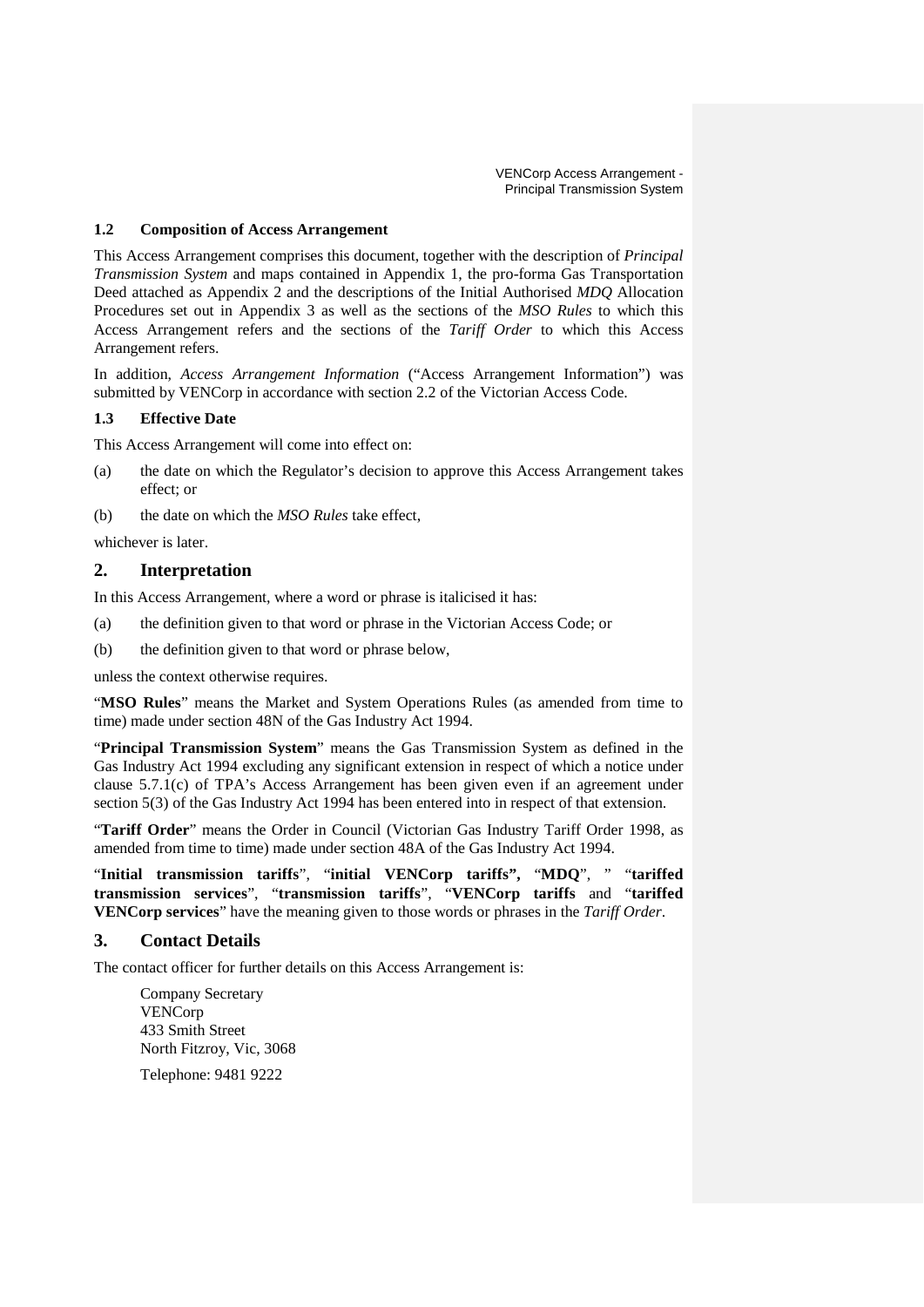Facsimile: 9481 9269

# **4. Prior contractual rights**

Notwithstanding anything to the contrary contained in this Access Arrangement, no provision in this Access Arrangement deprives any person of a contractual right which was in existence prior to 3 November 1997 (being the date on which this Access Arrangement was first submitted to the Regulator) other than an *exclusivity right* which arose on or after 30 March 1995.

# **5. Elements set out in Section 3 of the Victorian Access Code**

This section, in compliance with section 2.5 of the Victorian Access Code, includes the elements set out in section 3.1 to 3.22 of the Victorian Access Code which are applicable to VENCorp.

# **5.1 Access Arrangement**

- *Section 3.1 An Access Arrangement submitted by a Service Provider to the Relevant Regulator must be in writing and may specify Relevant Regulatory Instruments or a class of Relevant Regulatory Instruments with which the Service Provider will comply. Except where the Relevant Regulatory Instrument or the Access Arrangement expressly provides otherwise, an amendment to, or a supplementation or replacement of, a Relevant Regulatory Instrument specified in an Access Arrangement by a Service Provider under section 3.1 is not a change to the Access Arrangement for the purposes of section 2.49.*
- *Section 3.2 Without limiting the effect of section 3.1, a Service Provider must have sufficient rights in respect of the Covered Pipeline the subject of its Access Arrangement to enable the Service Provider to make available its Services in accordance with its Access Arrangement.*
- 5.1.1 VENCorp will comply with the following *Relevant Regulatory Instruments* (where applicable):
	- (a) the Victorian Access Code;
	- (b) the *MSO Rules*; and
	- (c) the *Tariff Order*.

VENCorp has sufficient rights in respect of the *Principal Transmission System* (including under the Pipelines Act 1967 (Vic), Gas Industry Act 1994 (Vic) and any relevant agreements between it and TPA) to enable it to make available its *Services* in accordance with this Access Arrangement.

5.1.2 In the event that the *MSO Rules* become subject to an exemption under section 51(1) of the Trade Practices Act 1974, any amendment to, or supplementation or replacement of, the *MSO Rules* will, to the extent to which the *MSO Rules* are part of this Access Arrangement, constitute a change for the purposes of the Victorian Access Code and will not be effective to change this Access Arrangement unless and until the procedure in section 2 of the Victorian Access Code is followed.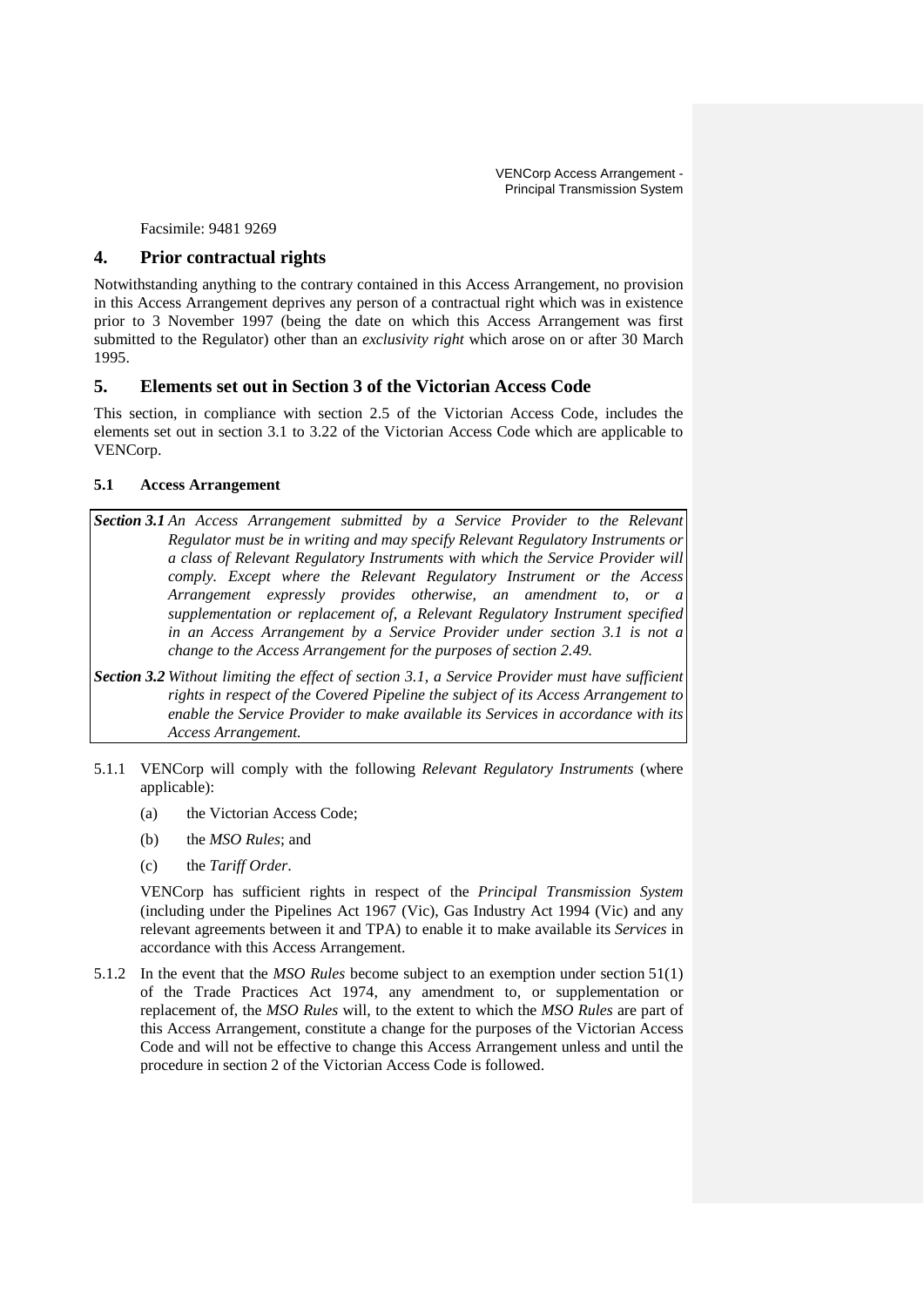$\mathsf{l}$ 

# **5.2 Services Policy**

| <b>Section 3.3</b> | An access arrangement must include a policy on the Service or Services to be<br>offered (a Services Policy). |                                                                                                                                                                                                                        |  |
|--------------------|--------------------------------------------------------------------------------------------------------------|------------------------------------------------------------------------------------------------------------------------------------------------------------------------------------------------------------------------|--|
| <b>Section 3.4</b> |                                                                                                              | The Services Policy must comply with the following principles:                                                                                                                                                         |  |
|                    | $\left( a\right)$                                                                                            | The Access Arrangement must include a description of one or more<br>Services that the Service Provider will make available to Users or<br><i>Prospective Users, including:</i>                                         |  |
|                    |                                                                                                              | one or more Services that are likely to be sought by a<br>(i)<br>significant part of the market; and                                                                                                                   |  |
|                    |                                                                                                              | any Service or Services which, in the Regulator's opinion,<br>(ii)<br>should be included in the Services Policy.                                                                                                       |  |
|                    | (b)                                                                                                          | To the extent practicable and reasonable, a User or Prospective User<br>must be able to obtain a Service which includes only those elements<br>that the User or Prospective User wishes to be included in the Service. |  |
|                    | (c)                                                                                                          | To the extent practicable and reasonable, a Service Provider must<br>provide a separate Tariff for an element of a Service if this is<br>requested by a User or Prospective User.                                      |  |

- 5.2.1 VENCorp will make *tariffed VENCorp services* available to *Users* or *Prospective Users* of the *Principal Transmission System* at the *Reference Tariffs*, on the terms and conditions, and in accordance with the *Reference Tariff Policy* described in clauses 5.3 and 5.4 below.
- 5.2.2 The *Services* are likely to be sought by a significant part of the market, being the three initial gas retailers.

# **5.3 Reference Tariffs and Reference Tariff Policy**

# *Reference Tariffs*

| <b>Section 3.5</b> | An Access Arrangement must include a Reference Tariff for:                                                                                                                                                                                                                                                     |  |  |
|--------------------|----------------------------------------------------------------------------------------------------------------------------------------------------------------------------------------------------------------------------------------------------------------------------------------------------------------|--|--|
|                    | at least one Service that is likely to be sought by a significant part of<br>$\left(a\right)$<br>the market; and                                                                                                                                                                                               |  |  |
|                    | each Service that is likely to be sought by a significant part of the<br>(b)<br>market and for which the Regulator considers a Reference Tariff<br>should be included.                                                                                                                                         |  |  |
| <b>Section 3.6</b> | Unless a Reference Tariff has been determined through a competitive tender<br>process as outlined in sections 3.23 and 3.40, an Access Arrangement and<br>any Reference Tariff included in an Access Arrangement must, in the<br>Regulator's opinion, comply with the Reference Tariff Principles described in |  |  |

5.3.1 For providing the *tariffed VENCorp services* to *Users*, VENCorp will charge the *VENCorp tariffs*, as well as *transmission tariffs* (together the *"Reference Tariffs*").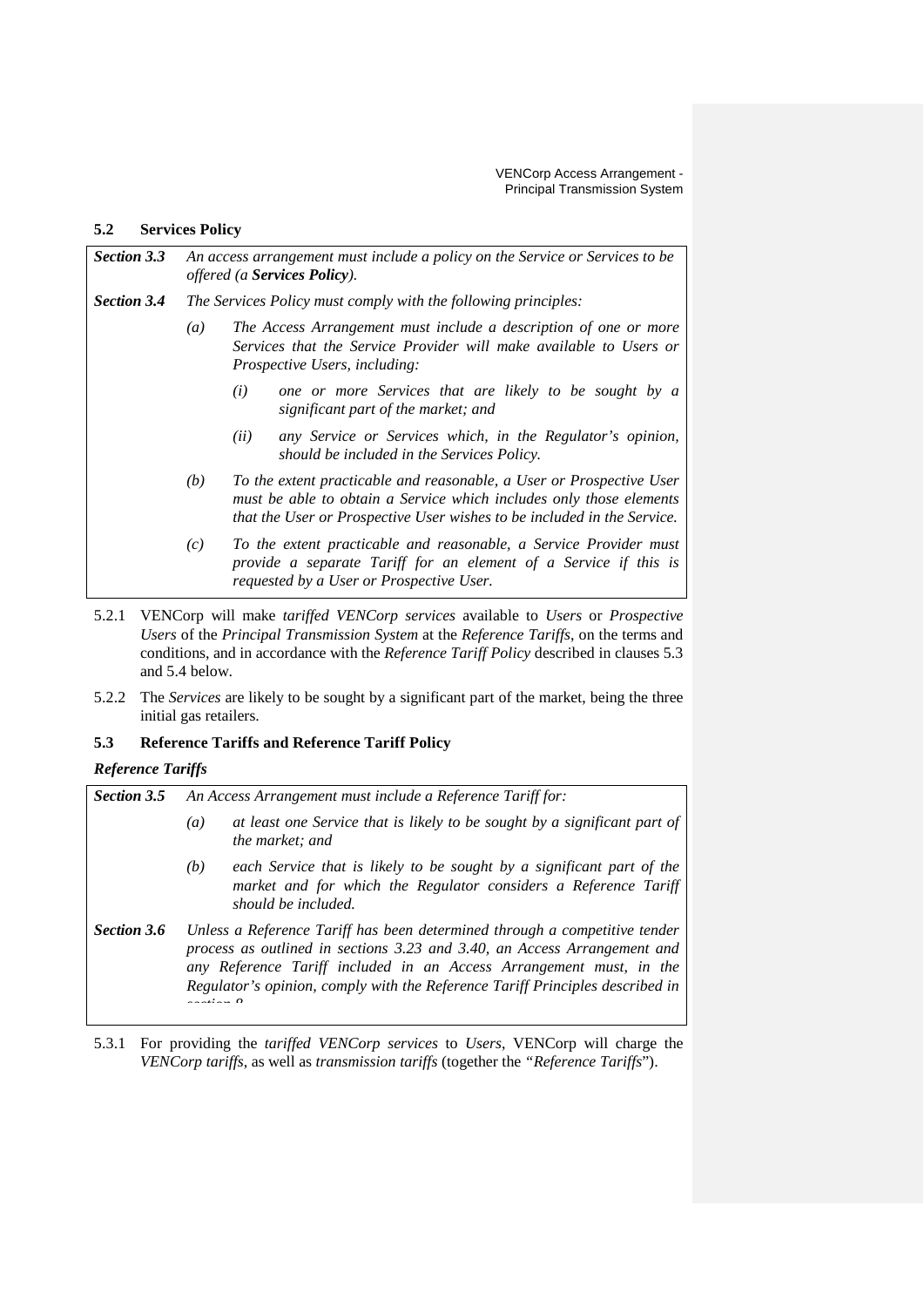- 5.3.2 The *initial VENCorp Tariffs* are the *VENCorp tariffs* (as defined in the *Tariff Order*), being the tariffs for *tariffed VENCorp services* specified in Schedule 1, paragraph 4 of the *Tariff Order*.
- 5.3.3 Pursuant to the allocation of obligations between TPA and VENCorp under section 9.2 of the Victorian Access Code, a description of the *initial transmission tariffs* is set out in clause 5.3.1 of TPA's Access Arrangement.
- 5.3.4 Any change to the *Reference Tariffs* will not be incorporated in this Access Arrangement unless and until the procedure in section 2 of the Victorian Access Code is followed.

The *Reference Tariff Policy* is set out below.

# *Reference Tariff Policy*

- *Section 3.7 An Access Arrangement must also include a policy describing the principles that are to be used to determine a Reference Tariff (a Reference Tariff Policy). A Reference Tariff Policy must, in the Regulator's opinion, comply with the Reference Tariff Principles described in section 8.*
- 5.3.5 The *Reference Tariff Policy* applying to the *VENCorp Tariffs*, as set out in clause 6.1(a)(2) of the *Tariff Order*, provides for tariffs for *tariffed VENCorp services* to be adjusted in the light of actual outcomes to ensure that the tariffs recover the actual costs of providing the *tariffed VENCorp service*.
- 5.3.6 Pursuant to the allocation of obligations between TPA and VENCorp under section 9.2 of the Victorian Access Code, a description of the *Reference Tariff Policy*  applying to *transmission tariffs* is set out in clauses 5.3.2 to 5.3.8 of TPA's Access Arrangement.

# **5.4 Terms and Conditions**

- *Section 3.8 An access arrangement must include the terms and conditions on which the Service Provider will supply each Reference Service. The terms and conditions included must, in the Relevant Regulator's opinion, be reasonable.*
- *Section 3.9 To the extent permitted by the law of a jurisdiction outside Victoria, the terms and conditions of the Access Arrangement of a Service Provider who provides Services by means of a Covered Pipeline or system of Covered Pipelines which are situated both in Victoria and in another jurisdiction:*
	- *(a) must not differentiate between that part of the Covered Pipeline or Covered Pipelines situated in Victoria and that part of the Covered Pipeline or Covered Pipelines situated outside Victoria merely because they are situated in different jurisdictions; and*
	- *(b) must comply with the provisions of the Code.*
- 5.4.1 VENCorp will operate the *Principal Transmission System* made available to it by TPA (pursuant to TPA's Access Arrangement), for *Users* in accordance with the *MSO Rules*. In order to access the *Principal Transmission System*, *Users* will register as Market Participants under the *MSO Rules*. *Users* will be required to enter into a Gas Transportation Deed (in the form of Appendix 2) with VENCorp, under which they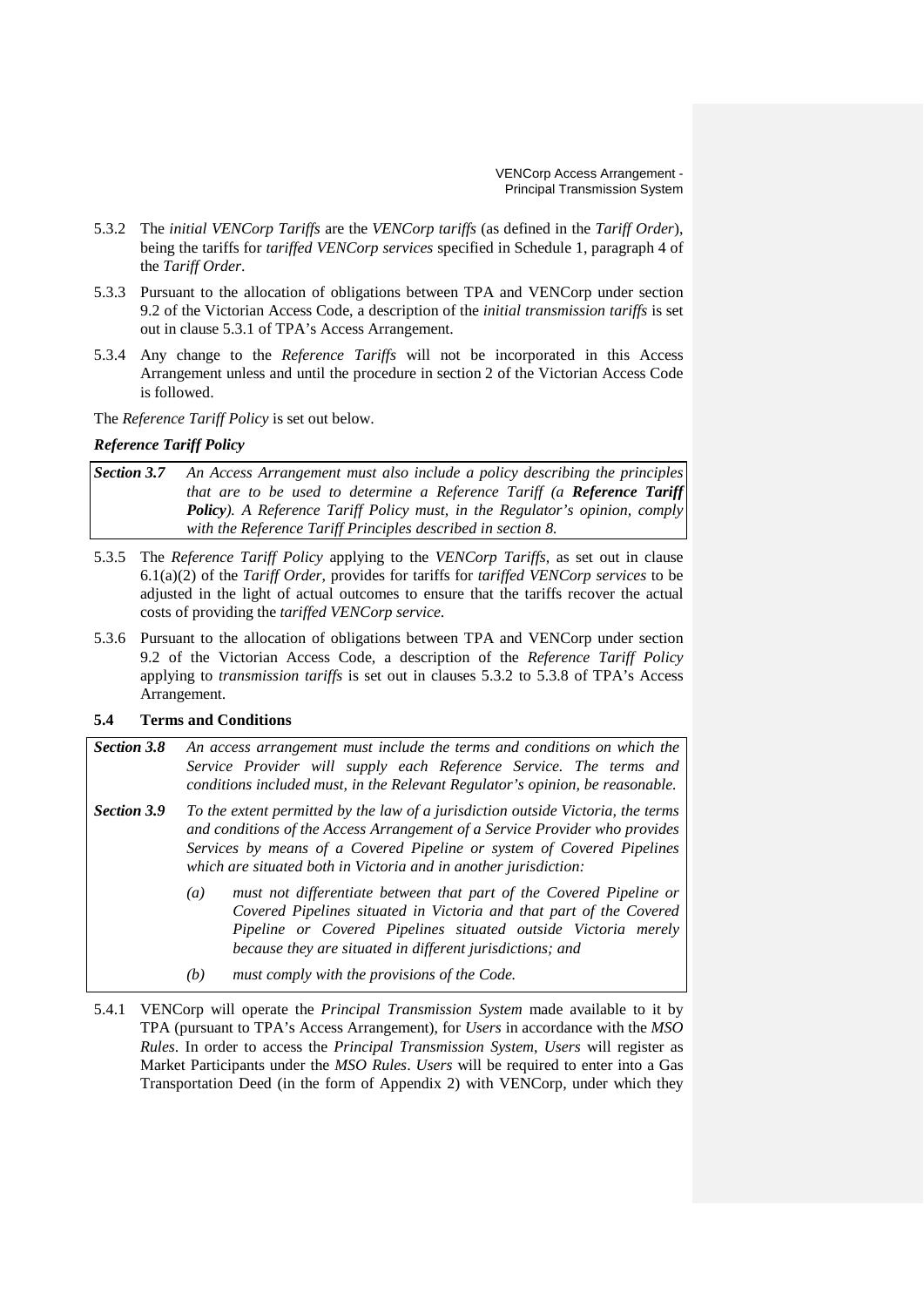agree to pay certain market fees to VENCorp, and VENCorp directs them to pay directly to TPA the transmission charges charged by TPA to VENCorp in return for the services performed by VENCorp for the *Users.*

- 5.4.2 Details of the terms and conditions on which VENCorp will supply each *Reference Service* are contained in:
	- (a) at entry into the Market as a Participant (or Market Participant) the registration provisions of the *MSO Rules* and thereafter, the entirety of the *MSO Rules*;
	- (b) Chapter 5 and paragraph 4 of schedule 1 of the *Tariff Order*, which sets out the initial *VENCorp tariffs*, and clause 6.1(a)(2) of the *Tariff Order*, which sets out the way in which the *VENCorp Tariffs* will be calculated for each year of the *Access Arrangement Period*; and
	- (c) the pro-forma Gas Transportation Deed attached as Appendix 2.
- 5.4.3 No part of the *Principal Transmission System* is situated in another State, except the Interconnect more particularly described in clause 5.7.1(f) of TPA's Access Arrangement.

# **5.5 Capacity Management Policy**

*Section 3.10 An Access Arrangement must include a statement (a Capacity Management Policy) that the Covered Pipeline is either:*

- *(a) a Contract Carriage Pipeline; or*
- *(b) a Market Carriage Pipeline.*
- 5.5.1 The *Principal Transmission System* is a *Market Carriage Pipeline*.
- 5.5.2 *Market carriage* allows parties to transport gas almost any time (subject to system security constraints), even if they do not possess authorised *MDQ*. However, under the *MSO Rules*, unauthorised *Users* will face a substantially greater share of uplift payments in the event of transmission constraints. VENCorp's allocation of initial authorised *MDQ* to *Users* is governed by clause 5.3.2(a) of the *MSO Rules*. The procedures used by VENCorp to initially allocate *MDQ* are set out in Appendix 3.

# **5.6 Queuing Policy**

- *Section 3.14 An Access Arrangement must include a policy for determining the priority that a Prospective User has, as against any other Prospective User, to obtain access to a Service provided by means of a Covered Pipeline and the Developable Capacity of a Covered Pipeline (and to seek dispute resolution under section 6) (a Queuing Policy).*
- *Section 3.15 The Queuing Policy must*:
	- *(a) set out sufficient detail to enable Users and Prospective Users to understand in advance how the Queuing Policy will operate;*
	- *(b) accommodate, to the extent reasonably possible, the legitimate interests of the Service Provider and of Users and Prospective Users;*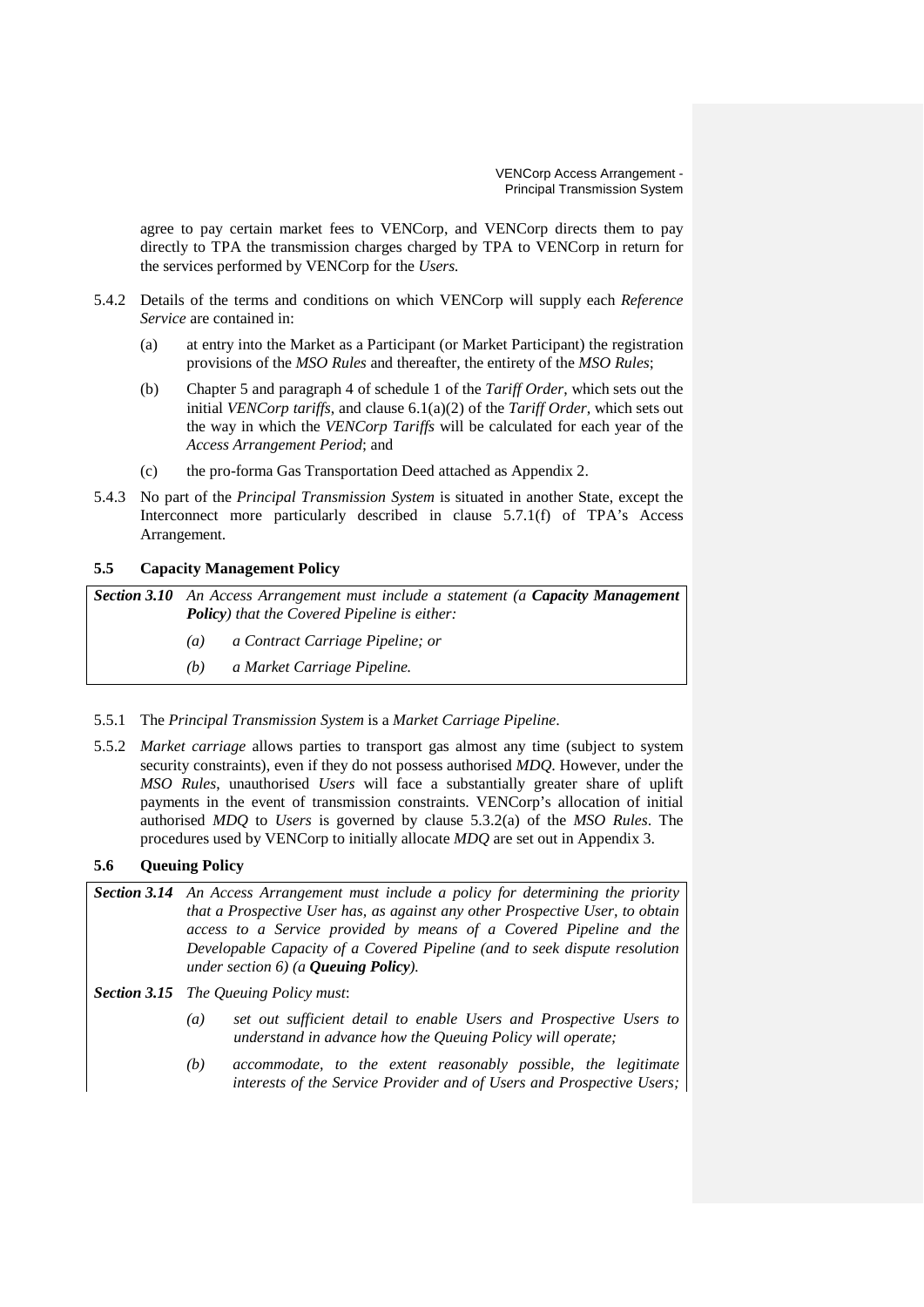*and (c) generate, to the extent reasonably possible, economically efficient outcomes. Section 3.16 The Regulator may require the Queuing Policy to deal with any other matter the Regulator thinks fit, taking into account the matters listed in section 2.24. Section 3.17 Notwithstanding anything else contained in this Code, the Service Provider must comply with a Queuing Policy specified in the Service Provider's Access* 

5.6.1 *MSO Rules provision for Queuing Policy*

*Arrangement*

The *Queuing Policy* for the *Principal Transmission System* is described in the *MSO Rules*.

A *Queuing Policy* is provided for in the *MSO Rules* (clause 5.3.4) as a means to allocate *Spare Capacity* when it does become available. The *MSO Rules* provide for the details to be developed. The *MSO Rules* propose an auction process as the means by which available *Spare Capacity* will be "rationed" (ie, allocation of authorised *MDQ*) if its availability does not match demand.

# 5.6.2 *Register of MDQ applications*

(a) VENCorp as the operator of the *Principal Transmission System* is to establish and maintain a formal register for all applications for new or additional *MDQ* allocations under clauses 5.3.4(d) and 5.3.4(e)(2) of the *MSO Rules*:

The register shall contain:

- (1) date of the application;
- (2) quantity requested;
- (3) customer's name and postal address; and
- (4) the name and postal address of the authorised agent representing the customer (if applicable).
- (b) VENCorp will formally provide to the customer acknowledgment of the receipt of its application and will copy that acknowledgment to the authorised agent, if applicable.

# 5.6.3 *Auction process*

- (a) When additional capacity is made available VENCorp will conduct a open auction of the whole of that capacity and to allocate that capacity in order of highest bids received. The auction shall be conducted over a period of 10 business days and shall only be open to those persons registered with VENCorp. At any time during the 10 day auction period a person may bid or alter a bid once each day. Bids and rebids received by the end of the 10th business day shall form the basis of VENCorp's allocations of *MDQ*.
- (b) The auction process shall be as follows:
	- (1) VENCorp is to: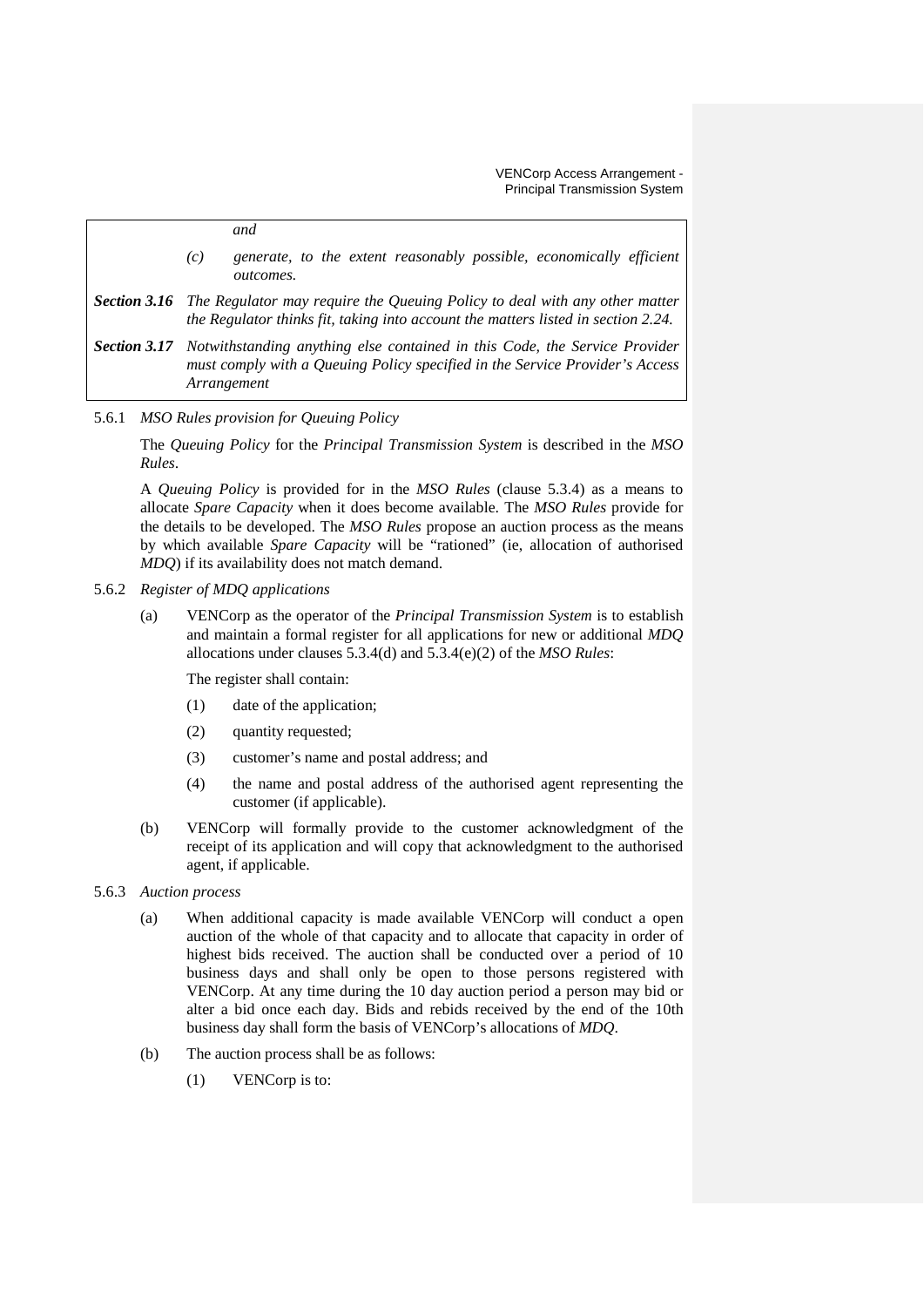- (A) advertise the auction on each of three separate occasions in a newspaper with state-wide distribution, advising that it will be necessary to register with VENCorp in order to bid at the auction. A closing date shall be included; and
- (B) formally notify all names on the register (both customer and authorised agent) of the capacity being made available and seek bids for that capacity. An opening and closing date shall be included.
- (2) Bids shall be limited to one bid per customer comprising a price and quantity to which the price shall apply and must be received by VENCorp between the auction dates notified by VENCorp (not less than 10 business days). A bid may be altered by the bidder at any time during the 10 day auction period.
- (3) At the end of each day VENCorp will post the results of each day's bids and rebids on the VENCorp internet site for viewing by bidders. Bids shall not be identifiable.
- (4) VENCorp shall allocate the additional available capacity in order of the highest bids and rebids received, and shall inform each person who was entitled to bid of:
	- (A) the price of the highest and lowest bids that were successful in being allocated *MDQ* (bids shall not be identifiable); and
	- (B) if successful, the *MDQ* allocated to that person.

# **5.7 Extensions/Expansions Policy**

**Section 3.18** An Access Arrangement must include a policy (an *Extensions/Expansions Policy) which sets out:*

- *(a) the method to be applied to determine whether any extension to, or expansion of the capacity of, the Covered Pipeline:*
	- *(i) should be treated as part of the Covered Pipeline for all purposes under the Code; or*
	- *(ii) should not be treated as part of the Covered Pipeline for any purpose under the Code.*

*(for example, the Extensions/Expansions Policy could provide that the Service Provider may, with the Relevant Regulator's consent, elect at some point in time whether or not an extension or expansion will be part of the Covered Pipeline or will not be part of the Covered Pipeline);*

*(b) specify how any extension or expansion which is to be treated as part of the Covered Pipeline will affect Reference Tariffs;*

*(for example, the Extensions/Expansions Policy could provide:*

*(i) Reference Tariffs will remain unchanged but a Surcharge may be levied on Incremental Users where permitted by sections 8.25 and 8.26; or*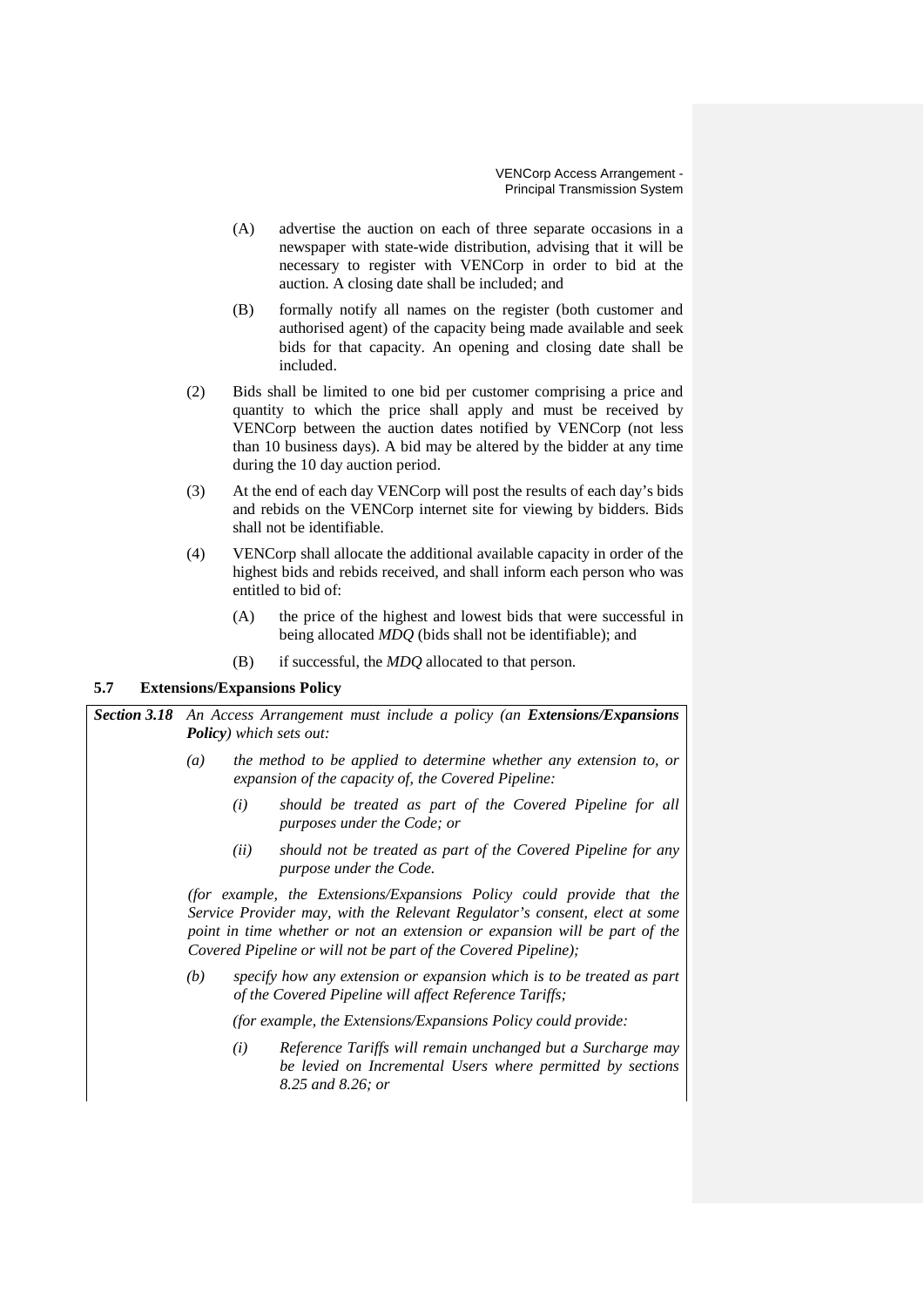- *(ii) specify that a review will be triggered and that the Service Provider must submit revisions to the Access Arrangement pursuant to section 2.28);*
- *(c) if the Service Provider agrees to fund New Facilities if certain conditions are met, a description of those New Facilities and the conditions on which the Service Provider will fund the New Facilities.*

*The Regulator may not require the Extensions/Expansions Policy to state that the Service Provider will fund New Facilities unless the Service Provider agrees.*

5.7.1 Pursuant to section 9.2(c) of the Victorian Access Code, responsibility for complying with the obligation imposed by section 3.18 of the Victorian Access Code to include an *Extensions/Expansions Policy* in an Access Arrangement has been allocated to TPA.

### **5.8 Review of the Access Arrangement**

*Section 3.19 An Access Arrangement must include: (a) a date upon which the Service Provider must submit revisions to the Access Arrangement (a Revisions Submission Date); and (b) a date upon which the next revisions to the Access Arrangement are intended to commence (a Revisions Commencement Date). In approving the Revisions Submissions Date and Revisions Commencement Date, the Regulator must have regard to the objectives in section 8.1, and may: (a) determine an earlier Revisions Submission Date and Revisions Commencement Date than proposed by the Service Provider in its proposed Access Arrangement; (b) define specific major events that trigger an obligation on the Service Provider to submit revisions prior to the Revisions Submission Date. Section 3.20 An Access Arrangement Period accepted by the Relevant Regulator may be of any length. However, except in the case of an initial Access Arrangement which has a review date before 1 January 2003, if the Access Arrangement Period is more than five years, the Regulator must not approve the Access Arrangement without considering whether mechanisms should be included to address the risk of forecasts on which the terms of the Access Arrangement were based and approved proving incorrect. These mechanisms may include: (a) requiring the Service Provider to submit revisions to the Access Arrangement prior to the Revisions Submission Date if certain events occur, for example:*

> *(i) if a Service Provider's profits derived from a Covered Pipeline exceed a certain amount or if the value of Services reserved in contracts with Users are outside a specified range;*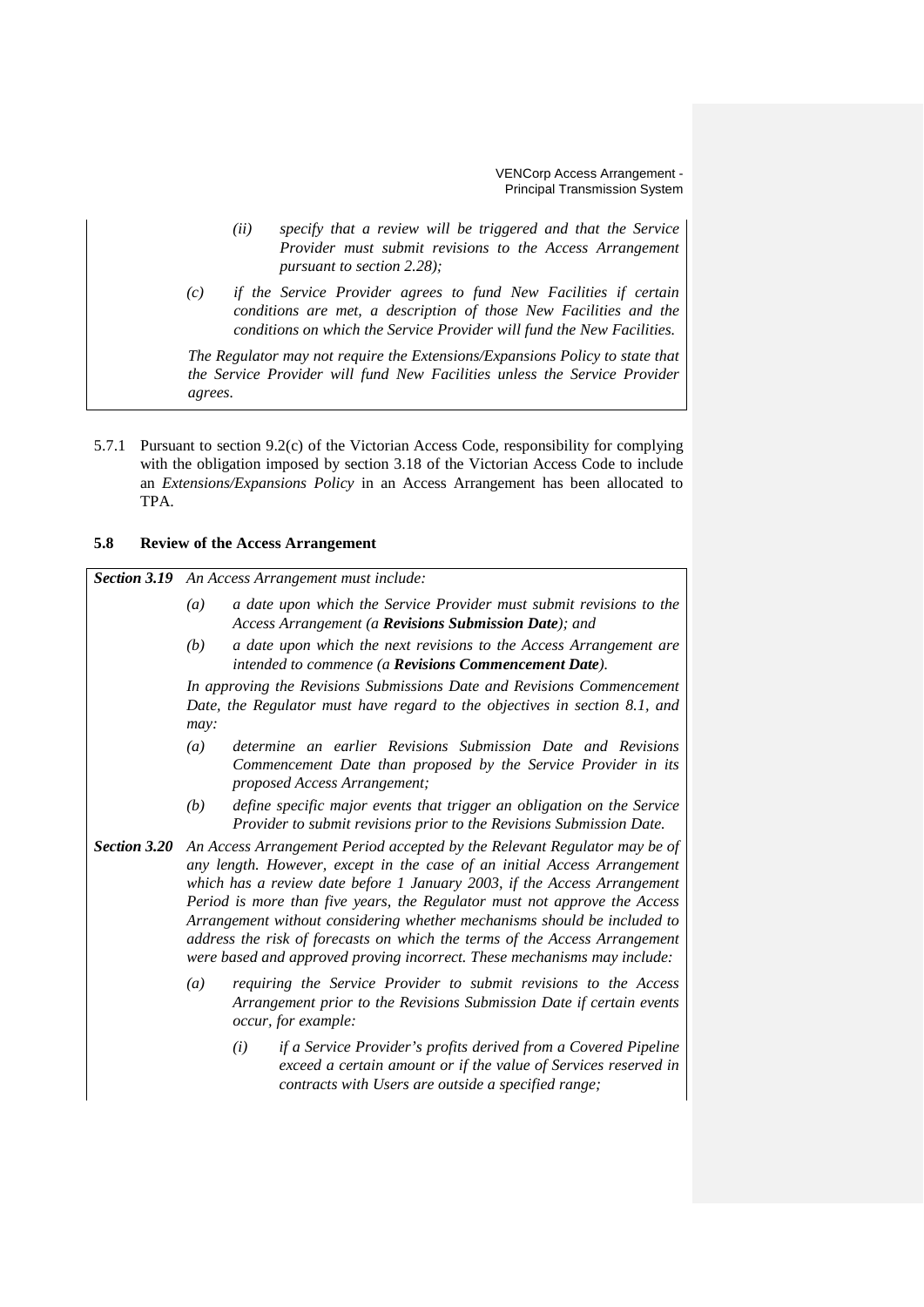- *(ii) if the type or mix of Services provided by means of a Covered Pipeline changes in a certain way; or*
- *(b) a Service Provider returning some or all revenue or profits in excess of a certain amount to Users whether in the form of lower charges or some other form.*

*Where a mechanism is included in an Access Arrangement pursuant to this section 3.20(a), the Relevant Regulator must investigate no less frequently then once every five years whether a review event identified in the mechanism has occurred.*

- *Section 3.21 Nothing in section 3. 21 shall be taken to imply that the Relevant Regulator may not approve an Access Arrangement Period longer than 5 years if the Relevant Regulator considers this appropriate, having regard to the objectives of section 8.1.*
- *Section 3.22 An Access Arrangement submitted under section 2.3 may include a date at which time the Access Arrangement will expire. If an Access Arrangement submitted under section 2.3 expires, the Covered Pipeline the subject of the Access Arrangement, shall cease to be Covered. The Service Provider must notify the Office of the Regulator-General if a Principal Transmission System ceases to be covered under this section and the Office of the Regulator-General must update the Public Register accordingly.*
- 5.8.1 The *Revisions Submission Date* will be 31 March 2002.
- 5.8.2 The *Revisions Commencement Date* will be 1 January 2003.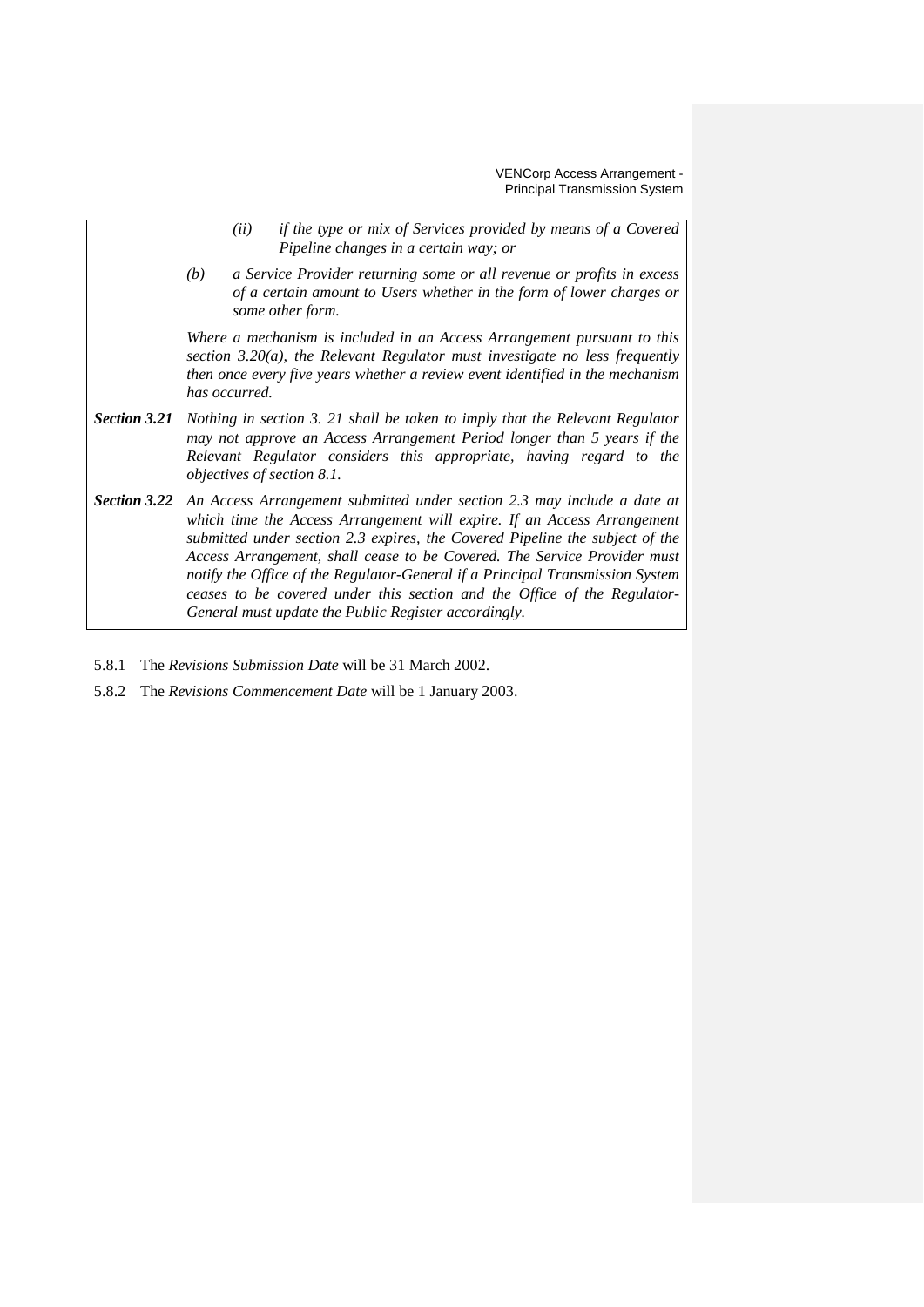# **Appendix 1:**

# **Description of the Transmission System**

The *Principal Transmission System* as at 11 December 1997 as indicatively described in the table below and by the maps (which were current as at 30 June 1997) attached.

| Pipeline<br>Licence | <b>Location/Route</b>                            | Length<br>km | <b>Pipe Diameter</b><br>mm |
|---------------------|--------------------------------------------------|--------------|----------------------------|
|                     | <b>Principal System</b>                          |              |                            |
|                     | <b>Longford to Dandenong and Wollert System</b>  |              |                            |
| Vic:68              | Healesville-Koo-Wee-Rup Rd                       | 1.2          | 80                         |
| Vic:91              | Anderson St, Warragul                            | 4.8          | 100                        |
| Vic:107             | Pound Rd to Tuckers Rd                           | 2.0          | 100                        |
| Vic:50              | Supply to Jeeralang                              | 0.4          | 300                        |
| Vic:50              | Morwell to Dandenong                             | 126.8        | 450                        |
| Vic:75              | Longford to Dandenong                            | 174.2        | 750                        |
| Vic:117             | Rosedale to Tyers                                | 34.3         | 750                        |
| Vic:120             | Longford to Rosedale                             | 30.5         | 750                        |
| Vic:135             | Bunyip to Pakenham                               | 18.7         | 750                        |
| Vic:141             | Pakenham to Wollert                              | 93.1         | 750                        |
| Vic:121             | Tyers to Morwell                                 | 15.7         | 500                        |
| Vic:67              | Maryvale                                         | 5.4          | 500                        |
|                     | <b>Wollert to Wodonga/Echuca/ Bendigo System</b> |              |                            |
| Vic:101             | Keon Park to Wollert                             | 14.1         | 600                        |
| Vic:40              | Keon Park East - Keon Park West                  | 0.6          | 450                        |
| Vic:101             | Wollert to Wodonga                               | 269.4        | 300                        |
| Vic:101             | Euroa to Shepparton                              | 34.5         | 200                        |
| Vic:132             | Shepparton to Tatura                             | 16.2         | 200                        |
| Vic:136             | Tatura to Echuca                                 | 21.3         | 200                        |
| Vic:152             | Kyabram to Echuca                                | 30.7         | 150                        |
| Vic:143             | Wandong to Kyneton                               | 59.5         | 300                        |
| Vic:128             | Mt Franklin to Kyneton                           | 24.5         | 300                        |
| Vic:131             | Mt Franklin to Bendigo                           | 50.6         | 300                        |
| Vic:78              | <b>Ballan</b> to Bendigo                         | 90.8         | 150                        |
| Vic:125             | Guildford to Maryborough                         | 31.4         | 150                        |
|                     | <b>Brooklyn to Ballarat System</b>               |              |                            |
| Vic:76              | <b>Brooklyn</b> to Ballan                        | 66.6         | 200                        |
| Vic:78              | <b>Ballan to Ballarat</b>                        | 22.7         | 150                        |
| Vic:134             | <b>Ballan to Ballarat</b>                        | 22.8         | 300                        |
| Vic:122             | Derrimut to Sunbury                              | 24.0         | 150                        |
|                     | <b>Brooklyn to Geelong System</b>                |              |                            |
| Vic:81              | <b>Brooklyn to Corio</b>                         | 50.7         | 350                        |
| Vic:162             | Laverton to BHP                                  | 1.6          | 150                        |
|                     |                                                  |              |                            |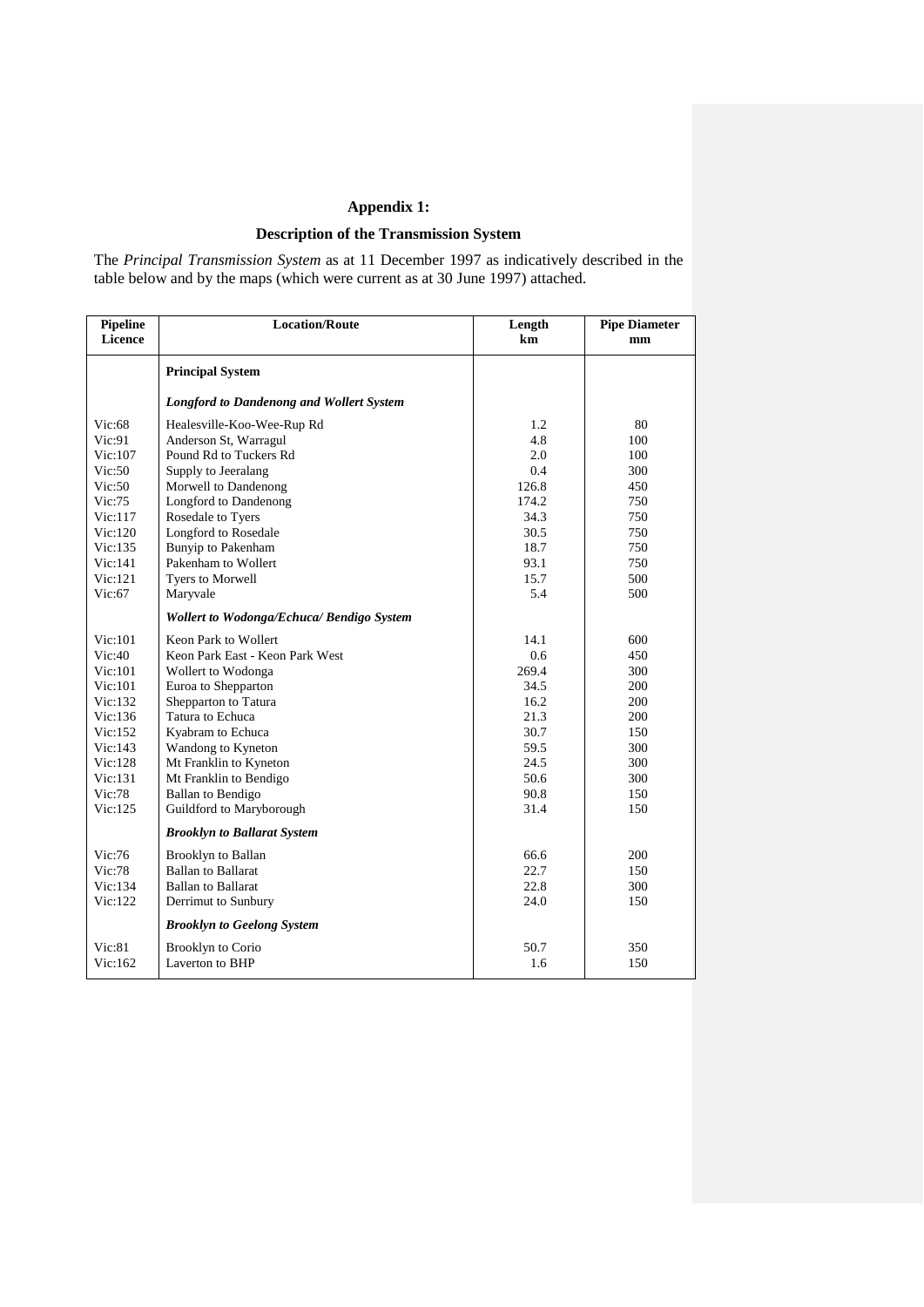| <b>Pipeline</b><br><b>Licence</b> | <b>Location/Route</b>                         | Length<br>km | <b>Pipe Diameter</b><br>mm |
|-----------------------------------|-----------------------------------------------|--------------|----------------------------|
|                                   | Dandenong to West Melbourne / Brooklyn System |              |                            |
| Vic:36                            | Dandenong to West Melbourne                   | 36.2         | 750                        |
| Vic:108                           | South Melbourne to Brooklyn                   | 12.8         | 750                        |
| Vic:129                           | Princess Hwy, to Henty St                     | 0.2          | 500                        |
| Vic:129                           | Dandenong to Princess Hwy                     | 5.0          | 750                        |
| Vic:56                            | Princess Hwy to Regent St                     | 0.8          | 200                        |
| Vic:164                           | Supply to Bay St to Unichema                  | 0.4          | 150                        |
| Vic:124                           | Supply to Newport Power Station               |              | 450                        |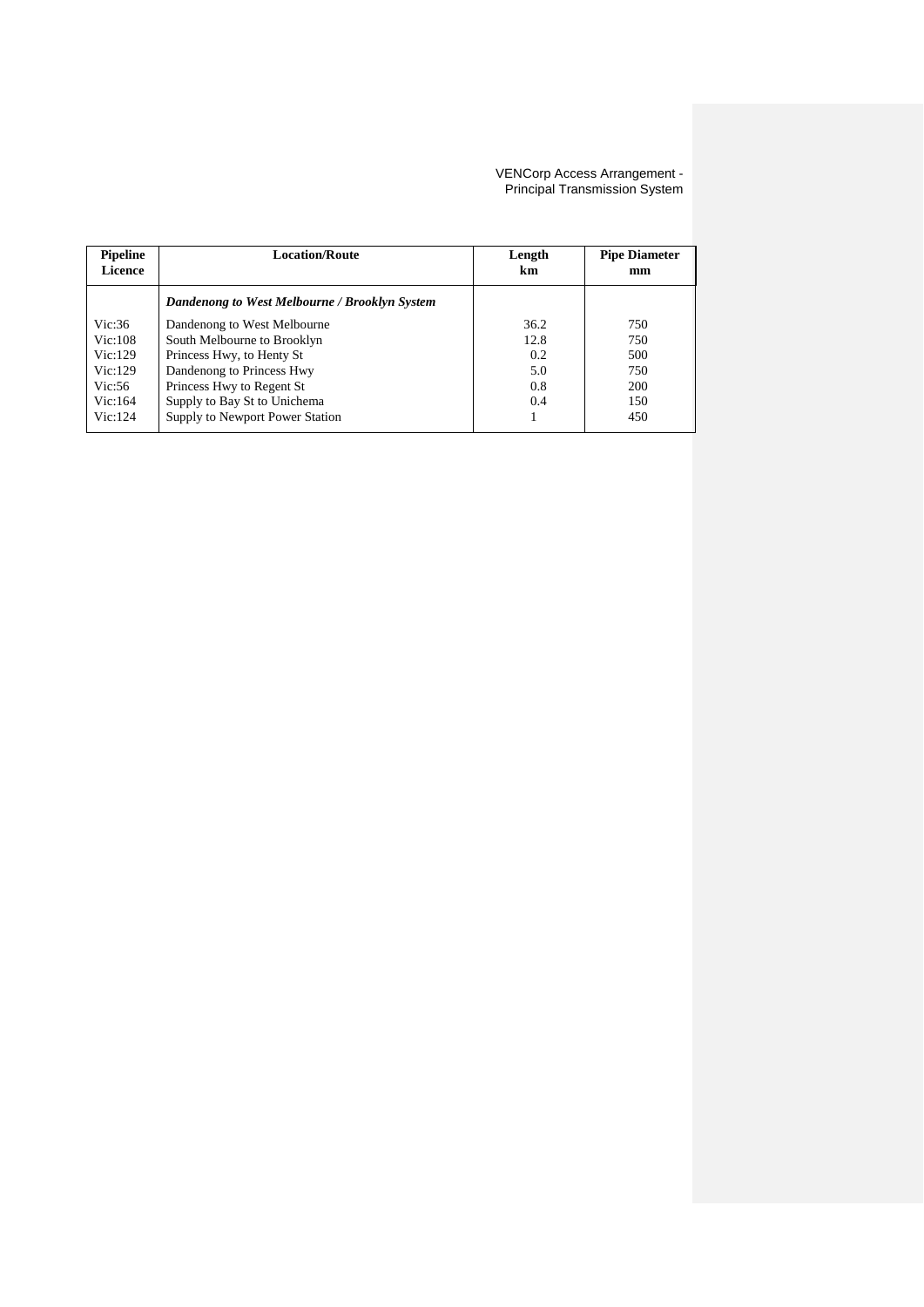**Appendix 2 Pro-forma Gas Transportation Deed**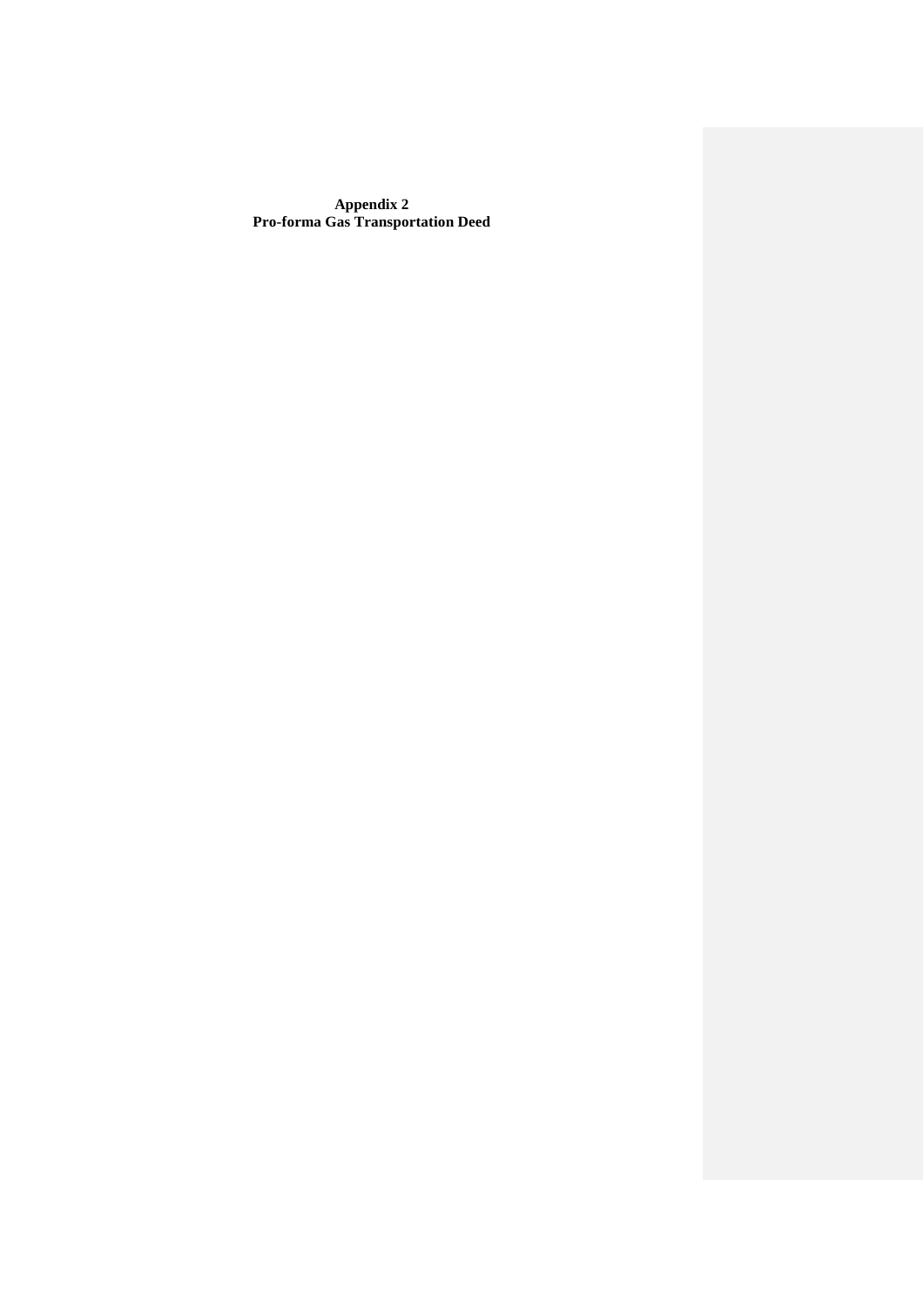30 November 1998

# **Gas Transportation Deed**

**Victorian Energy Networks Corporation**

and

**Shipper**

FREEHILL HOLLINGDALE  $\&$  P  $A$  G  $E$ 

101 Collins Street Melbourne Victoria 3000 Australia GPO Box 128A Melbourne 3001 Telephone (03) 9288 1234 Facsimile (03) 9288 1567 DX 240 Melbourne Reference: SET:RAC

MELBOURNE SYDNEY PERTH CANBERRA BRISBANE SINGAPORE HANOI HO CHI MINH CITY<br>CORRESPONDENT OFFICE IN JAKARTA

Liability is limited by the Solicitors Scheme under the Professional Standards Act 1994 (NSW)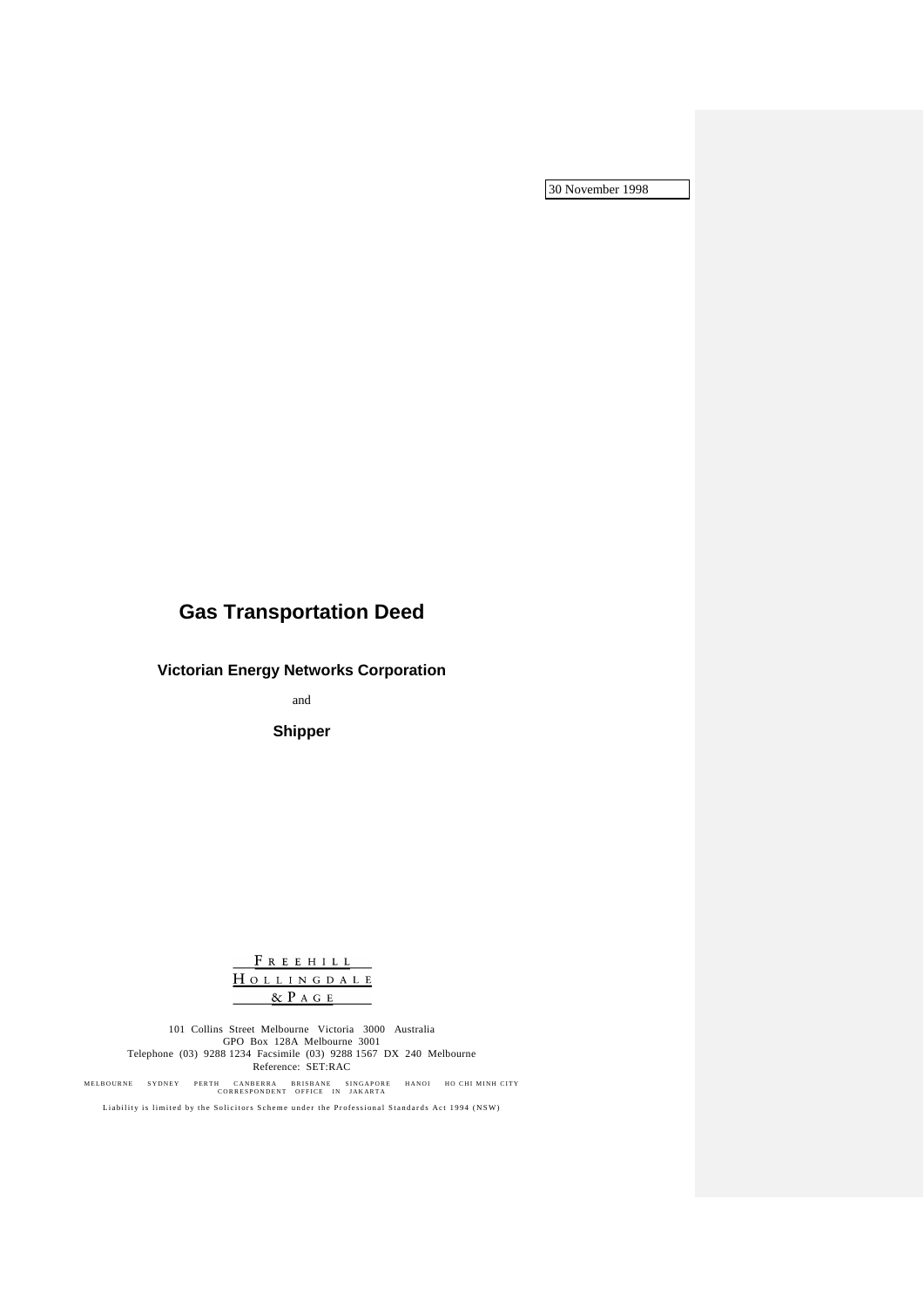# **TABLE OF CONTENTS**

| 1. Definitions and Interpretations    | 1                       |
|---------------------------------------|-------------------------|
| 2. Term                               | 3                       |
| 3. Charges payable by Shipper         | $\overline{\mathbf{4}}$ |
| 4. Ownership of facilities            | 5                       |
| 5. Shipper's acknowledgment           | 5                       |
| 6. Limitation of liability of VENCorp | 6                       |
| 7. Confidentiality                    | 6                       |
| 8. Force Majeure Event                | 6                       |
| 9. Termination                        | 7                       |
| 10. Assignment                        | 8                       |
| 11. Change in taxes                   | 9                       |
| 12. Disputes                          | 9                       |
| 13. Emergency                         | 10                      |
| 14. Curtailment during maintenance    | 11                      |
| 15. Notices                           | 11                      |
| 16. General                           | 12                      |
|                                       |                         |

**SCHEDULE 1: CHARGES PAYABLE BY SHIPPER**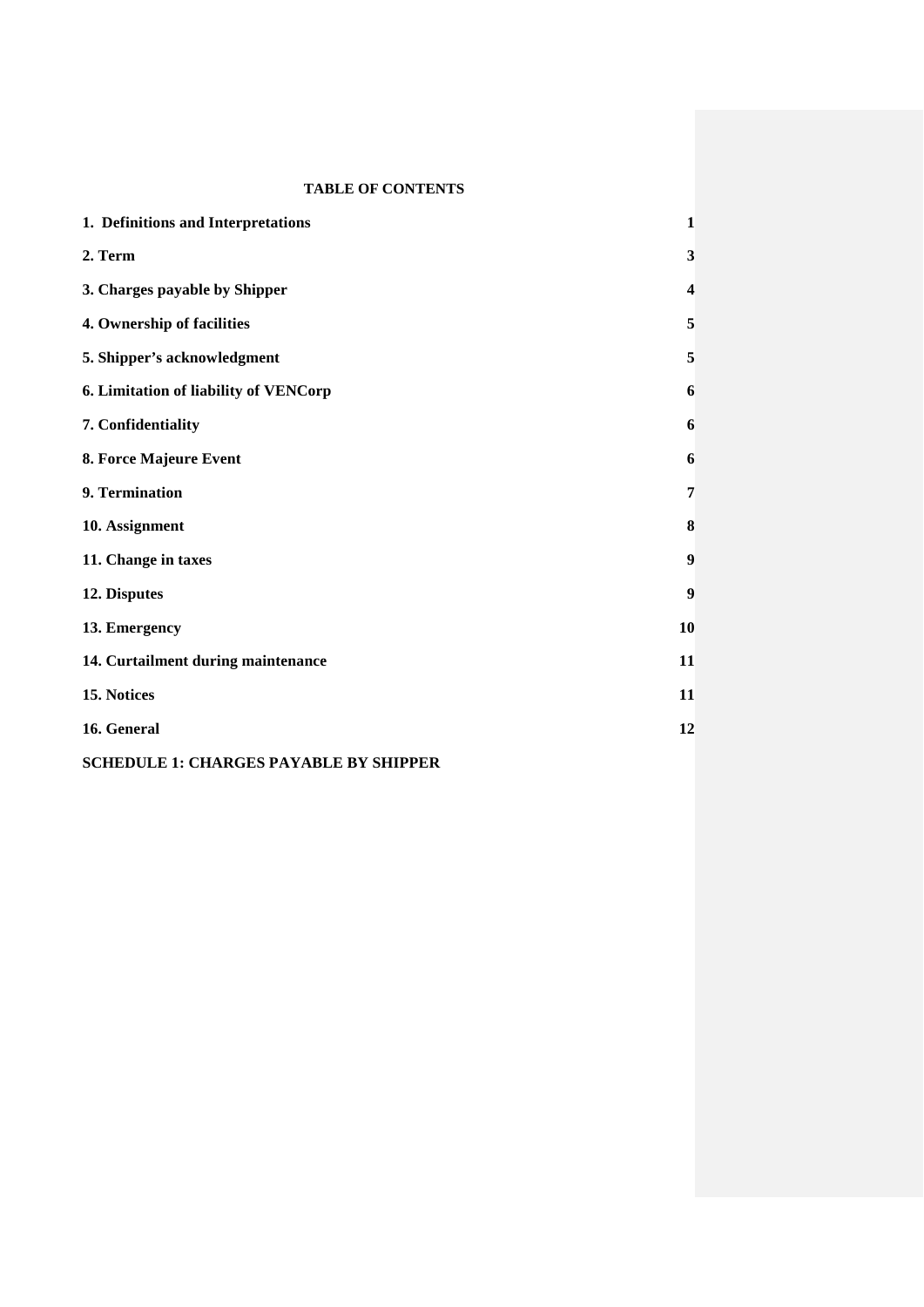# **Gas**

# **Transportation Deed**

**Date of this Deed: 1998**

# **Parties to this Deed:**

**1. Victorian Energy Networks Australia,** of 433 Smith Street, North Fitzroy, Victoria ("**VENCorp**")

**2. [ ] (ACN )** of **[ ]** ("**Shipper**")

# **Background:**

- A. TPA Assets owns the Gas Transmission System and TPA leases the Gas Transmission System from TPA Assets.
- B. VENCorp is established under the Act, among other things:
	- (b) to control the security and operation of the Gas Transmission System; and
	- (c) to operate the market under the MSO Rules.
- C. Clause  $2.1(e)(6)$  of the MSO Rules requires the Shipper, as a Market Participant within the meaning of the MSO Rules, to enter into and continue to be a party to an agreement for payment of transmission charges associated with the provision of services by a Transmission Pipeline Owner within the meaning of the MSO Rules under a service envelope agreement.
- D. TPA and TPA Assets as Transmission Pipeline Owner of the Gas Transmission System have entered into the Service Envelope Agreement with VENCorp.
- E. Pursuant to the Service Envelope Agreement Tariffed Transmission Services are provided by TPA and TPA Assets to VENCorp.
- F. Pursuant to the Tariff Order, tariffs are payable for provision of the Tariffed Transmission Services.

**This Deed witnesses** that in consideration of, amongst other things, the mutual promises contained in this Deed, the parties agree:

# **1. Definitions and Interpretations**

1.1 In this Deed:

**Access Arrangement** means VENCorp's arrangement for access by third parties to the Principal Transmission System lodged by VENCorp with the Relevant Regulator for approval under the Access Code.

**Access Code** means the Victorian Third Party Access Code for Natural Gas Pipeline Systems or where and when applicable, subject to sections 24A and 24B of the Gas Pipelines Access (Victoria) Act, the new Access Code more particularly described in section 24A of that Act.

**Act** means the *Gas Industry Act* 1994 (Vic).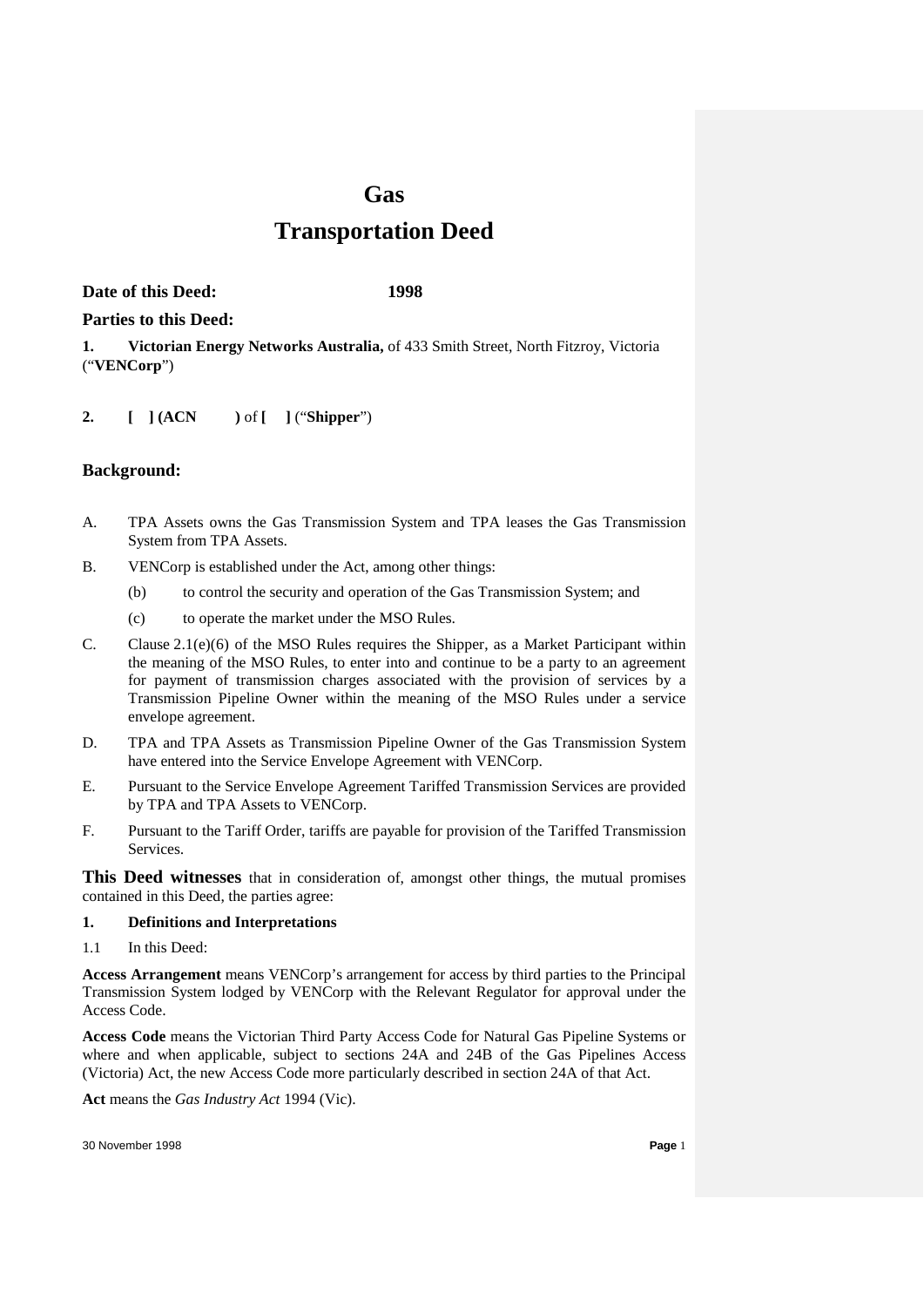**Deed** means this Deed and the schedules annexed to it.

**Business Day** has the same meaning as in the MSO Rules.

**Charges** means the charges set out in Schedule 1.

**Confidential Information** means all information disclosed by any party under this Deed which has been notified by a party in writing to the other party as being confidential information prior to its disclosure to the other party.

**Corporations Law** means the Corporations Law of Victoria.

**Dispute Resolution Panel** means the panel established in accordance with clause 14.

**Dispute Resolution Procedure** means the dispute resolution procedure set out in clause 14.

**Force Majeure Event** means an event or cause beyond the reasonable control of the party claiming force majeure including:

- (a) act of God, lightening, storm, flood, fire, earthquake, volcanic eruption or explosion;
- (b) act of public enemy, war (declared or undeclared), sabotage, blockade, revolution, riot, insurrection, civil commotion; and
- (c) prolonged major power, gas or water shortage; and
- (d) any like or analogous event.

**Gas Transmission System** has the same meaning as in the Service Envelope Agreement.

**Insolvency Event** means an order is made by a court under section 459B of the Corporations Law that a body corporate be wound up for insolvency or a body corporate resolves to wind itself up or to dissolve or any like or analogous events.

**Market** has the same meaning as in the MSO Rules.

**MSO Rules** means the Rules made under section 48N of the Act.

**Regulator** means the Australian Competition and Consumer Commission.

**Regulatory Instrument** means any Act, law, code, rule, order or sub-code regulating the gas industry in Victoria, or elsewhere if applicable, whether made under the Act or other applicable legislation having jurisdiction over the relevant party.

**Service Envelope Agreement** means the agreement between TPA, TPA Assets and VENCorp entered into pursuant to clause 5.3.1 of the MSO Rules.

**Tariff Order** means the Victorian Gas Industry Tariff Order.

**Tariffed Transmission Service** has the same meaning as in the Tariff Order.

**Tariffed VENCorp Service** has the same meaning as in the Tariff Order.

**TPA** means Transmission Pipelines Australia Pty Ltd (ACN 079 089 268).

**TPA Assets** means Transmission Pipelines Australia (Assets) Pty Ltd (ACN 079 136 413).

#### 1.2 **Interpretation**

In this Deed unless the context requires otherwise:

- (a) headings are only for convenience and do not affect interpretation;
- (b) words in the singular include the plural and the other way around;
- (c) words of one gender include any gender;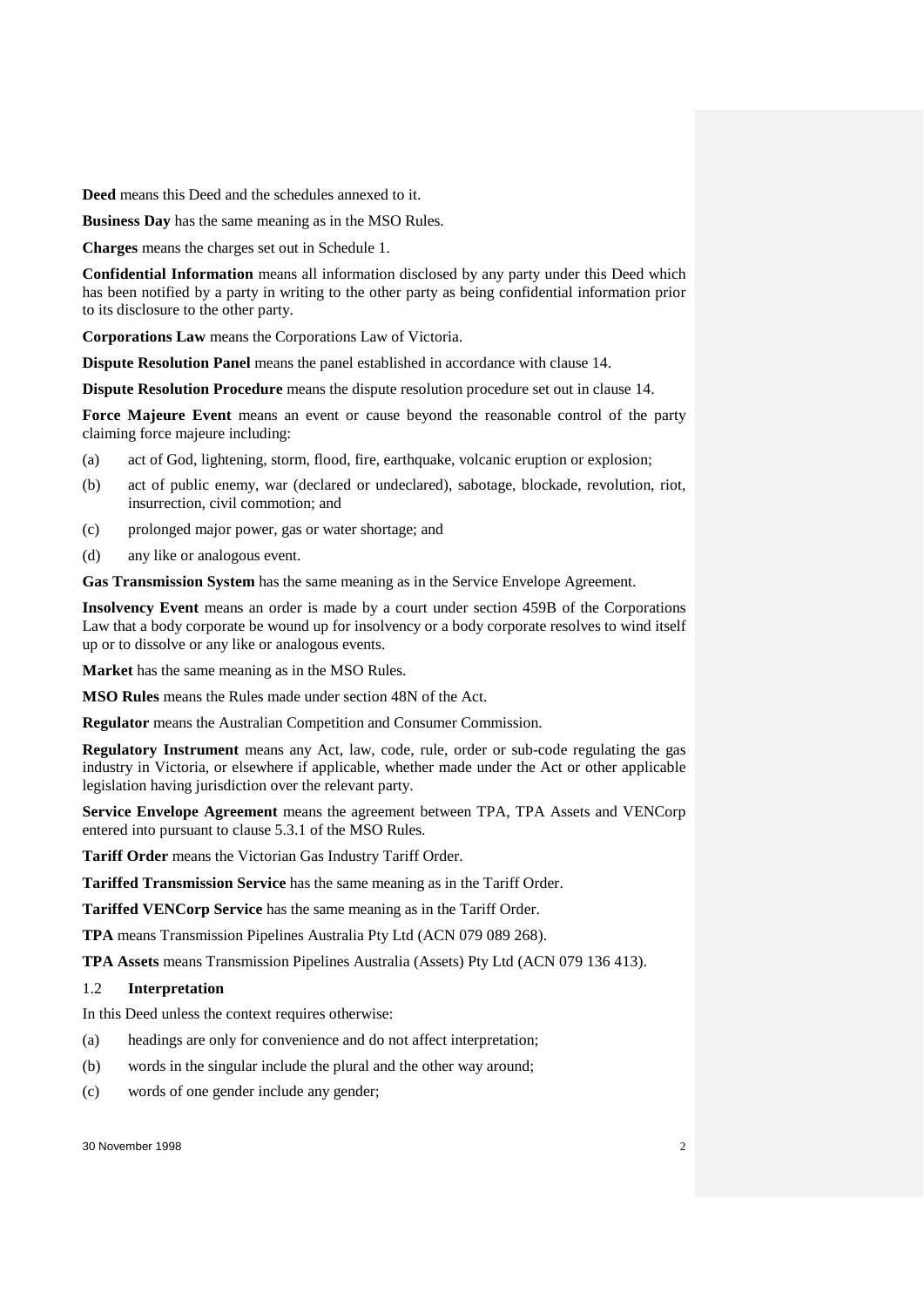- (d) if a word or phrase is defined, another grammatical form of that word or phrase has a corresponding meaning;
- (e) an expression indicating a natural person includes a company, partnership, joint venture, association, corporation or other body corporate and a governmental agency;
- (f) a reference to a party to this Deed includes that party's executors, administrators, successors and permitted assigns;
- (g) a promise or agreement by 2 or more persons binds them jointly and individually;
- (h) a promise or agreement in favour of 2 or more persons is for the benefit of them jointly and individually;
- (i) a reference to a clause, party, annexure, exhibit or schedule is a reference to a clause of, and a party, annexure, exhibit and schedule to, this Deed and a reference to this Deed includes any annexure, exhibit or schedule;
- (j) a reference to a thing (including, but not limited to, a right) includes any part of that thing;
- (k) a reference to a right includes a remedy, power, authority, discretion or benefit;
- (l) a reference to legislation includes any amendment to that legislation, any consolidation or replacement of it, and any subordinate legislation made under it;
- (m) a reference to an agreement other than this Deed includes an undertaking, agreement, deed or legally enforceable arrangement or understanding, whether or not in writing;
- (n) a reference to a document includes all amendments or supplements to, or replacements or novations of, that document;
- (o) examples are descriptive only and not exhaustive;
- (p) a provision of this Deed must not be construed against a party solely because the party was responsible for preparing this Deed or that provision;
- (q) a reference to a body, other than a party to this Deed (including, but not limited to, an association, authority, corporation, body corporate or institution), whether statutory or not:
	- (1) which ceases to exist;
	- (2) is reconstituted, renamed or replaced; or
	- (3) whose powers or functions are transferred to another body,

is a reference to the body which replaces it or which serves substantially the same purposes or has the same powers or functions;

- (r) if a period of time is specified and dates from a given day or the day of an act or event, it is to be calculated exclusive of that day; and
- (s) where the day on or by which something must be done is not a Business Day, that thing must be done on or by the next Business Day.
- (t) a reference to a Regulatory Instrument or an agreement is a reference to that Regulatory Instrument or agreement (as the case may be) as amended, varied, repealed and revoked from time to time.

# **2. Term**

# **This Deed comes into operation and effect on the day it is executed and continues until [ ] unless terminated earlier in accordance with clauses 8 or 9.**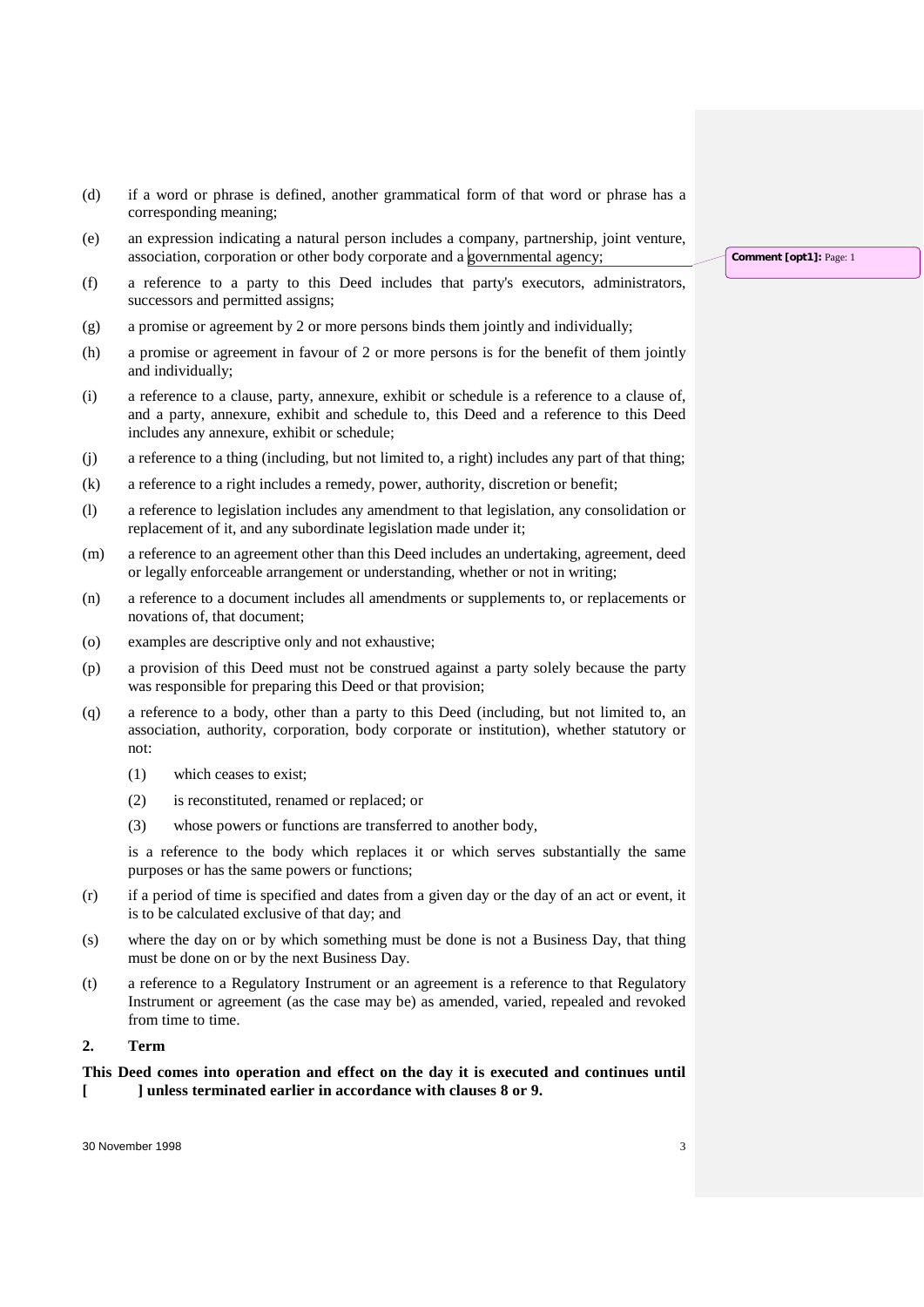# **3. Charges payable by Shipper**

3.1 Promise to pay

Shipper promises to pay the Charges.

- 3.2 Direction to Pay and deal with TPA
- (a) VENCorp directs Shipper to pay all the Charges directly to TPA without deduction or set off.
- (b) Shipper acknowledges and agrees that pursuant to the Service Envelope Agreement:
	- (1) all Charges payable pursuant to this Deed will be invoiced by TPA and paid to TPA;
	- (2) all inquiries in relation to such invoices will be directed to TPA;
	- (3) TPA may initiate legal proceedings or alternative dispute resolution procedures in the name of VENCorp to recover such Charges from Shipper and for such purposes TPA is VENCorp's attorney;
	- (4) TPA is authorised by VENCorp to negotiate with Shipper in relation to such Charges and in relation to other matters relevant to the provision of services provided by VENCorp pursuant to this Deed;
	- (5) TPA is required to provide details of such Charges and of the other matters referred to in clause 3.2(b)(4) to VENCorp, subject to the confidentiality requirements more particularly set out in the Service Envelope Agreement;
	- (6) VENCorp may not vary or waive any term of this Deed without prior written consent of TPA;
	- (7) TPA may require VENCorp to exercise its rights under this Deed, in any case where Shipper jeopardises the safety or integrity of the facilities comprising the Gas Transmission System, in order to ensure that Shipper:
		- (A) complies with this Deed; or
		- (B) takes remedial action,

as the case may be.

- **3.3** Billing and Payment
- (a) On or before the eighteenth Business Day of each month, TPA will invoice Shipper for the Charges payable by Shipper in respect of the preceding month **("Relevant Month"),**  together with any amounts in respect of any month, before the Relevant Month and any adjustments in respect of such a month.
- (b) The failure to invoice Shipper in accordance with clause 3.3(a) does not prejudice the right to recover payment for Charges.
- (c) If Shipper receives an invoice on or prior to the eighteenth Business Day of the month, Shipper will pay to TPA the aggregate amount stated in the invoice not later than the last Business Day of the month in which the invoice is received. Payment will be made in such manner as may be agreed from time to time.
- (d) If Shipper receives an invoice after the eighteenth Business Day of the month, Shipper will pay to TPA the aggregate amount stated in the invoice not later than 10 Business Days after having received the invoice. Payment will be made in such manner as may be agreed from time to time.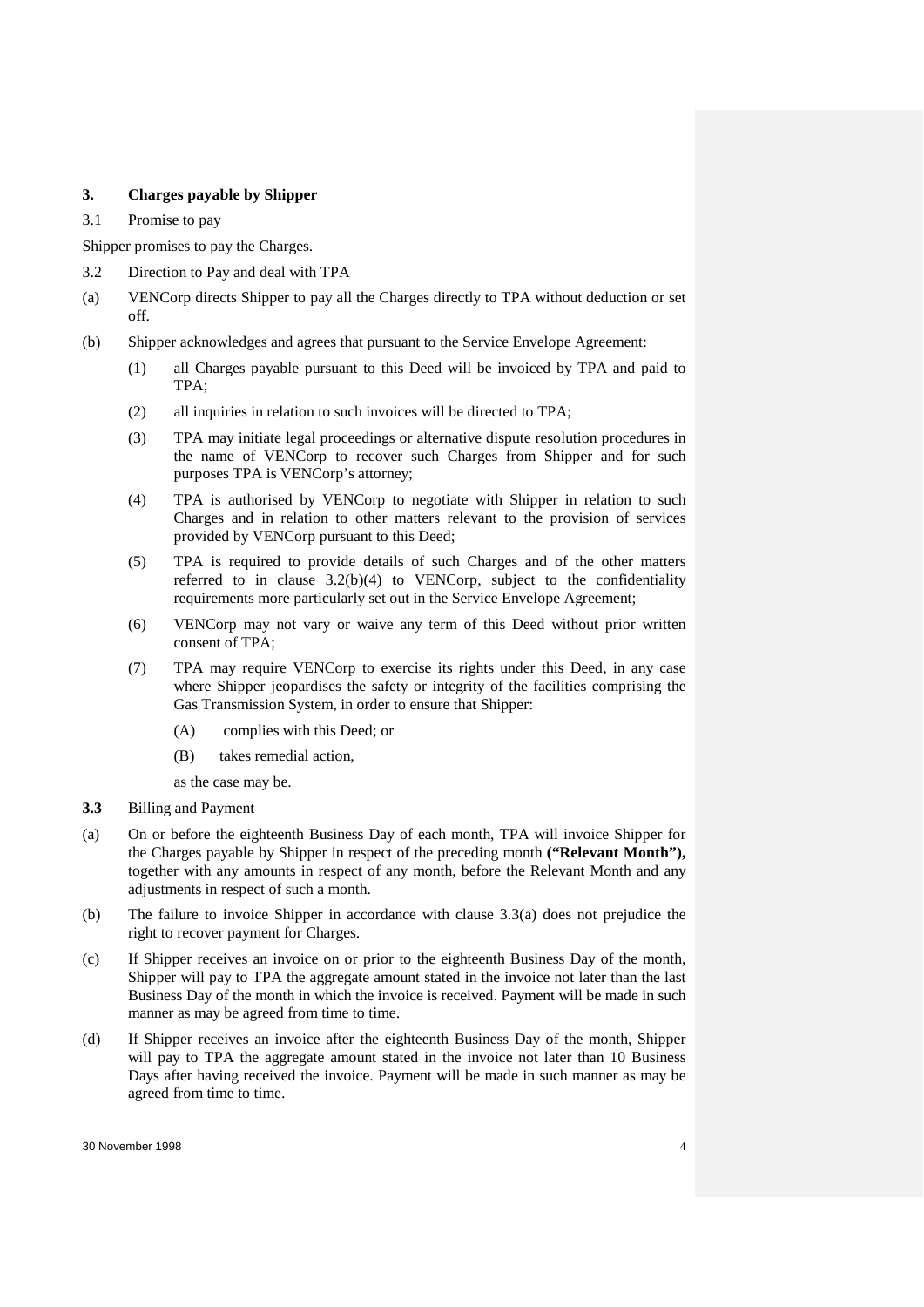- (e) If Shipper disputes an invoice or part of an invoice, Shipper may, at any time within 10 Business Days of receiving the invoice, notify TPA that it disputes the invoice, identifying the disputed amount and giving reasons why it disputes the invoice. Shipper must pay the undisputed amount when it is due in accordance with clause 3.3(c). The parties agree to meet in good faith and to use all reasonable endeavours to resolve the dispute. Upon resolution of the dispute, Shipper must promptly pay any amounts which it has been determined that it is liable to pay. In default of resolution, the Dispute Resolution Procedure will apply.
- (f) If at any time a party claims that Shipper has been overcharged or undercharged, then the parties will agree to meet in good faith to determine the amount of the overcharging or undercharging (as the case may be). The party liable to pay the agreed amount must pay that amount within 30 Business Days of that amount being determined. In default of agreement the Dispute Resolution Procedure shall apply.
- (g) If a Shipper does not pay an amount payable under this Deed when due, then Shipper agrees to pay interest on the defaulted amount at a rate equal to the aggregate of two percent and the National Australia Bank Limited's overdraft rate applicable at that time. Interest shall accrue on the daily balance of the defaulted amount and shall be payable on demand.
- (h) If the parties have agreed under clause 3.3(f) that a party has been overcharged, the party who has received the benefit of the amount being overcharged agrees to pay interest on the overcharged amount from the time it was paid by the other party until the time it was returned to that party under clause 3.3(f), at a rate equal to the aggregate of two percent and the National Australia Bank Limited's overdraft rate applicable at that time. Interest shall accrue on the daily balance of the overcharged amount and shall be payable on demand.

### **4. Ownership of facilities**

**4.1** No right or title to facilities

Shipper does not acquire any right to, title to, or interest in the Gas Transmission System or any part of the Gas Transmission System pursuant to this Deed.

### **4.2** No portion of facilities

VENCorp is under no obligation pursuant to this Deed to dedicate any particular portion of facilities forming part of the Gas Transmission System to the provision of Tariffed Transmission Services to Shipper.

# **5. Shipper's acknowledgment**

Notwithstanding any other provision of this Deed, if:

- (a) VENCorp fails or omits, in whole or in part, to provide the Tariffed VENCorp Services; or
- (b) TPA fails or omits, in whole or in part, to provide the Tariffed Transmission Services or otherwise fails or omits in whole or in part to comply with its obligations under the Service Envelope Agreement, thereby causing VENCorp to fail or omit to provide, in whole or in part, the Tariffed VENCorp Services,

Shipper acknowledges and agrees that it will not bring any legal action (including actions based on negligence) against TPA in respect of such failure and: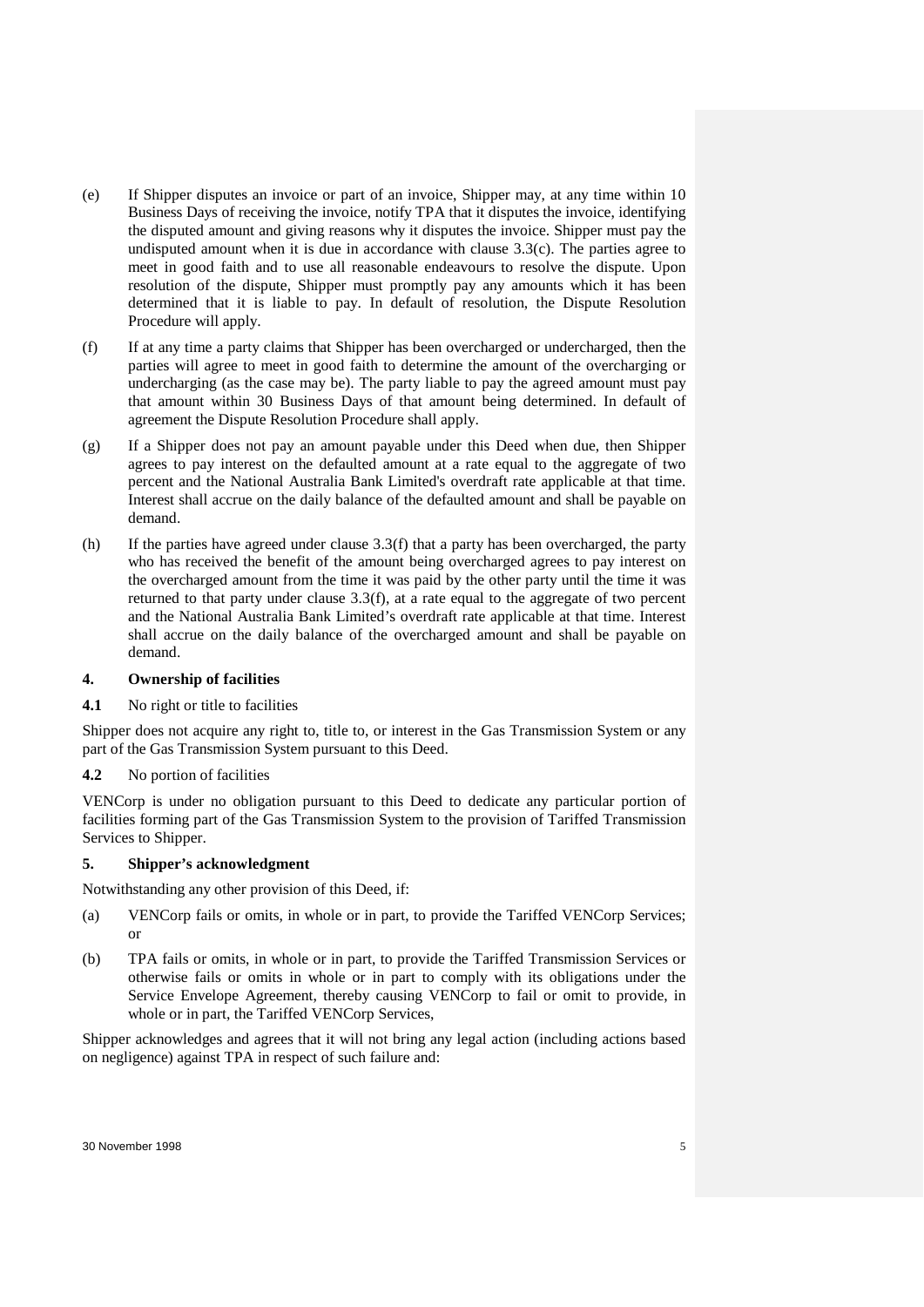- (c) TPA's sole exposure is limited to uplift payments which it may be required to make in accordance with clause 3.6.8 of the MSO Rules and subject to any cap and conditions on the level of such payments provided for in the Service Envelope Agreement; and
- (d) without limiting the generality of clause 5(c), Shipper must continue to pay VENCorp the Charges in relation to the Tariffed VENCorp Services actually provided.

### **6. Limitation of liability of VENCorp**

Shipper acknowledges and agrees that VENCorp's liability under this Deed is limited in accordance with and pursuant to the MSO Rules.

### **7. Confidentiality**

Except as otherwise provided in this Deed:

- (a) each party must treat Confidential Information as confidential and must take all reasonable precautions to ensure that its employees maintain such confidentiality; and
- (b) the confidentiality provisions of the MSO Rules apply to all Confidential Information under this Deed.

# **8. Force Majeure Event**

### **8.1** General position

Non-performance by a party of any obligation or condition required by this Deed to be performed by that party due to a Force Majeure event affecting that party:

- (a) will be excused during the time and to the extent that performance is prevented, wholly or in part, by a Force Majeure event; and
- (b) will not to that extent give rise to any liability to the other party for any losses or damages arising out of, or in any way connected with, such non-performance.
- **8.2** Notification to other Party

Except as set out in this Deed, if either party seeks relief from performance of an obligation or condition under this Deed due to a Force Majeure event, the party must:

- (a) as soon as reasonably practicable but in any event within two days, give notice to the other party of the occurrence of the event or circumstance claimed to be Force Majeure, including:
	- (1) full particulars relating to the event or circumstance and the cause of such failure to perform; and
	- (2) an estimate of the period of time required to remedy such failure to perform;
- (b) provide the other party with a reasonable opportunity and assistance to examine and investigate the relevant event or circumstance which constitutes the Force Majeure event and failure to perform;
- (c) exercise reasonable efforts to mitigate or remove the effects of the relevant event or circumstance but excluding any measures which are not economically feasible for the parties; and
- (d) give notice immediately to the other party upon termination of the event or circumstance of Force Majeure.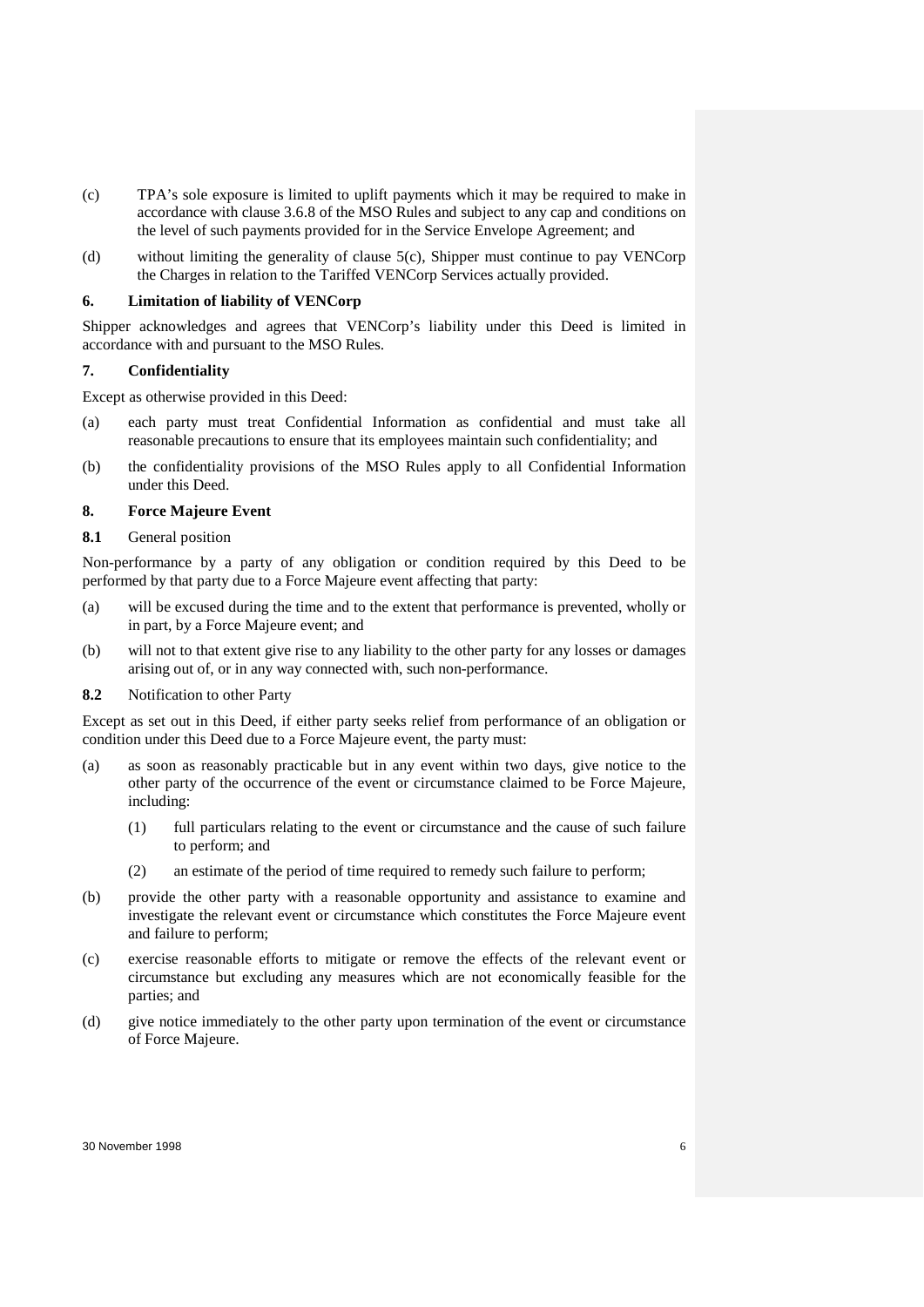### **8.3** Industrial disturbance

Nothing in this Deed requires a party to adjust or settle any strike, lockout or other industrial disturbance against the will of that party.

# **8.4** Right to terminate

If despite reasonable efforts on the part of the party affected by the event or circumstance of Force Majeure to mitigate or remove the effects of that event or circumstance, non-performance continues substantially unabated for a period of 90 days from the date of notice under clause 8.2(a), then either party may terminate this Deed upon 30 days notice without prejudice to any antecedent rights of the parties which survive termination of this Deed in other respects.

# **8.5** Qualifications

No Force Majeure affecting the performance of any obligation or condition under this Deed by a party operates:

- (a) to prevent a cause of action arising from and after the expiration of the period of time within which by the exercise of reasonable diligence and the employment of all reasonable means, that party could have remedied the situation preventing its performance; or
- (b) to relieve a party from any obligation to make payment of money due under this Deed except where the services in respect of which that money is due are not being provided by reason of Force Majeure.

# **9. Termination**

**9.1** Defaults by Shipper

Where:

- (a) Shipper defaults in the performance of any of its material promises or obligations under this Deed; or
- (b) there is an Insolvency Event in relation to Shipper,

then Shipper is in default and VENCorp may give notice of its intention to terminate this Deed, which notice shall identify the default or Insolvency Event as the case may be.

**9.2** VENCorp ceasing to have certain responsibilities

Shipper may terminate this Deed at any time by notice in writing to VENCorp, if VENCorp ceases to:

- (a) be responsible for controlling the security and operations of the Gas Transmission System; or
- (b) operate the Market under the MSO Rules.
- **9.3** Shipper's actions

If Shipper:

- (a) jeopardises the safety or integrity of the Gas Transmission System; and
- (b) Shipper is reasonably able to stop the action which jeopardises the safety or integrity of the Gas Transmission System,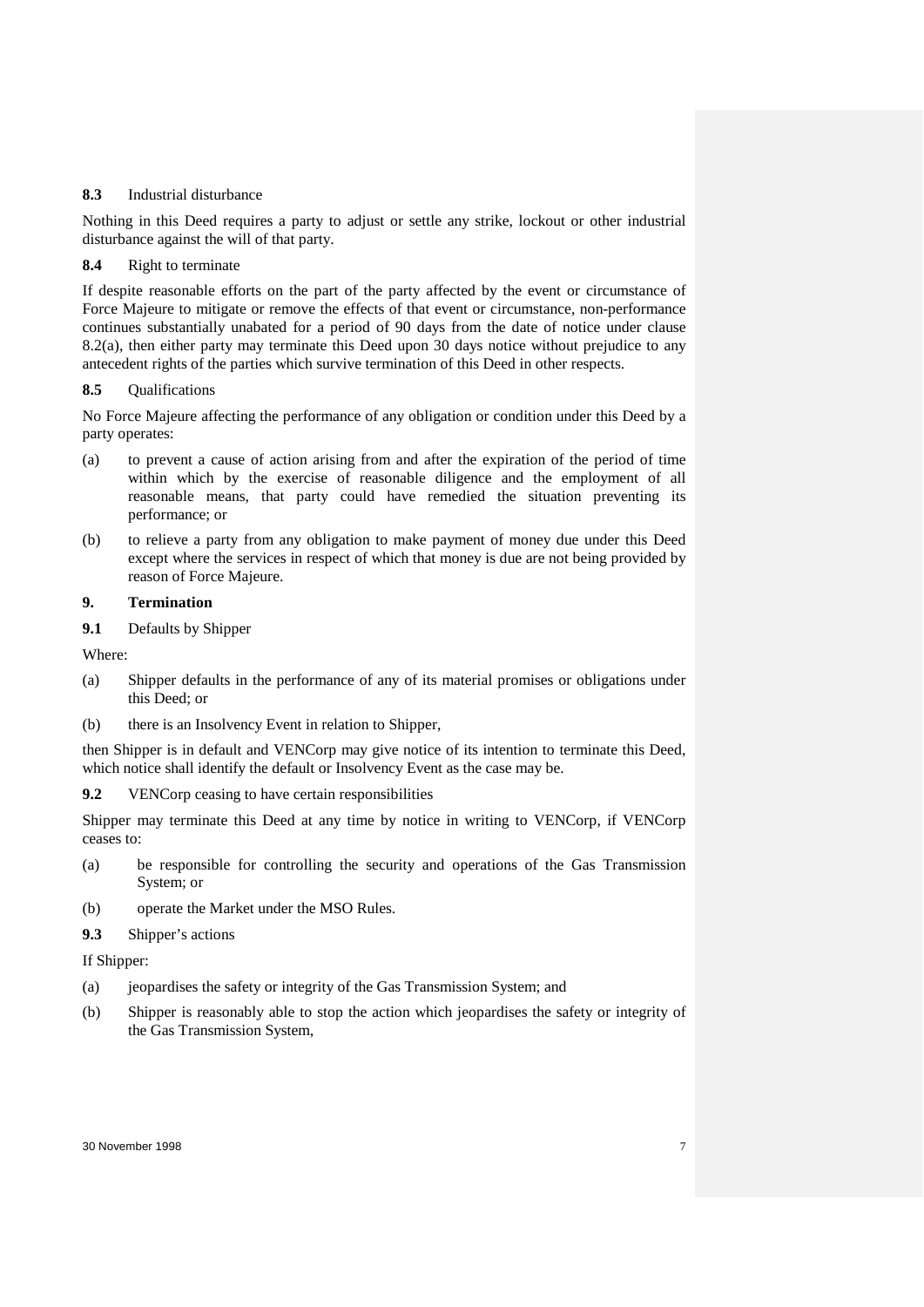# VENCorp may:

- (c) send a written notice to Shipper:
	- (1) specifying the action which jeopardises the safety or integrity of the Gas Transmission System;
	- (2) specifying a reasonable period of time within which Shipper must take all reasonable actions within its control either to:
		- (A) ensure that the action which jeopardises the safety or integrity of the Gas Transmission System; or
		- (B) ensure that the action which jeopardises the safety or integrity of the Gas Transmission System is not repeated,

whichever is applicable; or

- (d) if Shipper has not complied with the terms of the notice sent under clause 9.3(c) within the time specified in that notice, send a written notice to Shipper:
	- (1) stating that VENCorp intends to terminate this Deed if the breach is not rectified within 30 days; and
	- (2) specifying the cause for terminating this Deed; and
- (e) if the breach is not rectified by Shipper within 30 days of receiving the notice specified in clause 9.3(d), immediately terminate this Deed.
- **9.4** Effects of termination

Termination of this Deed for any reason does not affect:

- (a) any rights of a party against the other party which:
	- (1) arose prior to the time at which the termination occurred; or
	- (2) otherwise relates to or may arise at any future time from any breach or nonobservance of that other party's obligations under this Deed occurring prior to termination; and
- (b) the rights and obligations of the parties under this Deed or in respect of any moneys outstanding under this Deed.
- **9.5** Force Majeure

Nothing in this clause 9 affects the right to terminate for Force Majeure.

### **10. Assignment**

**10.1** Assignment generally

A party may not assign its rights under this Deed unless it has the other party's written consent, and the other party must not unreasonably withhold its consent.

### **10.2** Transfer by State entity

Nothing in this clause prevents a party ("the first party") transferring the whole of its rights under this Deed where:

(a) immediately prior to the transfer the party is ultimately controlled by the State of Victoria (the "State"), a State instrumentality or a statutory authority;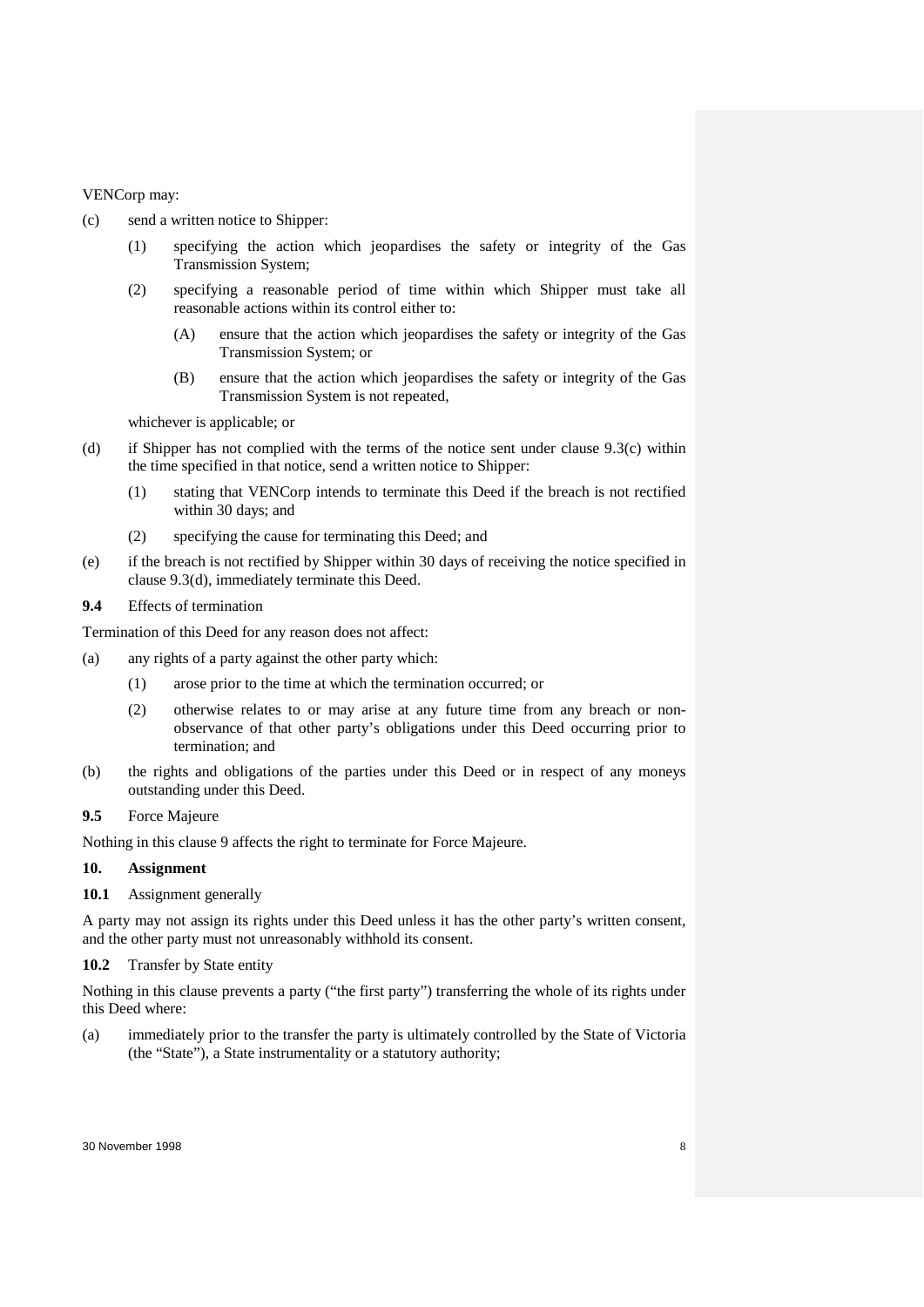- (b) the transfer is to an transferee selected by the State; and
- (c) the proposed transferee assumes all the obligations of the party under this agreement,

and following any such transfer by that party, the other party must execute and deliver to the first party a deed under which the other party releases the first party in respect of the obligations assumed by the transferee .

### **10.3** Assignment not a restriction on securities

Nothing in this Deed prevents a party from pledging, mortgaging, encumbering or assigning by way of security its rights under this Deed provided that the chargee or mortgagee must first acknowledge in writing to the other parties that upon it realising its charge or mortgage, it will be bound by the terms of this Deed.

# **11. Change in taxes**

- (a) If at any time after this Deed is executed a sales tax, use tax, consumption tax, goods and services tax, value-added tax or any similar tax, impost or duty is levied upon the Tariffed VENCorp Services or Tariffed Transmission Services, whether that tax, impost or duty is levied under legislation of the Commonwealth of Australia or any State or Territory, the parties agree to renegotiate in good faith any provision of this Agreement which any party reasonably considers to have been affected by that change in taxes, including but not limited to any charges payable under this Agreement.
- (b) If the negotiations referred to in clause  $11(a)$  do not result in an agreement between the parties within 20 Business Days after such negotiations have commenced, the parties must:
	- (1) refer a dispute concerning charges payable under this Deed to the Regulator and request the Regulator to decide on a fair and reasonable variation in those charges; and
	- (2) resolve any other dispute in accordance with the Dispute Resolution Procedure.
- (c) The parties must comply with:
	- (1) any decision of the Regulator relating to charges payable under this Agreement; and
	- (2) a resolution of any other matter in accordance with the Dispute Resolution Procedure.

### **12. Disputes**

- (a) If any dispute arises between the parties touching or concerning the interpretation or application of this Deed then that dispute shall be referred for resolution in accordance with the Dispute Resolution Procedure, and the chief executive officers of VENCorp and Shipper, or, where paragraph (b) of Schedule 1 applies the chief executive officer of TPA (as VENCorp's attorney) and Shipper, must:
	- (1) appoint a Dispute Resolution Panel as soon as practicable after the dispute is brought to the attention of either of them; and
	- (2) refer that matter to the Dispute Resolution Panel as soon as practicable after that Dispute Resolution Panel is appointed,
- (b) A matter referred for resolution under clause  $12(a)(2)$  must be arbitrated in accordance with this clause 12 and the Commercial Arbitration Act 1984 (Victoria).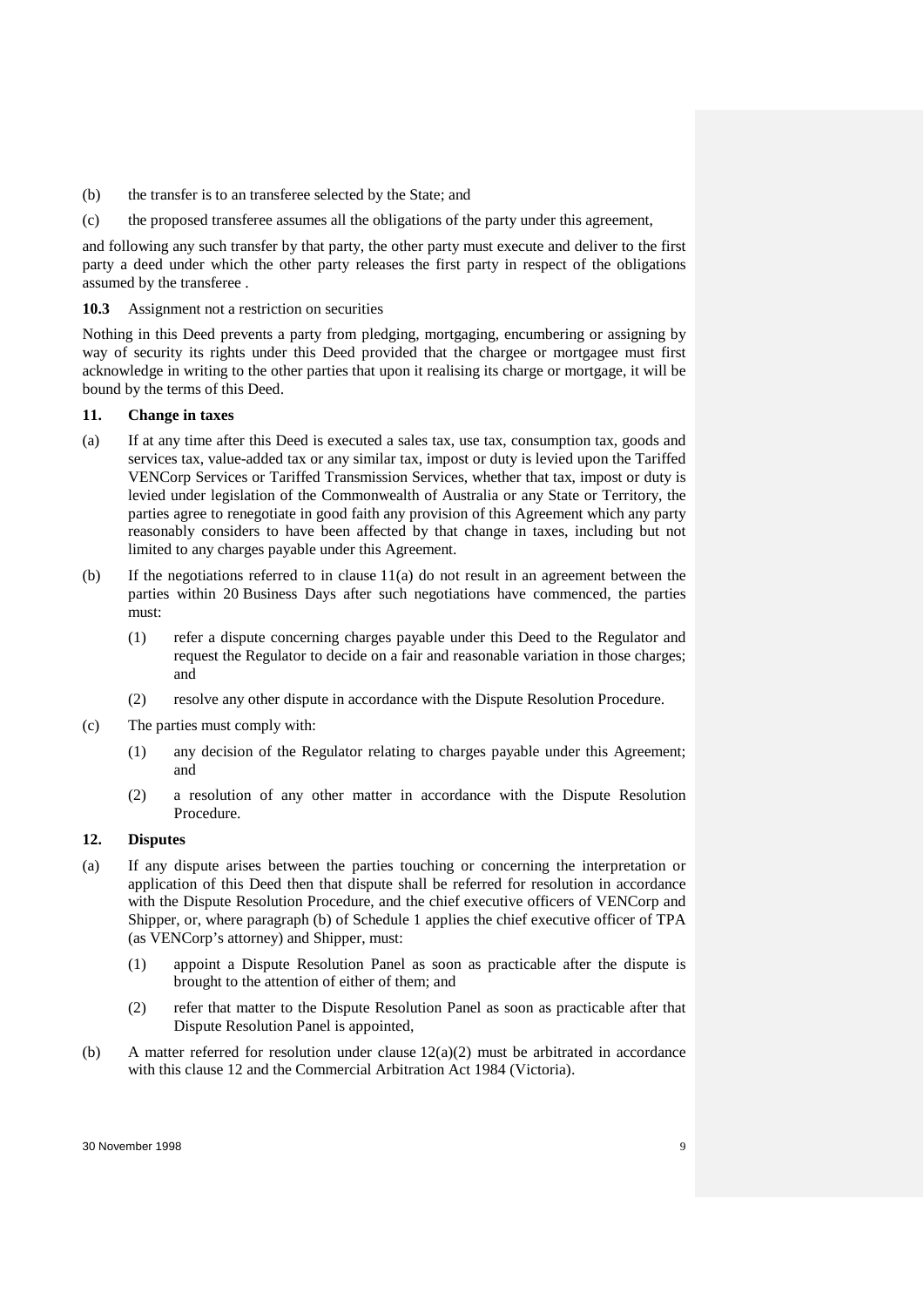- (c) A Dispute Resolution Panel appointed under clause  $12(a)(1)$  is to comprise:
	- (1) a person who is:
		- (A) independent of Shipper and VENCorp or TPA (as the case may be);
		- (B) legally qualified;
		- (C) has an understanding of the gas industry;
		- (D) has a detailed understanding and experience of alternative dispute resolution practice and procedures which do not involve litigation; and
		- (E) has the capacity to determine the most appropriate dispute resolution in the particular circumstances of the dispute; and/or
	- (2) two persons:
		- (A) one of whom is appointed by Shipper and one of whom is appointed by VENCorp or TPA (as the case may be);
		- (B) who have an understanding of the gas industry; and
		- (C) who have technical qualifications appropriate to resolve the dispute including but not limited to a technical understanding of matters relevant to operation of gas transmission pipelines.
- (d) A person who has previously served on a Dispute Resolution Panel is not precluded from being appointed to another Dispute Resolution Panel established in accordance with clause 12(a).
- (e) If the chief executive officers of VENCorp or TPA (as the case may be) and Shipper are unable to reach agreement as to the composition of the Dispute Resolution Panel to be appointed in accordance with clause 12(a), they must ask the Adviser appointed under clause 7.2.2(a) of the MSO Rules to appoint the Dispute Resolution Panel in accordance with clause 12(a) and must pay the reasonable costs of the Adviser in relation to the making of those appointments.
- (f) When a matter is referred to a Dispute Resolution Panel under clause  $12(a)(2)$ , the person appointed to the Dispute Resolution Panel under clause  $12(c)(1)$  must select the form of, and procedures to apply to, the dispute resolution process which is, in the opinion of that person, reasonable, and which:
	- (1) is simple, quick and inexpensive;
	- (2) observes the rules of natural justice; and
	- (3) encourages resolution of disputes without formal legal representation or reliance on legal procedures.
- (g) For the purposes of any award of the Dispute Resolution Panel, the parties may agree that as part of the award, the Dispute Resolution Panel may settle the terms and conditions of any amendments required to be made to this Deed or any agreement or deed replacing this Deed.

# **13. Emergency**

For the avoidance of doubt, nothing in this Deed affects Part 6A of the Act, chapter 6 of the MSO Rules or any like or analogous applicable emergency law and, without limiting the foregoing, Shipper acknowledges and agrees that VENCorp may interrupt, reduce or curtail gas supply or transmission in any case where the Act, MSO Rules or such emergency laws allow or require.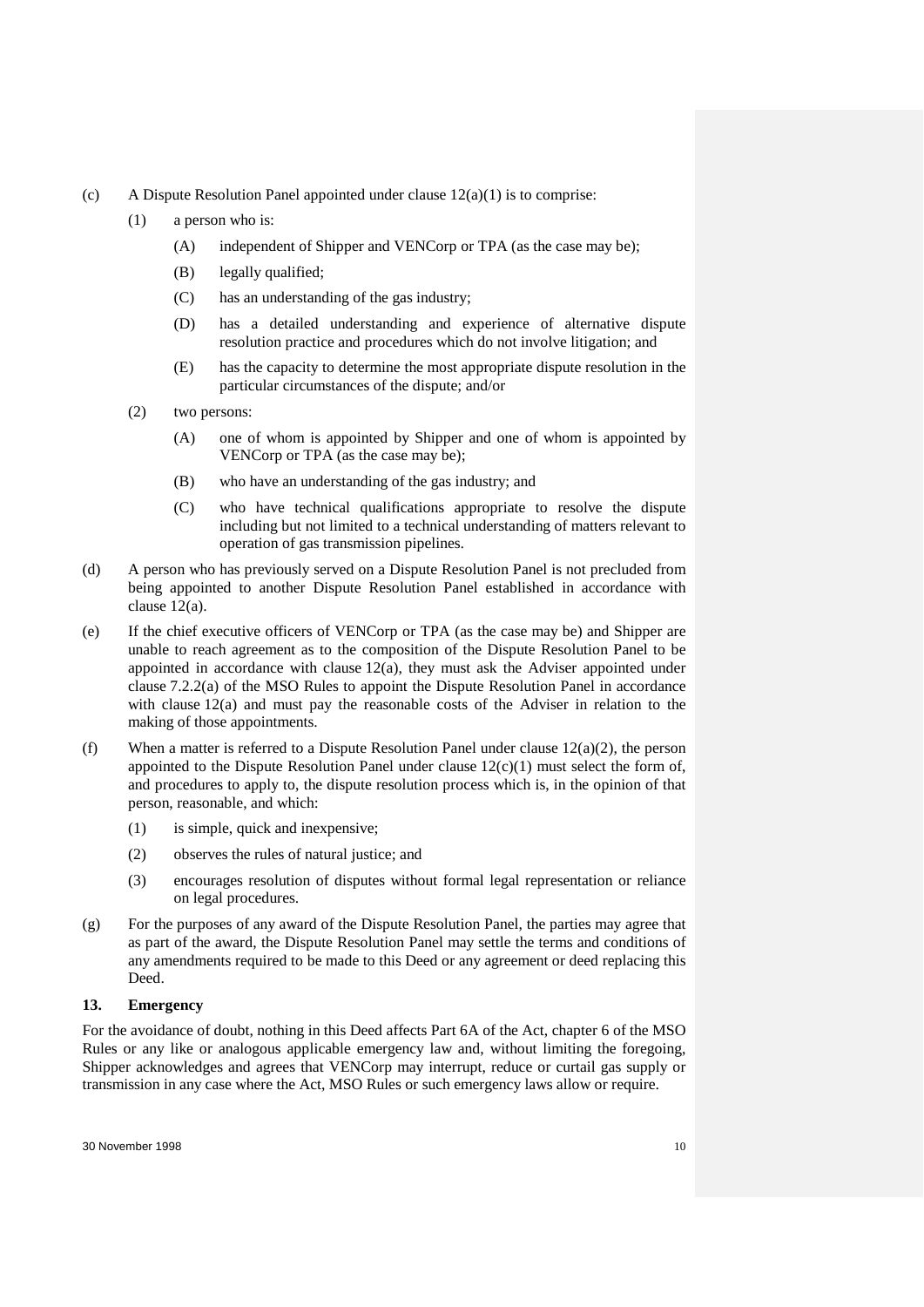# **14. Curtailment during maintenance**

Despite any provision of this Deed, VENCorp may curtail or interrupt Shipper in order for any person to effect any repairs, testing, maintenance, replacement or upgrading or any other work related to the Gas Transmission System which is reasonably required, provided that VENCorp:

- (a) notifies Shipper of its intention to curtail or interrupt as early as reasonably practicable prior to the curtailment or interruption;
- (b) makes reasonable endeavours to agree with Shipper as to the timing and extent of the intended curtailment or interruption; and
- (c) makes reasonable endeavours to minimise the period in which Shipper is curtailed or interrupted.
- **15. Notices**
- **15.1** How notices may be given

A notice, request, demand, consent or approval (each a notice) under this Deed:

- (a) must be in writing;
- (b) may be signed for the party giving it by the party's authorised officer, attorney or solicitor;
- (c) may be delivered personally to the person to whom it is addressed, or left at or sent by prepaid post to the person's address, or faxed to the person's fax number, given below:
	- (1) if to Shipper:
		- Address: [ ] Fax:  $\begin{bmatrix} 1 \end{bmatrix}$ Attention: [ ]
	- (2) if to VENCorp:

Address:

Fax:

Attention: Chief Executive

**15.2** When notice taken as given

A notice is taken as given by the sender and received by the intended recipient:

- (a) if posted, 3 days after posting; and
- (b) if faxed, on completion of the transmission as evidenced by receipt by the delivering party of a delivery report confirming the fax has been transmitted,

but if delivery or receipt is on a day which is not a Business Day of a party or is after 5.00pm at the place of delivery or receipt, it is taken as given at 9.00am on the next Business Day.

**15.3** Change of address or fax number

A party may change its address or fax number for notices by giving notice to the other parties.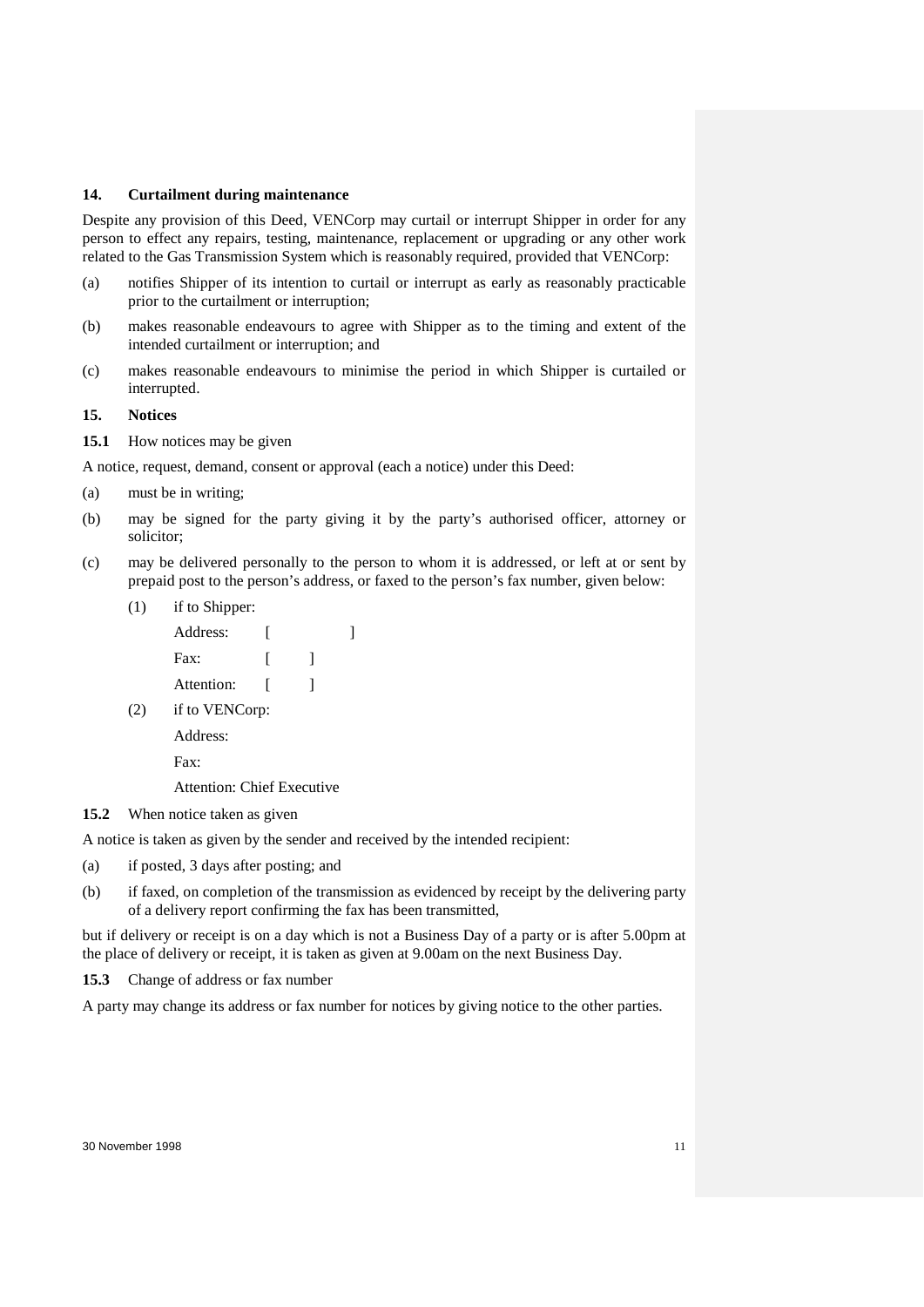# **16. General**

# **16.1** Approvals and consents

Subject to the express provisions of this Deed, whenever in this Deed the agreement, approval or consent of party is required, the agreement, approval or consent may be withheld at the party's sole discretion, delayed or given subject to any condition.

# **16.2** Costs and expenses

Each party must pay its own legal costs and expenses for the negotiation, preparation, completion and stamping of this Deed.

**16.3** Governing law and jurisdiction

- (a) This Deed is governed by the law of Victoria.
- (b) Each party irrevocably submits to the non-exclusive jurisdiction of the courts of Victoria and courts hearing appeals from them.
- (c) A party must not object to the jurisdiction of a court merely because the forum is inconvenient.

### **16.4** Waiver

- (a) A party waives a right under this Deed only if it does so in writing.
- (b) A party does not waive a right simply because it:
	- (1) fails to exercise the right;
	- (2) delays exercising the right; or
	- (3) only exercises part of the right.
- (c) A waiver of one breach of a term of this Deed does not operate as a waiver of another breach of the same term or any other term.

# **16.5** Further action

Each party must promptly sign any document and do anything else that is necessary or reasonably requested by the other party to give full effect to this Deed.

# **16.6** Whole agreement

This Deed:

- (a) replaces all previous agreements, representations, warranties or understandings between the parties concerning the subject matter of this Deed; and
- (b) contains (except where otherwise apparent on its face) the whole agreement between the parties.

### **16.7** Unenforceable provision

If a provision in this Deed is wholly or partly invalid or unenforceable in any jurisdiction, that provision or part must, to that extent and in that jurisdiction, be treated as deleted from this Deed. This does not affect the validity or enforceability of the remaining provisions in that jurisdiction, or of the deleted provision in any other jurisdiction.

### **16.8** Counterparts

This Deed:

(a) may be executed in a number of counterparts; and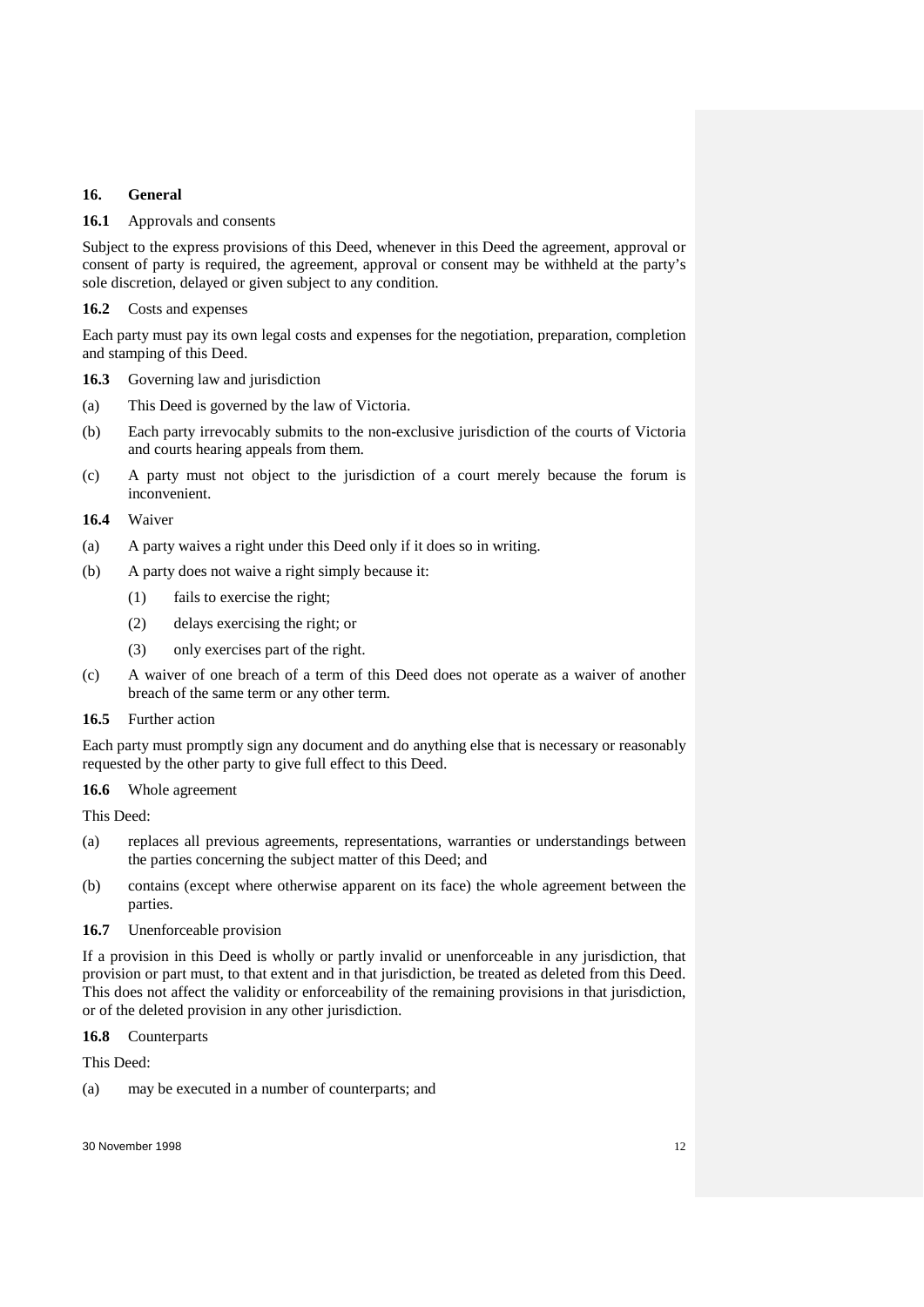(b) comprises all the counterparts, taken together.

### **16.9** Survival of provision

A provision of this Deed that has not been met on, or can have effect after, completion of the transaction contemplated by this Deed, or termination of this Deed, continues to apply after completion or termination.

### **16.10** Specific performance

Nothing in this clause limits the right of the parties to enforce this Deed by seeking an order for specific performance in any court of competent jurisdiction.

# **16.11** Amendment

Except as set out in the MSO Rules or as required by the Regulator, and subject to obtaining any necessary approval from the Regulator, this Deed may only be amended or supplemented in writing, signed by the parties. For the avoidance of doubt, nothing in this Deed prevents the submission by TPA or VENCorp of revisions to their Access Arrangements pursuant to section 2 of the Access Code. In the event that such revisions are approved by the Regulator and to the extent that this Deed requires amendment consequential or subsequent thereto this Deed shall be amended accordingly. In default of agreement on the amendment, the Dispute Resolution Procedure shall apply.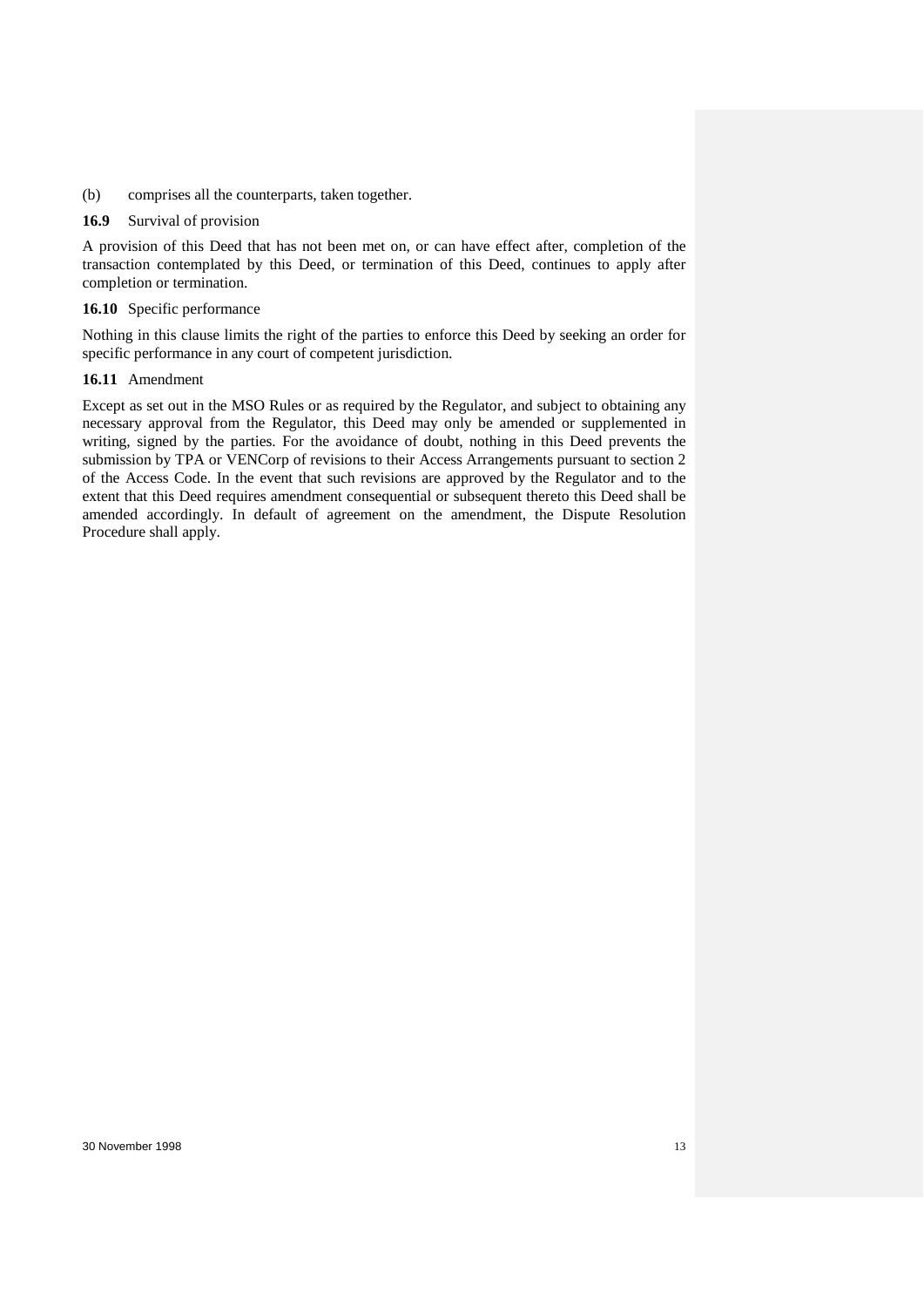**EXECUTED** by the parties as a deed:

# **THE OFFICIAL SEAL of VICTORIAN ENERGY NETWORKS CORPORATION**

is affixed to this document:

Secretary/Director Director

Name *(please print)* Name *(please print)*

\_\_\_\_\_\_\_\_\_\_\_\_\_\_\_\_\_\_\_\_\_\_\_\_\_\_\_\_\_\_\_ \_\_\_\_\_\_\_\_\_\_\_\_\_\_\_\_\_\_\_\_\_\_\_\_\_\_\_\_\_\_\_\_

\_\_\_\_\_\_\_\_\_\_\_\_\_\_\_\_\_\_\_\_\_\_\_\_\_\_\_\_\_\_\_ \_\_\_\_\_\_\_\_\_\_\_\_\_\_\_\_\_\_\_\_\_\_\_\_\_\_\_\_\_\_\_\_

\_\_\_\_\_\_\_\_\_\_\_\_\_\_\_\_\_\_\_\_\_\_\_\_\_\_\_\_\_\_\_ \_\_\_\_\_\_\_\_\_\_\_\_\_\_\_\_\_\_\_\_\_\_\_\_\_\_\_\_\_\_\_\_

\_\_\_\_\_\_\_\_\_\_\_\_\_\_\_\_\_\_\_\_\_\_\_\_\_\_\_\_\_\_\_ \_\_\_\_\_\_\_\_\_\_\_\_\_\_\_\_\_\_\_\_\_\_\_\_\_\_\_\_\_\_\_\_

# **THE COMMON SEAL of**

is affixed to this document:

Secretary/Director Director

Name *(please print)* Name *(please print)*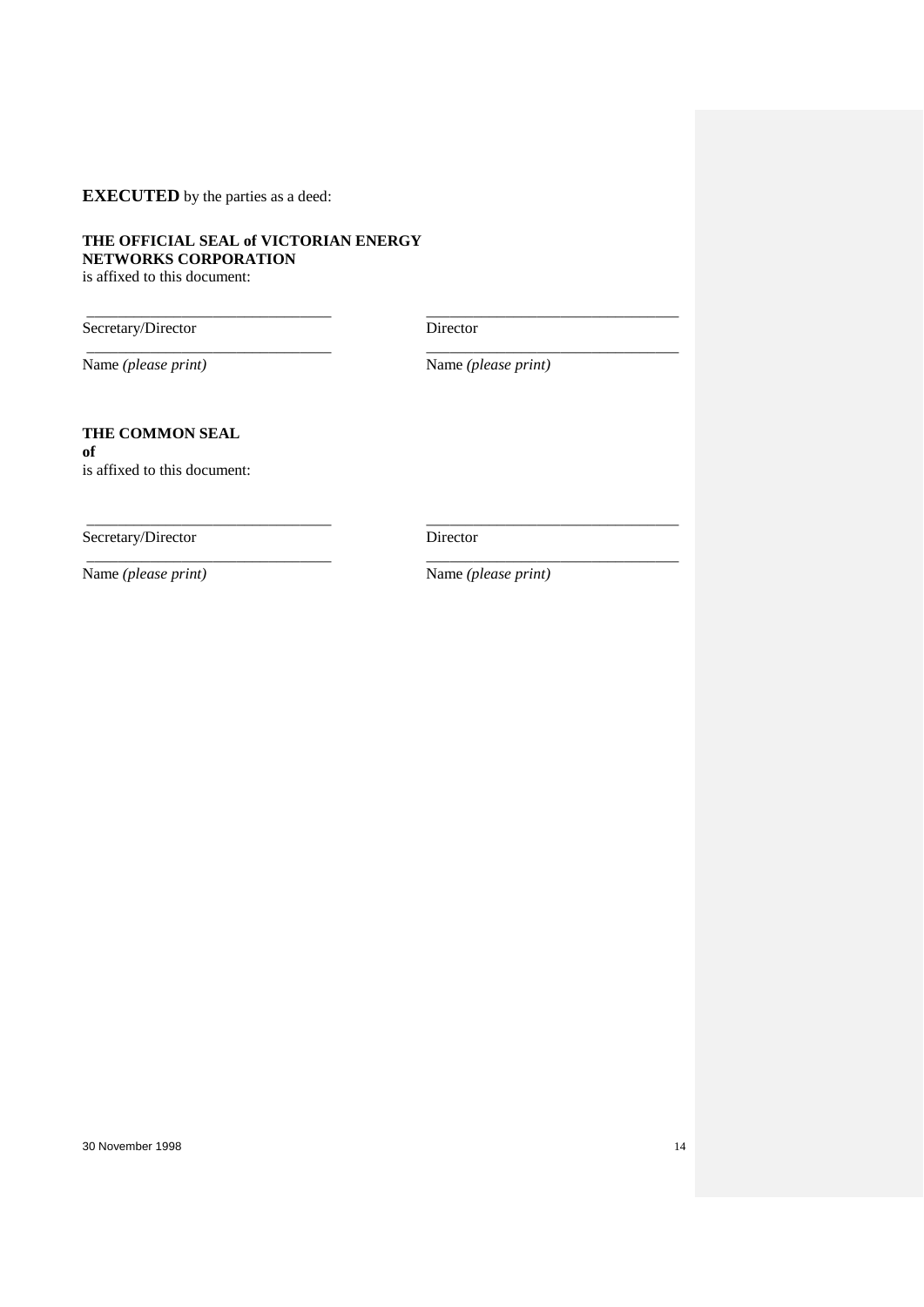# **SCHEDULE 1: CHARGES PAYABLE BY SHIPPER**

- (a) The charges payable by Shipper are those set out in, or determined in accordance with, the Tariff Order, being the tariffs for the Tariffed Transmission Services.
- (b) For the avoidance of doubt, in any case where the Tariff Order is silent as to any matter relating to calculation of charges, TPA and Shipper may agree that matter so as to enable effective calculation of those charges. In default of such agreement the Dispute Resolution Procedure will apply.
- (c) Also for the avoidance of doubt, nothing in this Deed prevents the application of charges calculated pursuant to clause 5.7.2 of TPA's Access Arrangement for the Principal Transmission System.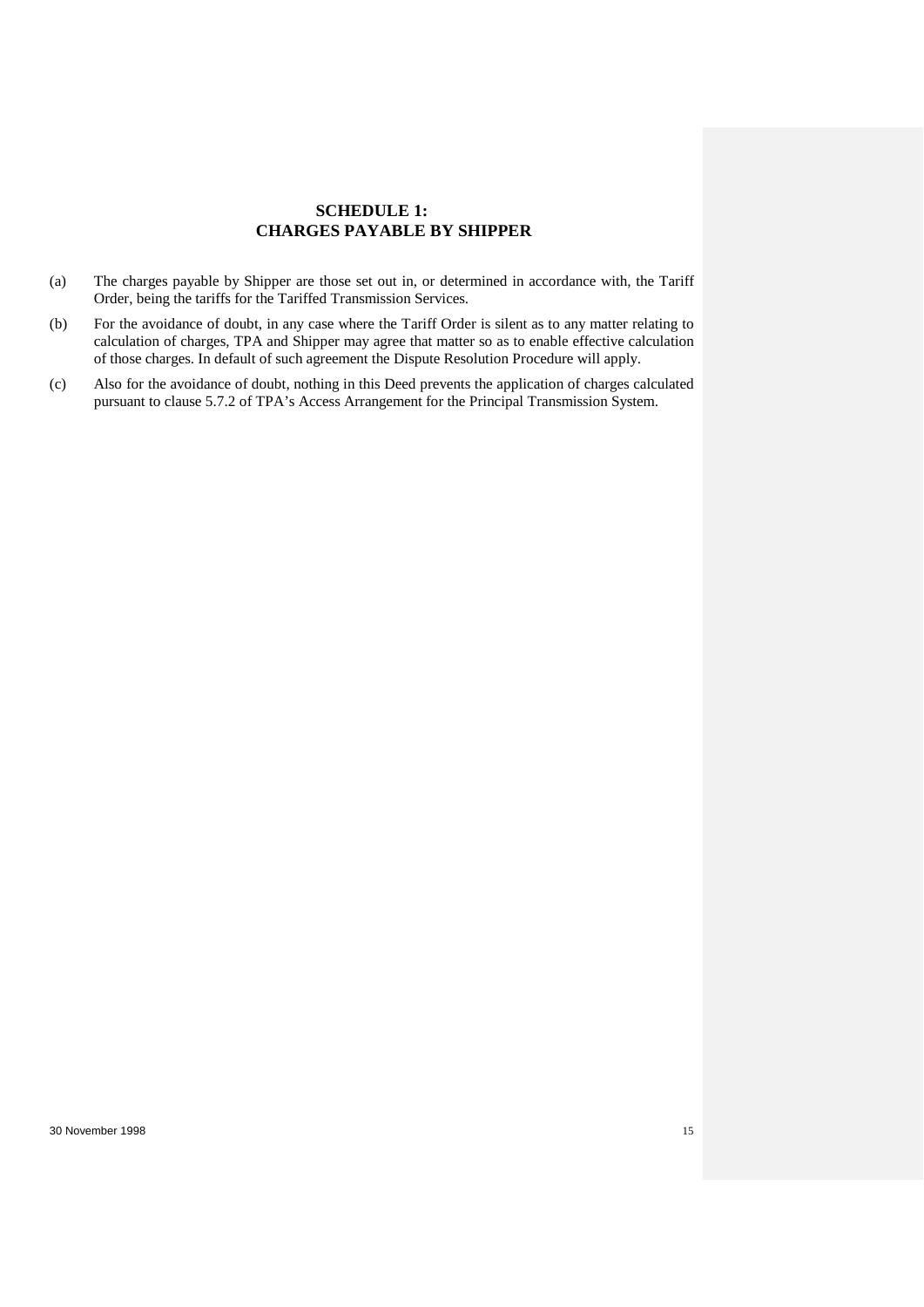# **Appendix 3 Initial Authorised MDQ allocation procedures**

Refer to separate document - confidential materials have been excised.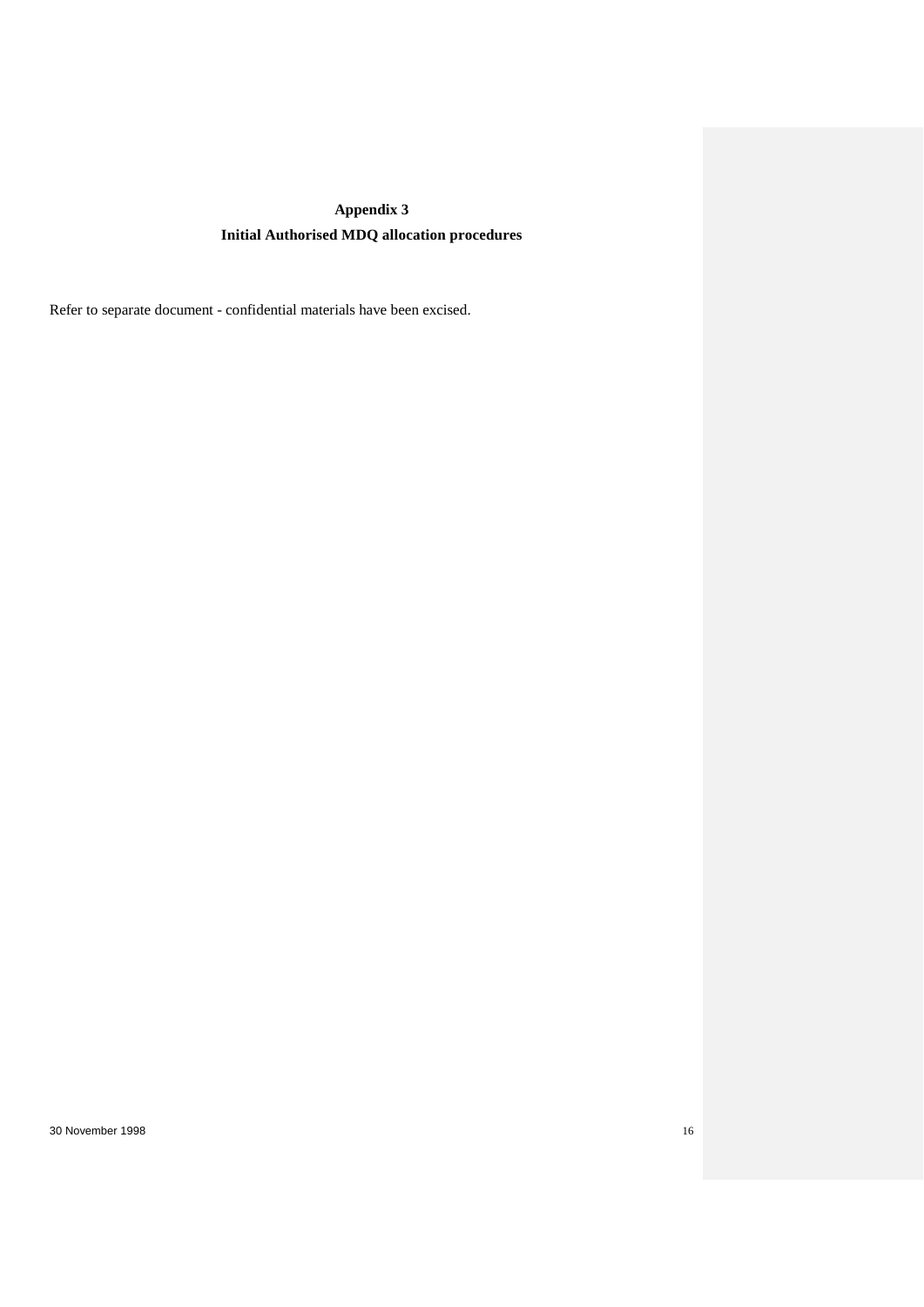**Non-confidential version**

**Independent Panel Review: Report to VENCorp on Provisional Allocations of Authorised MDQ**

**12 October 1998**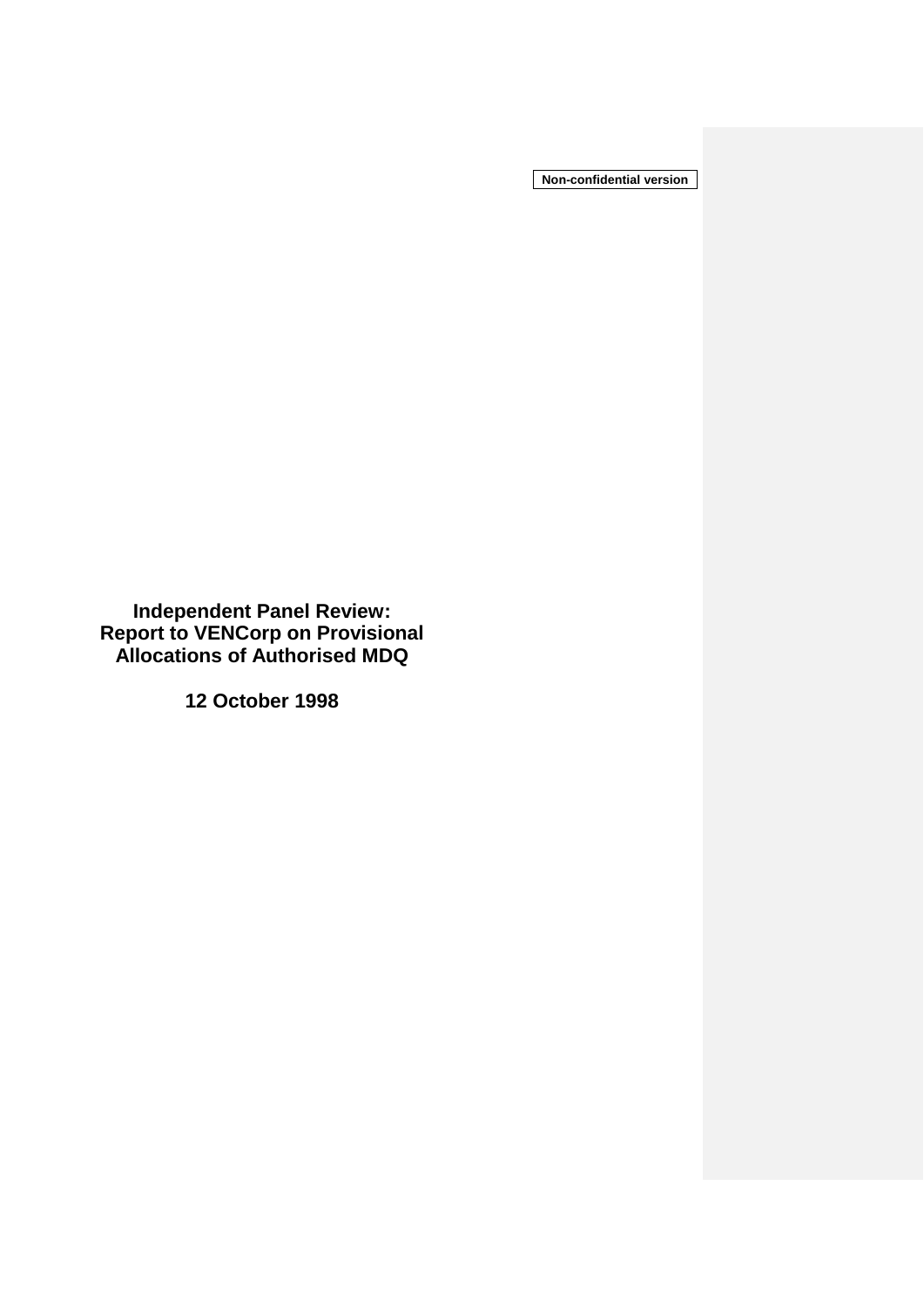# **Table of contents**

| Clause                                                                                                                                                    | Page                                  |
|-----------------------------------------------------------------------------------------------------------------------------------------------------------|---------------------------------------|
| <b>1 Executive Summary</b>                                                                                                                                |                                       |
| 1.1 Background<br>1.2 Reasons for recommended increase in provisional allocation of Authorised MDQ<br>1.3 Other Panel responses/recommendations/decisions | $\overline{c}$<br>$\overline{c}$<br>3 |
| 2 Independent Review Panel Methodology                                                                                                                    |                                       |
| 2.1 The Independent Review Panel's task<br>2.2 The Submissions<br>2.3 The Panel's response<br>2.4 Methodology                                             | 4<br>5<br>6<br>6                      |
| <b>3 Independent Review Panel Process</b>                                                                                                                 | 9                                     |
| 3.1 Seasonal allocations<br>3.2 Implied contracts<br><b>Confidential - Restriction on Publication In Part Claimed</b>                                     | 10<br>10                              |
| 3.4 Transferability                                                                                                                                       | 10                                    |
| <b>4 Conclusions and recommendations</b>                                                                                                                  | 11                                    |
| 4.1 Conclusions<br>4.2 Recommendations                                                                                                                    | 11<br>11                              |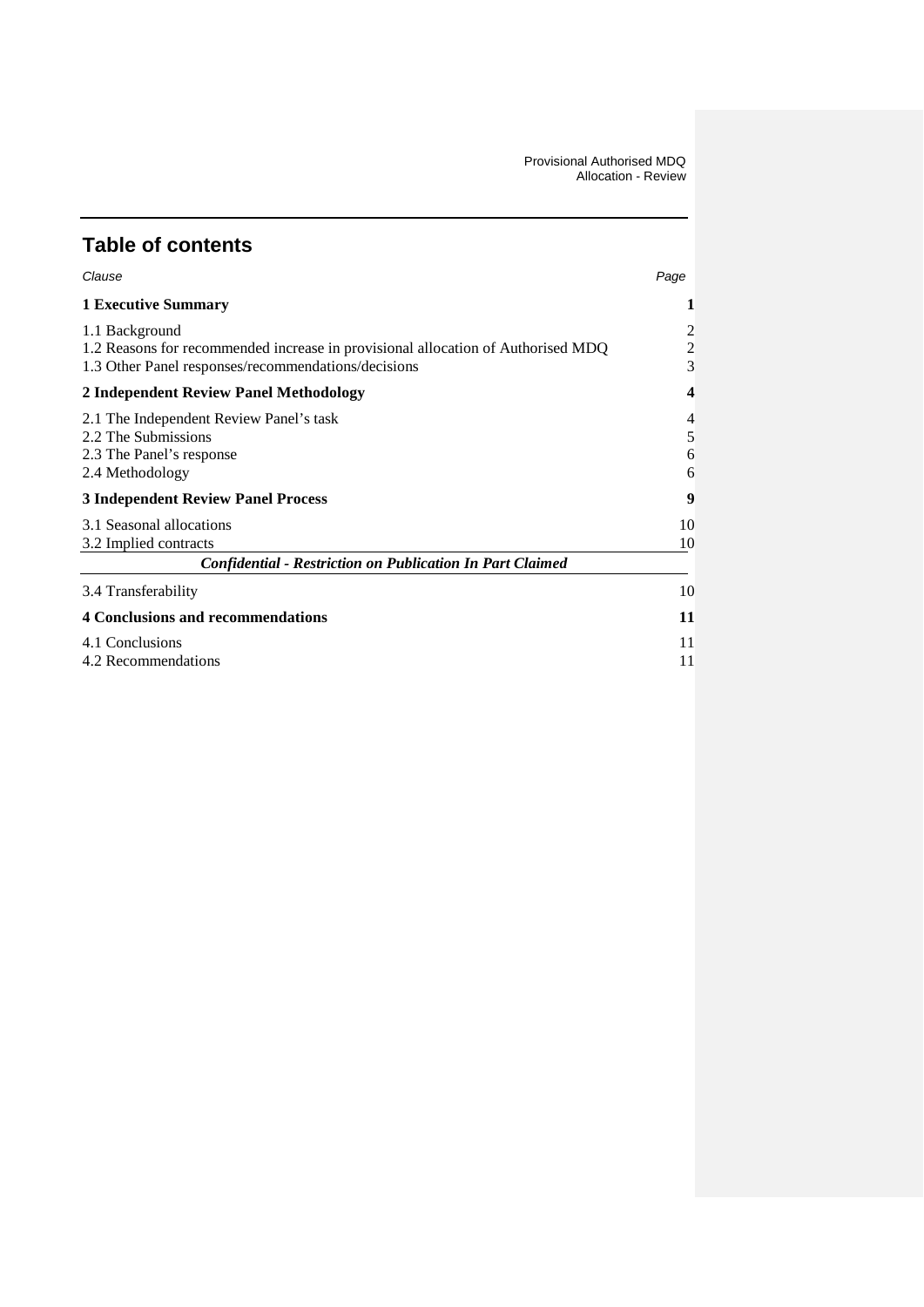# **1 Executive Summary**

### **1.1 Background**

An Independent Review Panel appointed by VENCorp (Jim Gallaugher of Gallaugher and Associates and Susan Taylor of Freehill Hollingdale and Page) received 80 submissions from customers to whom Authorised MDQ had provisionally been allocated by VENCorp in preparation for the commencement of the Victorian gas market.

Following a staged review of each of these submissions, the Independent Review Panel has reached its conclusions on these submissions and now provides to VENCorp its recommendations.

In this report the Panel sets out:

- the methodology adopted;
- the process followed; and
- the Panel's conclusions and recommendations.

The confidential attachments to this report provide:

- the Panel's recommendations for each submission and abbreviated reasons for them;
- an index of the submissions and the database the Panel used to record and collate relevant data;
- copies of letters forwarded by the Panel to customers who made submissions.

These attachments are confidential as they contain commercially sensitive customer information. The Panel has been conscious of the need to ensure that this commercially sensitive information is not revealed to any person who may have an interest in that information. It is understood that the attachments will therefore be detached from the main body of the report before it is released either to the Board of Directors of VENCorp or to any other person to whom VENCorp wishes to disclose it.

\_\_\_\_\_\_\_\_\_\_\_\_\_\_\_\_\_\_\_\_\_\_\_\_\_\_\_\_\_\_\_\_\_\_\_\_\_\_\_\_\_\_\_\_\_\_\_\_\_\_\_\_\_\_\_\_\_\_\_\_\_\_\_\_\_\_\_\_\_\_\_\_\_\_\_\_\_\_

 $\overline{\phantom{a}}$ 

*Note: all submissions received are documents in respect of which confidentiality and restriction on publication are claimed. Thus, as per the above paragraph, confidentiality and restriction on publication are claimed on all the attachments, which have been detached.*

\_\_\_\_\_\_\_\_\_\_\_\_\_\_\_\_\_\_\_\_\_\_\_\_\_\_\_\_\_\_\_\_\_\_\_\_\_\_\_\_\_\_\_\_\_\_\_\_\_\_\_\_\_\_\_\_\_\_\_\_\_\_\_\_\_\_\_\_\_\_\_\_\_\_\_\_\_\_  $\overline{\phantom{0}}$ 

# **1.2 Reasons for recommended increase in provisional allocation of Authorised MDQ**

Where the Panel recommends that the provisional allocation of Authorised MDQ should be increased prior to market start, one or more of the following reasons apply:

*(1) Contractual amendment*

A bona fide contractual amendment has been made to increase the customer's contractual MDQ and the Panel considers that the customer's Authorised MDQ should be consistent with the amended contract.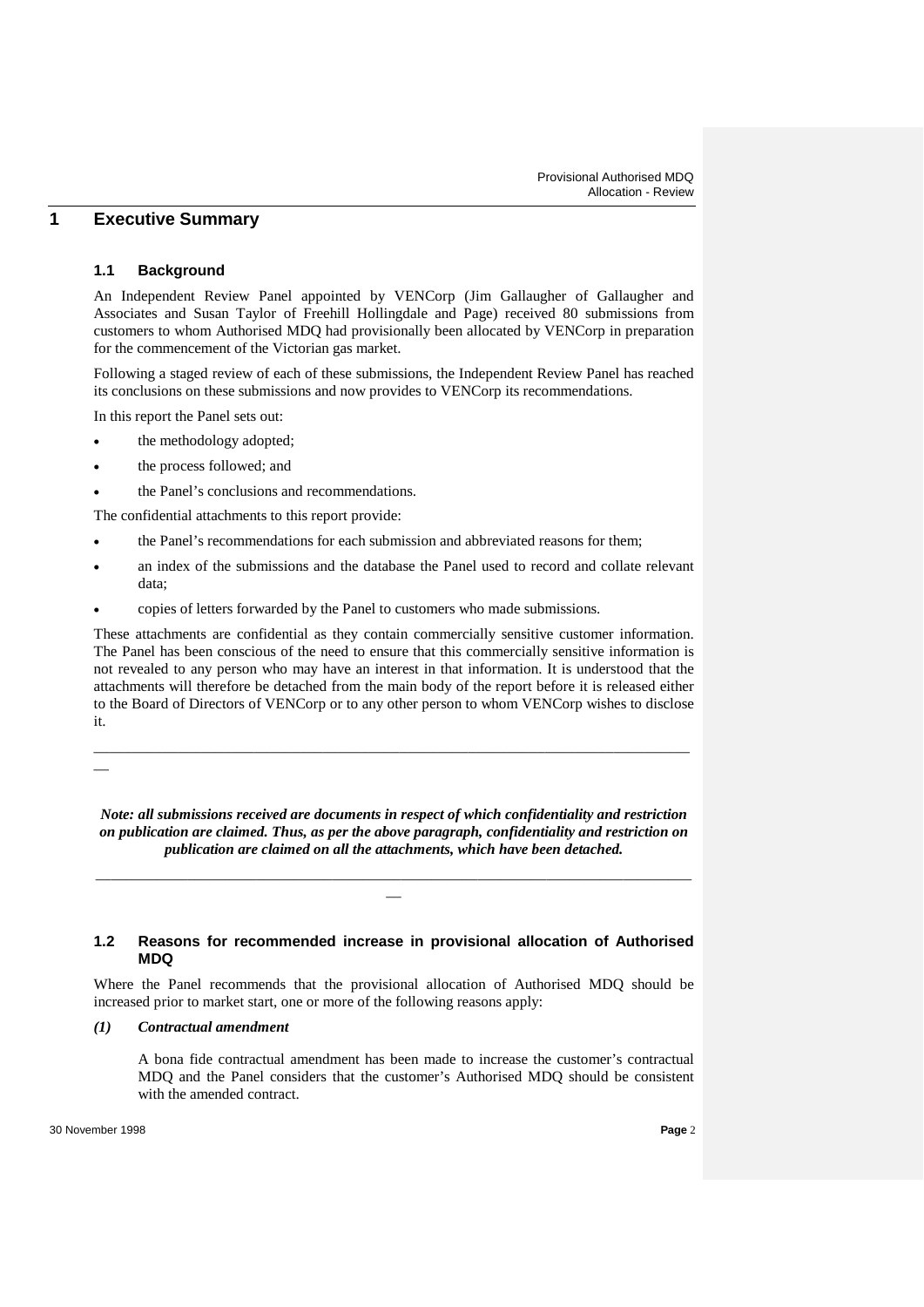7 submissions fell into this category.

### *(2) Historical use*

The historical pattern of use of the customer demonstrated that there is an implied contract between the customer and the Retailer which reflects an MDQ in excess of both the formal contractual MDQ and the provisional allocation of Authorised MDQ.

In these cases, the Panel applied a formula to metering data supplied by the relevant Retailer to provide an indication of whether an historical pattern of use could be demonstrated to an extent that warranted a higher Authorised MDQ being allocated.

29 submissions were in this category.

# *(3) Summer MDQ*

The Panel considers a Summer peak demand should be recognised in the MDQ allocation process, as most customer contracts reflecting materially increased seasonal requirements in Summer provided for a separate Summer and Winter contractual MDQ.

7 submissions were found to fall into this category.

### *(4) Committed expansions*

The Panel agreed that an increased Authorised MDQ should be recommended to VENCorp where the customer has been able to demonstrate that a committed expansion project exists. This was demonstrated to the Panel's satisfaction where the customer had actively involved the relevant Retailer in discussions relating to the additional MDQ requirements that would result from the expansion.

11 submissions were in this category.

These recommendations, however, are subject to a further recommendation that VENCorp enter into an agreement with each of these customers under which the customer agrees to surrender any amount of the revised Authorised MDQ which remains "unused" within a reasonable period after the nominated expansion is complete.

### **1.3 Other Panel responses/recommendations/decisions**

The Panel also received submissions in respect of which it was determined that other responses or recommendations should be made. These submissions fell into the following categories:

# *(1) Tradeability of Authorised MDQ*

Where customers raised the issue of whether Authorised MDQ could be traded, this was addressed by the Panel in letters to the customers explaining that the present version of the Victorian Gas Industry Market and System Operations Rules ("the MSO Rules") does not provide for this.

### *(2) Pre-market start reallocations between sites*

The Panel recommends to VENCorp that before the market starts, three customers identified in this report should be given the opportunity to transfer Authorised MDQ between their sites, depending on the gas pipeline capacity and capability. The Authorised MDQ of two customers is to be surrendered to allow increases at new sites, after the sites which currently have an Authorised MDQ are closed. This surrender would also be subject to a side agreement with VENCorp relating to the forfeiture of any "unused" amount of the newly allocated Authorised MDQ.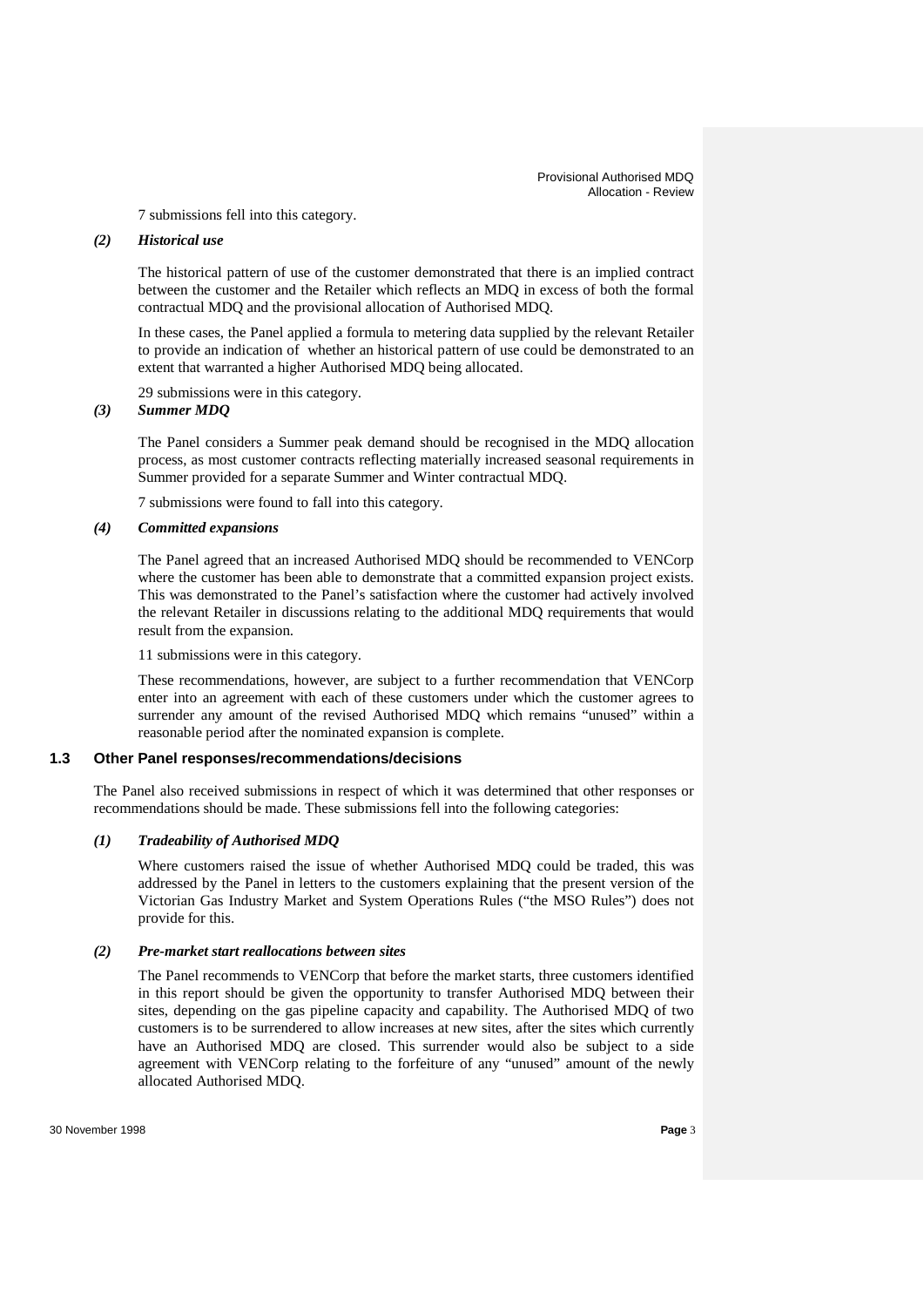# *(3) Future growth*

Many customers sought additional Authorised MDQ to satisfy unspecified future growth in demand. The Panel decided that no change to the provisional allocation of Authorised MDQ should be made on this basis and responded accordingly.

13 submissions were within this category.

### *(4) No change justified*

Finally the Panel has recommended no change to the provisional allocation of Authorised MDQ of 11 customers, either because a review of the provisional allocation was not sought or because the Panel was not satisfied that an increase was justified on the basis of the information received by the Panel.

# **2. Independent Review Panel Methodology**

The Independent Review Panel appointed by VENCorp (Jim Gallaugher of Gallaugher and Associates and Susan Taylor of Freehill Hollingdale and Page) received 80 submissions from customers to whom Authorised MDQ had provisionally been allocated by VENCorp in preparation for the commencement of the Victorian gas market.

### **2.1 The Independent Review Panel's task**

### **(a) VENCorp's proposed scope of work**

The consultancy services sought by VENCorp were for suitably qualified and experienced consultants to review submissions on the provisional allocation of Authorised MDQ and make recommendations to the VENCorp Board for the initial allocation of Authorised MDQ for market commencement.

This work was expected to include:

- review of the appropriate provisions of the Market and System Operations Rules dealing with the allocation of Authorised MDQ (primarily clause 5.3);
- review of the Ernst and Young report "Proposal for the Initial Allocation of Authorised MDQ", May 1998;
- review of written submissions by end-use customers (and/or by their Retailers on their behalf) and other interested parties;
- meetings/discussions (as required) with parties who made submissions, Ernst and Young, EPD and VENCorp; and
- preparation of a report detailing conclusions and recommendations in respect of the methodology for the allocation of Authorised MDQ and amendments, if any, to the provisional allocations of Authorised MDQ made by VENCorp to individual parties.

### **(b) Approach**

The Independent Review Panel established a database to include all written submissions regardless of their content or merits, with the objective of providing an "audit trail". This database is attached as confidential attachment 2.

The data included (where applicable):

- (1) correspondent details for response (name, company, address, title etc);
- (2) customer details (customer name, supply address, Retailer name, log no, provisional allocation of Authorised MDQ - provided for up to three customer entries);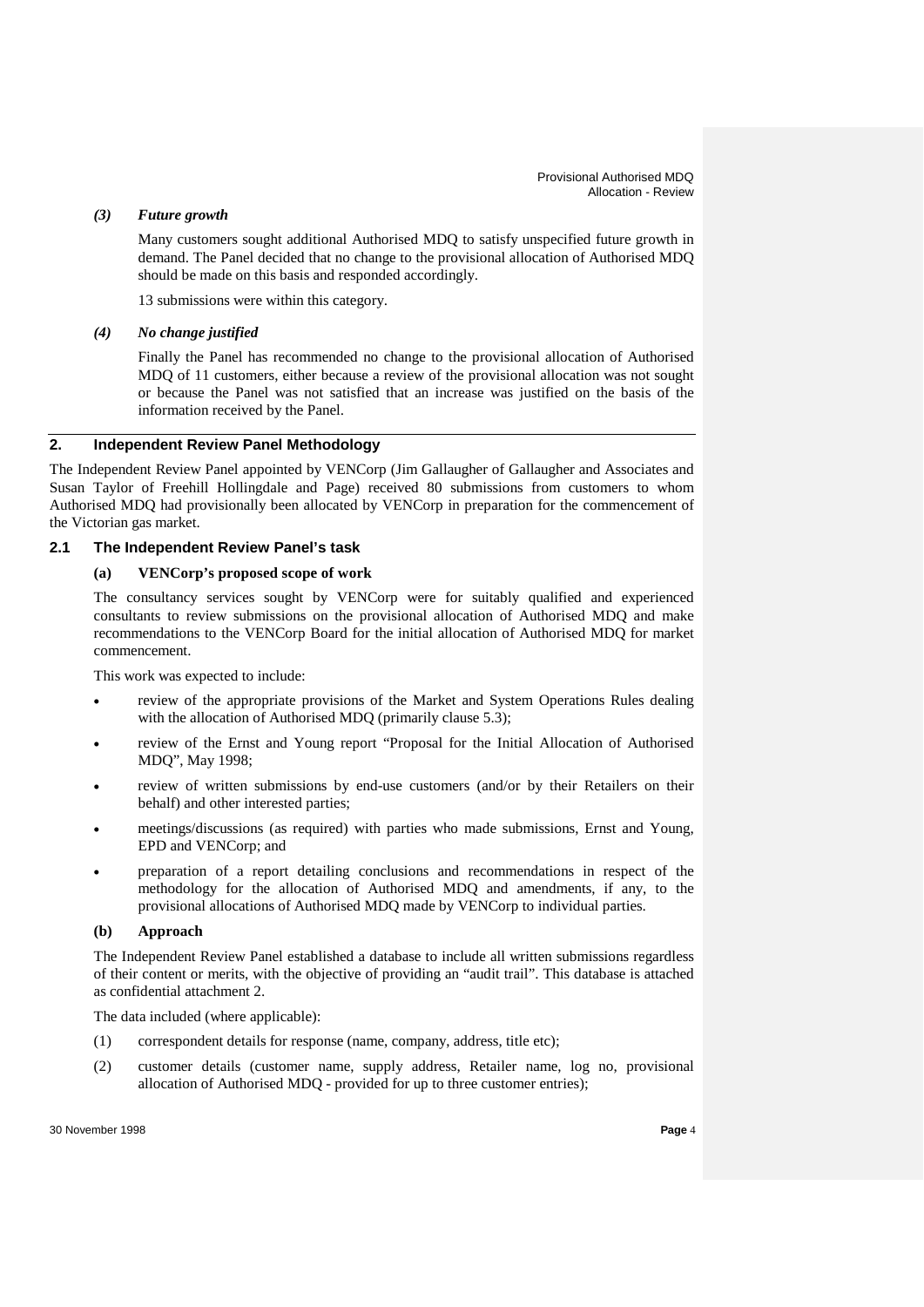#### Provisional Authorised MDQ Allocation - Review

- (3) categorisation of matters raised by correspondent:
	- (A) seeking an increased Authorised MDQ;
	- (B) higher Summer requirement;
	- (C) existence of an implied contract based on actual usage;
	- (D) recent contract amendments;
	- (E) future committed expansion;
	- (F) already committed future growth discussed with Retailer/Government;
	- (G) clarification in relation to future increases;
	- (H) transferability between sites; and
	- (I) tradeability or buyback by Retailer;
- (4) summary of additional material provided by the customer in response to a written request by the Panel;
- (5) summary of the Panel's proposed recommendations pending any comments received from the customer and the Panel's final recommendations where these differ from the initial proposals.

A summary list of the criteria used by VENCorp to make the initial allocations was developed and provided to each customer to assist them in the preparation of the additional material requested by the Panel.

The Panel prepared a definitive checklist of information needed to enable a proper review of any request to increase the provisional allocation.

Submissions were then categorised into the following groups:

- (1) Those outside the scope of the independent review process, which were to be handled directly by VENCorp and/or EPD - these were returned to VENCorp for processing.
- (2) Those for which additional information/evidence was required in order to undertake a review, in which case the Panel wrote to the correspondent requesting the relevant material, and a copy of that letter was also sent to the relevant Retailer.
- (3) Those for which sufficient detail was already available to make a preliminary finding, in which case the Panel then wrote a simple acknowledgment letter indicating the submission was being considered and contact would be made in due course.

# **2.2 The Submissions**

The submissions raised various issues - the majority of the submissions sought additional allocations of Authorised MDQ for a variety of reasons. However, a number of the submissions raised issues which the Independent Review Panel considered were beyond the scope of their review. The following submissions fall into this category:

### *Confidential - Restriction on Publication In Part Claimed*

These submissions were referred back to VENCorp without further action or review by the Independent Review Panel.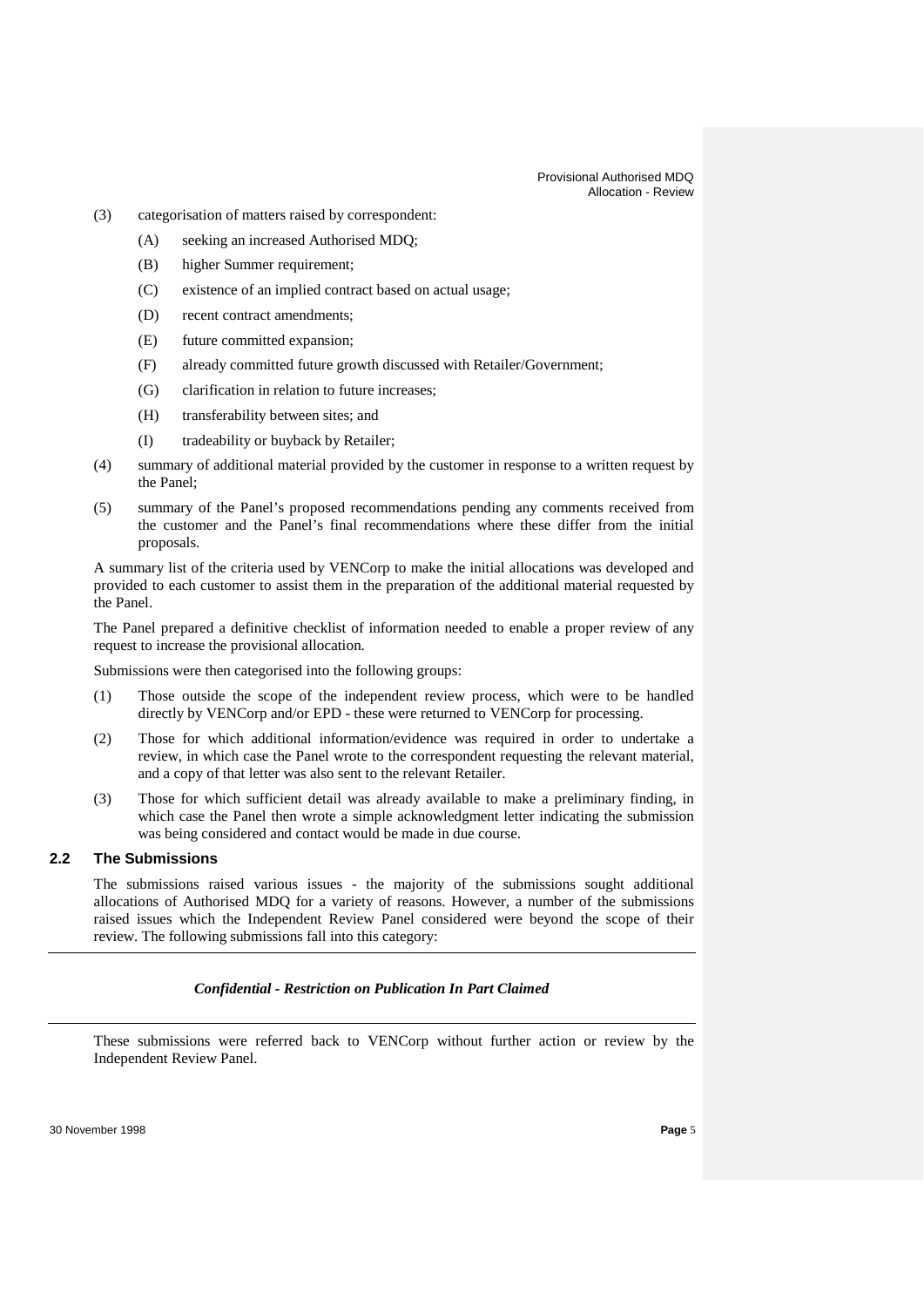The remaining submissions raised the following issues:

- (1) the customer's gas supply contract had recently been amended to reflect a different contractual MDQ than that which VENCorp provisionally allocated to them;
- (2) the provisional allocation of Authorised MDQ by VENCorp matched the contractual MDQ but the customer claimed that they had consistently withdrawn gas in amounts which exceeded the contractual MDQ;
- (3) the customer's peak gas demand occurs during Summer and, in most of these cases, the customer's contract reflects a separate Summer and Winter contractual MDQ with the higher amount applicable in Summer;
- (4) the customer has embarked on a committed expansion project which will result either in a new facility being built or an expansion to an existing facility, in both cases resulting in increased gas consumption;
- (5) the customer has two or more sites and proposes to or has already started to restructure its facilities so that gas usage will shift between sites; and
- (6) future prospective but uncommitted growth.

### **2.3 The Panel's response**

After discussion with VENCorp, it was considered appropriate for the Panel to correspond to each customer (and to provide a copy of that correspondence to the customer's Retailer) to advise the customer of the recommendation which the Panel proposed to make to VENCorp.

In circumstances in which the Panel proposed to recommend to VENCorp that the customer's provisional allocation of Authorised MDQ should be increased, the Panel made it clear to the customer that this recommendation would be subject to VENCorp's approval and, in some cases, would also be subject to technical capability and capacity. This process provided customers with the opportunity to discuss the Panel's proposed recommendation with either or both members of the Panel.

The Panel was prepared to accept additional supporting evidence from customers at this time for further review if the Panel considered this to be appropriate.

# **2.4 Methodology**

#### **(a) Amendment to contract**

Where a customer claimed that the customer's gas supply contract had been amended to reflect an MDQ which was different to that which was provisionally allocated by VENCorp, the Independent Review Panel sought evidence of this amendment. In most cases, the amended contract, or the relevant parts of it, were sent to the Panel for review. Where the Panel was satisfied that an amendment had been made and there was no evidence that the amendment had not been made in good faith, the Panel agreed to recommend to VENCorp that the customer's provisional allocation of Authorised MDQ should be revised to reflect the amended contractual amount.

#### **(b) Historical pattern of use exceeds contract MDQ**

In circumstances in which the customer claimed that gas withdrawals had consistently exceeded contractual MDQ amounts, the Panel sought evidence of gas usage from that customer's Retailer. In most cases, the Retailers were able to supply the monthly metered MDQ for each customer based on historical meter readings used for billing purposes. In some cases, the information the Panel received from Retailers reflected clear discrepancies or gaps in the data and in those cases, the Panel used the remaining information to the extent possible.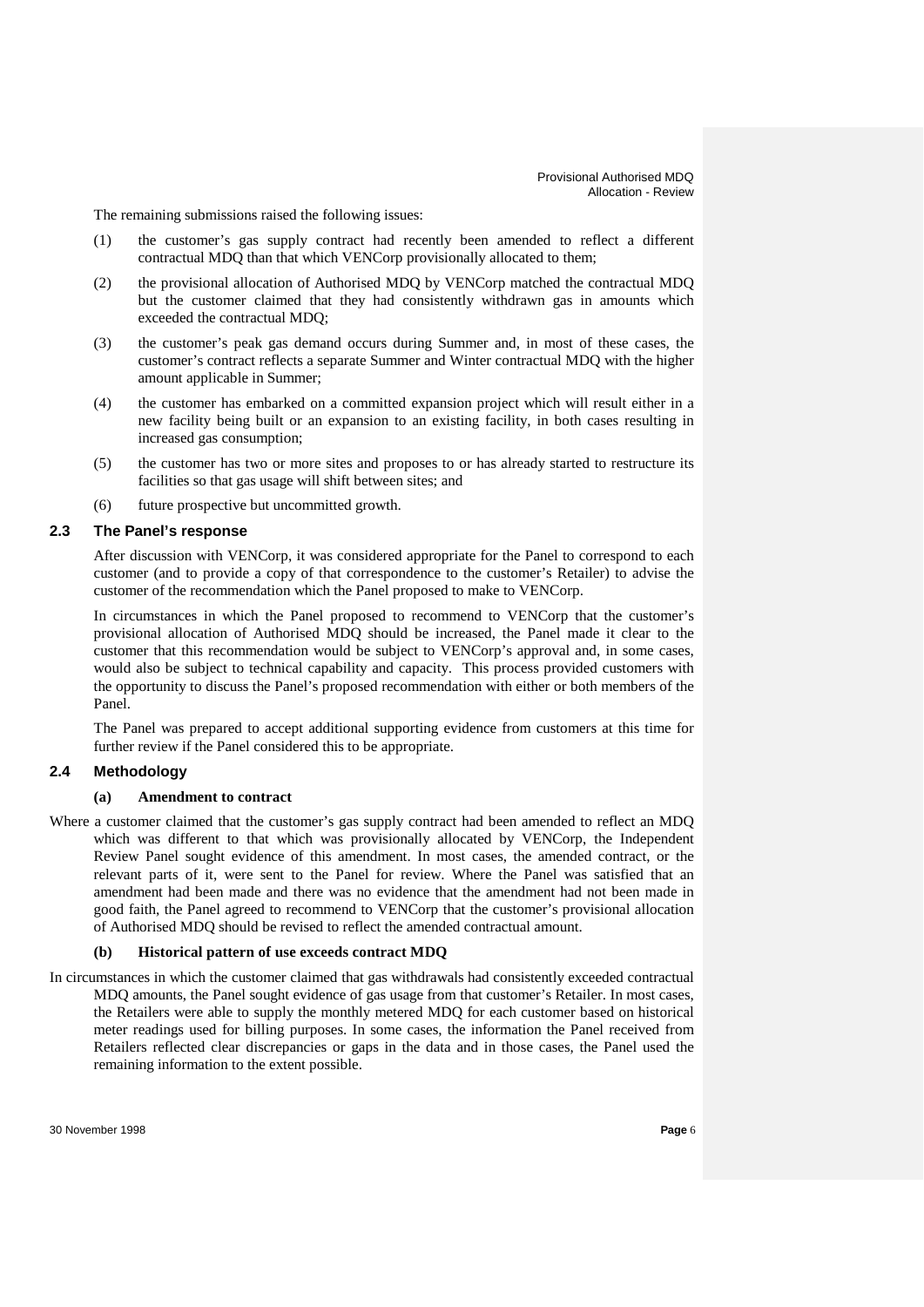- In assessing whether an implied contract based on a clear pattern of use had been established, the Panel considered it important to ensure that the following two matters were demonstrated by the data received:
	- (1) that a pattern of use had been demonstrated, and not just sporadic peaks on extraordinary occasions; and
	- (2) if a demonstrated pattern of use could be confirmed, that an amount which is appropriately representative of the historical pattern is used as the basis of the Panel's recommendation, rather than merely accepting the highest MDQ recorded.

To satisfy these two criteria, the Panel applied a formula whereby it accepted the highest monthly MDQ recorded only where that amount was within 10% of the next three highest monthly MDQ amounts in the historical billing data. Where that test was not satisfied, the Panel assessed whether the second-highest monthly MDQ amount was within 10% of the next three highest monthly MDQ amounts and so on.

In some cases, the highest recorded monthly MDQ amount which was within 10% of the next three highest monthly MDQ amounts was lower than the contractual amount and therefore, the test would fail in those circumstances and the Panel has recommended to VENCorp that no change to the provisional allocation of Authorised MDQ should be made.

In some other cases, the application of the formula yielded an MDQ which was higher than the provisional allocation of Authorised MDQ determined by VENCorp, but lower than the amount requested by the customer. In these circumstances, the Panel has recommended to VENCorp that the MDQ yielded by the formula should be allowed to the customer, but not the higher amount requested by the customer.

In some cases, the application of the formula yielded an MDQ which was not only higher than the provisional allocation of Authorised MDQ determined by VENCorp, but was also higher than the amount requested by the customer. In these cases, the Panel determined that the amount requested by the customer is the appropriate amount of Authorised MDQ for that customer.

### **(c) Peak gas demand during Summer**

Some submissions made it clear that the peak demand for gas occurs during Summer. In most of these cases, the customer's contract reflects a separate Summer and Winter contractual MDQ with the higher amount applicable to Summer.

Where a customer claimed a higher MDQ in Summer, the Panel sought evidence of contractual arrangements which reflected this and looked at historical gas usage based on metered amounts obtained from the customer's Retailer.

In circumstances in which the customer's contract reflects a lower MDQ for Winter and a higher MDQ for Summer, the Panel has recommended to VENCorp that VENCorp should allocate Authorised MDQ to match the amounts reflected in the contract.

In certain circumstances, the customer claimed that they had a Summer MDQ, but required a greater allocation of Authorised MDQ than reflected in their contract. In these circumstances, the Panel applied the same formula as was applied in relation to submissions dealt with in section 2.4(b) above to determine the Panel's recommendations for the appropriate Authorised MDQ for Summer and Winter, respectively, for these customers.

After discussion with technical advisors at VENCorp \*\*\*\*\*\*\*\*\* *Confidential - Restriction on Publication In Part Claimed* \*\*\*\*\*\*\*\*\* the Panel determined that an appropriate period over which a Summer Authorised MDQ should be applicable would be 1 November - 30 April, inclusive. The Winter Authorised MDQ for seasonal customers would apply to the remaining months of the year. It should be noted that some of the retail contracts with a separate Summer and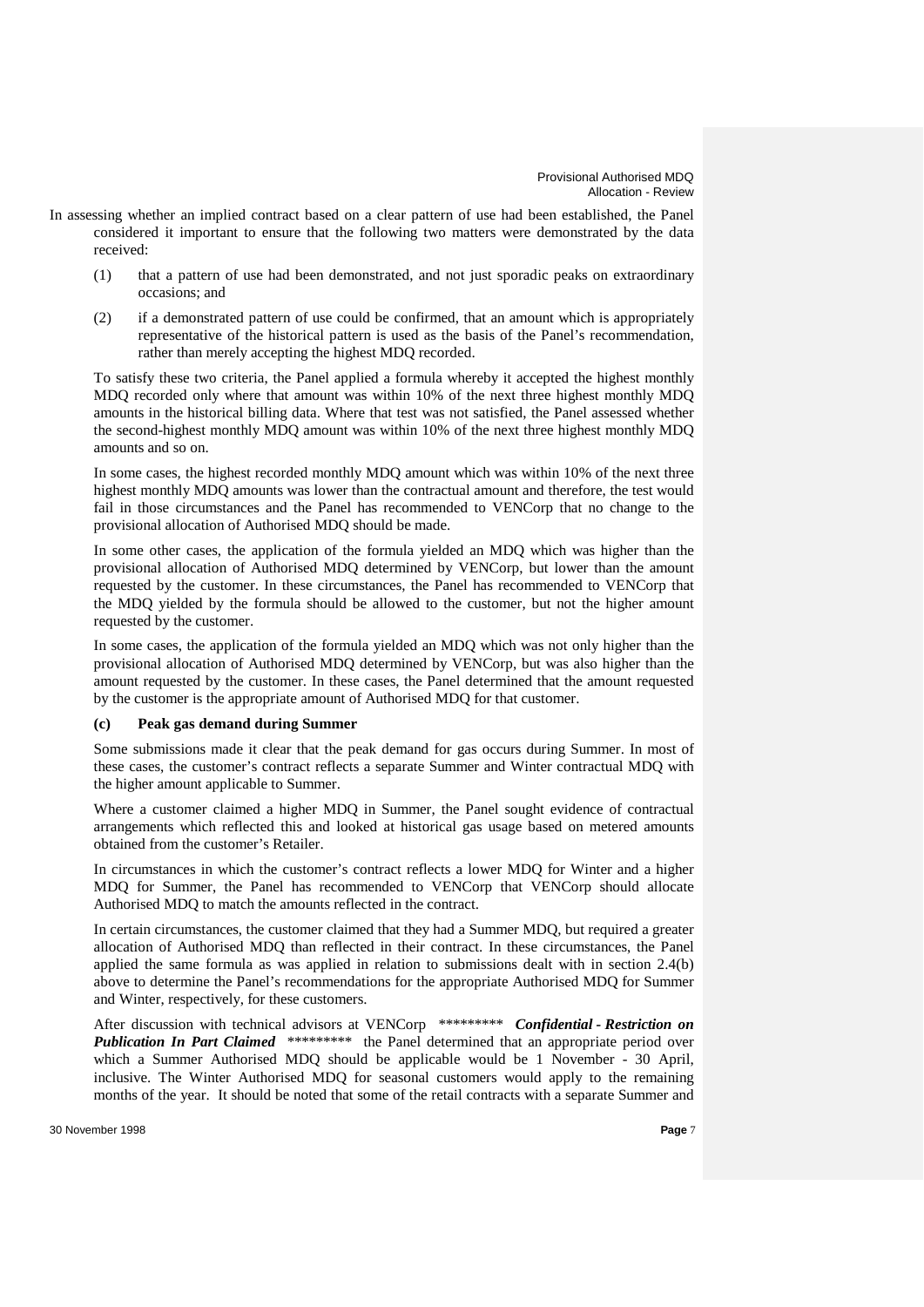Winter contractual MDQ do not use the November - April period for applying the higher Summer MDQ. However, the Panel considered that, for administrative simplicity, it would be preferable to standardise a consistent Summer period for the Summer MDQ applicable to all seasonal customers.

### **(d) Committed expansion projects**

A number of customers claimed that they had committed expansions and would require additional MDQ to service those expansions. The Panel determined that it would only be appropriate to consider future expansion plans where those future expansion plans were clearly committed, where they had been discussed with the customer's Retailer (or with a predecessor gas authority), where the Retailer had indicated that the increased gas supply required could be provided at the relevant site and where there is a clear commitment by the customer to proceed.

Evidence to support these factors was sought from the customers and their Retailers. If the Panel was satisfied, on the basis of the evidence received, that:

- there was at least some form of understanding or agreement between the Retailer and the customer relating to the future gas supply requirements of the customer as a consequence of the proposed expansion; and
- that the customer is fully committed to implement the expansion,

the Panel has accepted the estimated amount of MDQ required by the customer in respect of that expanded site and has recommended to VENCorp that the Authorised MDQ requested by the customer should be allocated.

However, in most cases, the Panel determined that although additional Authorised MDQ should be allocated to service the committed expansion, the estimate provided could not be substantiated. The Panel took the view that it is not within the Panel's role to undertake a detailed technical assessment to determine whether the estimate provided was realistic. In these circumstances, the Panel considers it appropriate that the customer be allocated the amount of Authorised MDQ requested. However, this allocation should be subject to the customer entering into an agreement with VENCorp whereby the customer agrees to surrender any "unused" amount of the Authorised MDQ based on actual billing data within a reasonable period after the committed expansion is completed and gas consumption has stabilised at the new, higher level. This "unused" amount of MDQ can then be allocated to other customers under clause 5.3.4(d) of the MSO Rules.

### **(e) Tradeability**

Some submissions raised the issue of tradeability. In response to this, the Panel has made it clear to such customers that version 2.0 of the MSO Rules provides, in clause 5.3.5(a), that Authorised MDQ allocated to a customer under clauses 5.3.2 or 5.3.4 of the MSO Rules is valid only for withdrawals of gas made at the delivery point in respect of which it was first allocated. The Panel also alerted customers to the fact that the only scope for trading Authorised MDQ under the Rules is where that Authorised MDQ has been allocated as a consequence of an augmentation made to the gas transmission system by TPA (or another pipeline owner) under clause 5.3.3 of the Rules.

However, where restructuring of a customer's facilities had taken place, it was the view of the Panel that the customer should be entitled to "swap" Authorised MDQ between its sites **prior to the commencement of the market** subject to there being no local gas supply constraints. In those circumstances, the Panel has recommended to VENCorp that the customer be entitled to nominate to VENCorp how it wishes the total amount of Authorised MDQ allocated to its sites to be divided between those sites for market start. This would be subject to an understanding by the customer that once the market commences, no further tradeability would be allowed. In these cases, the customers have been advised that, if there are technical reasons why the transfer cannot be accommodated by VENCorp, their request will be denied.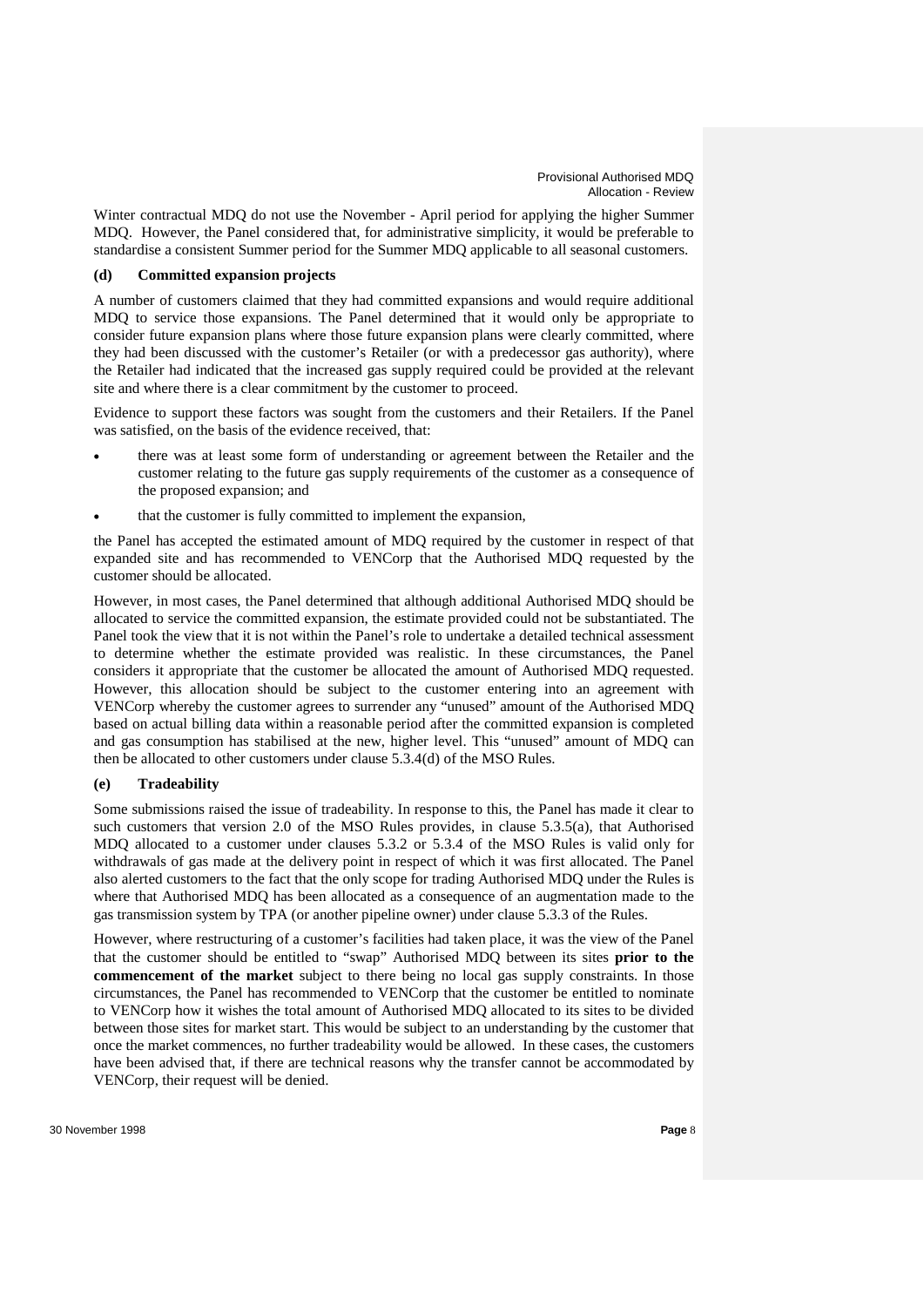# **(f) Future growth**

In circumstances in which a customer has requested additional Authorised MDQ to include a general provision to satisfy future growth in demand, the Panel has determined that no change to the provisional allocation of Authorised MDQ should be made.

The Panel's rationale for this decision is that it would be expected that many customers would experience growth in the future and, unless committed expansion plans are underway and can be demonstrated, there is no justification for allocating additional Authorised MDQ to customers who expect to experience growth but who are unable to say how, when or where that growth will occur.

# **3. Independent Review Panel Process**

# *Receipt of submissions from VENCorp*

The Independent Review Panel received 80 submissions from customers via VENCorp in relation to the provisional allocations of Authorised MDQ which had been communicated to customers by VENCorp.

# *Requests for further information*

In most cases, VENCorp wrote to the correspondents requesting certain further information where it was considered by the Panel that such information would be necessary to enable the review to be undertaken. These letters were forwarded to correspondents with copies sent to Retailers on 17 July 1998.

The letters sent by VENCorp to these customers included the following information:

- an explanation of the Panel's role;
- an indication of the criteria used by VENCorp for making its initial allocations; and
- a checklist marked with the relevant further information sought from the customer.

The letters also noted that information received as a result of the Panel's request for information would be treated with due commercial sensitivity and confidentiality.

Each of the correspondents was requested to provide the further information sought by 29 July 1998.

The information sought in the checklist was divided into the following categories:

- (1) Current customer/Retailer contract.
- (2) Details of contractual amendments.
- (3) Evidence of historical usage.
- (4) Evidence of any implied contracts.
- (5) Evidence of administrative errors.
- (6) Evidence of changes in circumstances.
- (7) Evidence of future expansion of business.
- (8) Evidence relating to rationalisation/relocations of the business or part of it.

### *Late submissions*

Some submissions were received by the Panel after 17 July 1998 (ie after the date on which VENCorp sent the letters requesting further information.) In these cases, the Panel sought any further information it considered necessary by telephone.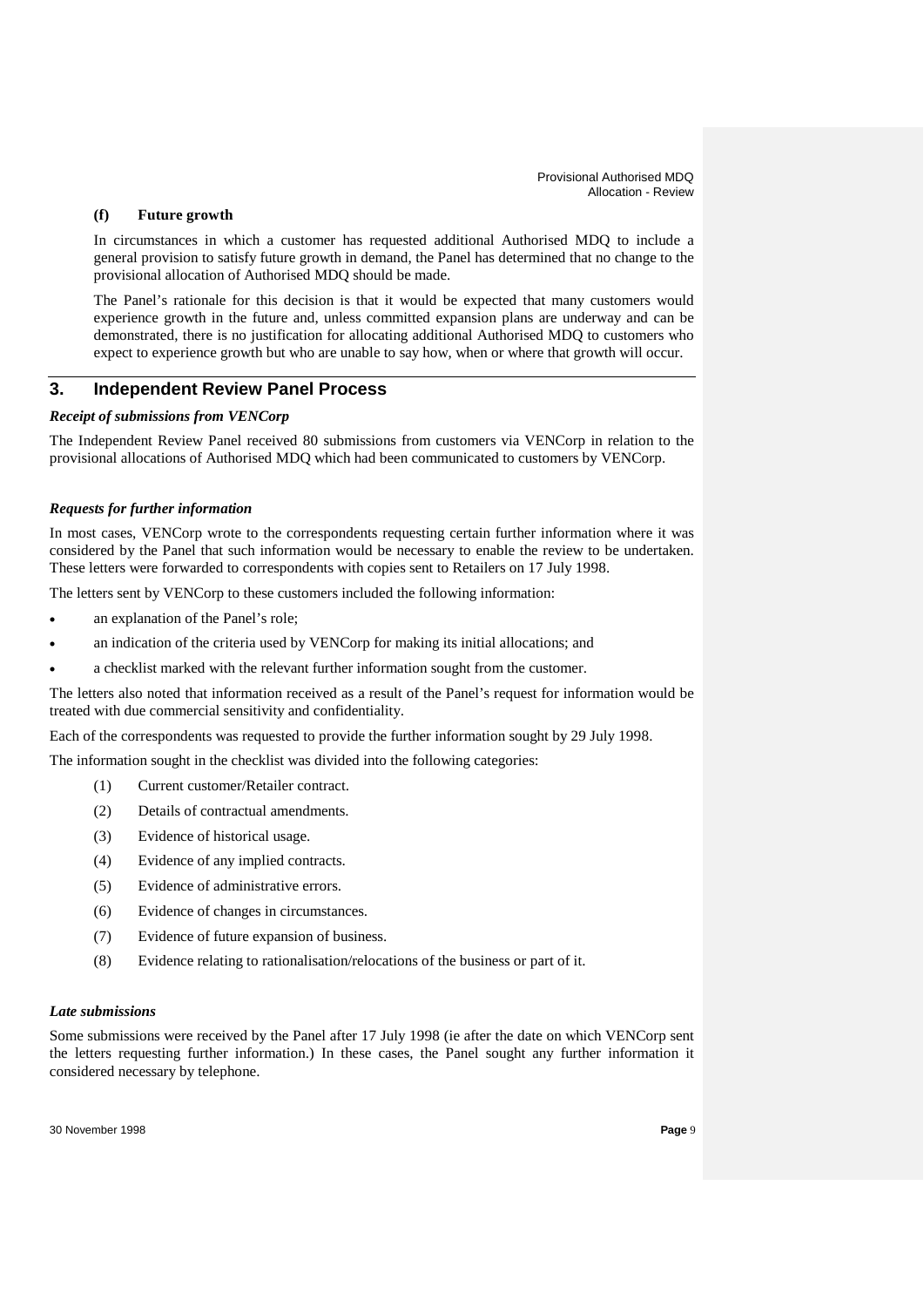### *Discussions with Retailers*

The Panel also offered to attend at the various Retailers' premises to view the information needed and suggested that the Retailers contact either of the Panel members by 3 August 1998 to make any necessary arrangements.

# *Preliminary issues for consideration*

Following receipt of further information from customers and Retailers, the Panel commenced its review process.

Several key issues arose at the outset. These issues, and the way in which the Panel determined that the issues should be addressed, are outlined below:

### **3.1 Seasonal allocations**

The Ernst and Young recommendations were that seasons were only to be taken into account in allocating Authorised MDQ in cases where existing contractual rights differentiate between seasons. It was noted that a different Summer/Winter MDQ would be too burdensome administratively.

A number of submissions requested different allocations between seasons, which was either not recognised in existing contracts or in the provisional Authorised MDQ allocations.

Where historical use or the terms of a customer's contract demonstrate a seasonal variation with a Summer peak, the Panel has generally recommended a seasonal Authorised MDQ for Winter and Summer.

### **3.2 Implied contracts**

In light of the past practices of the Gas and Fuel Corporation and the Retailers in amending contractual MDQ, a question arose as to whether the Panel should accept that a course of conduct can have the effect of creating an implied contract which varies the terms of an existing contract or whether a strictly legal approach should be adopted.

The Panel determined that it should accept that a clear pattern of historical use (which differs from the provisions of a customer's contract) should be taken into account in determining that customer's Authorised MDQ.

### **3.3**

### *Confidential - Restriction on Publication In Part Claimed*

#### **3.4 Transferability**

The Panel's initial view was that there ought be no transferability across sites as the MSO Rules clearly did not allow for this. However, the Panel considered that there could be amalgamation of MDQ for one site with different meter points. The Panel considered that this accorded with the MSO Rules.

However it should also be noted that many of the customers exhibited ignorance about the concept of Authorised MDQ and its effect on gas supply. It appeared to the Panel that some customers were of the view that they could not withdraw gas in excess of the Authorised MDQ figure. The Panel endeavoured to make it clear to all customers who had made submissions that the Authorised MDQ figure does not generally represent a physical limitation on gas supply.

The Panel undertook a review of each submission on its merits. This review commenced on 11 August 1998 and continued until final letters were forwarded to customers on 4 September 1998. Responses from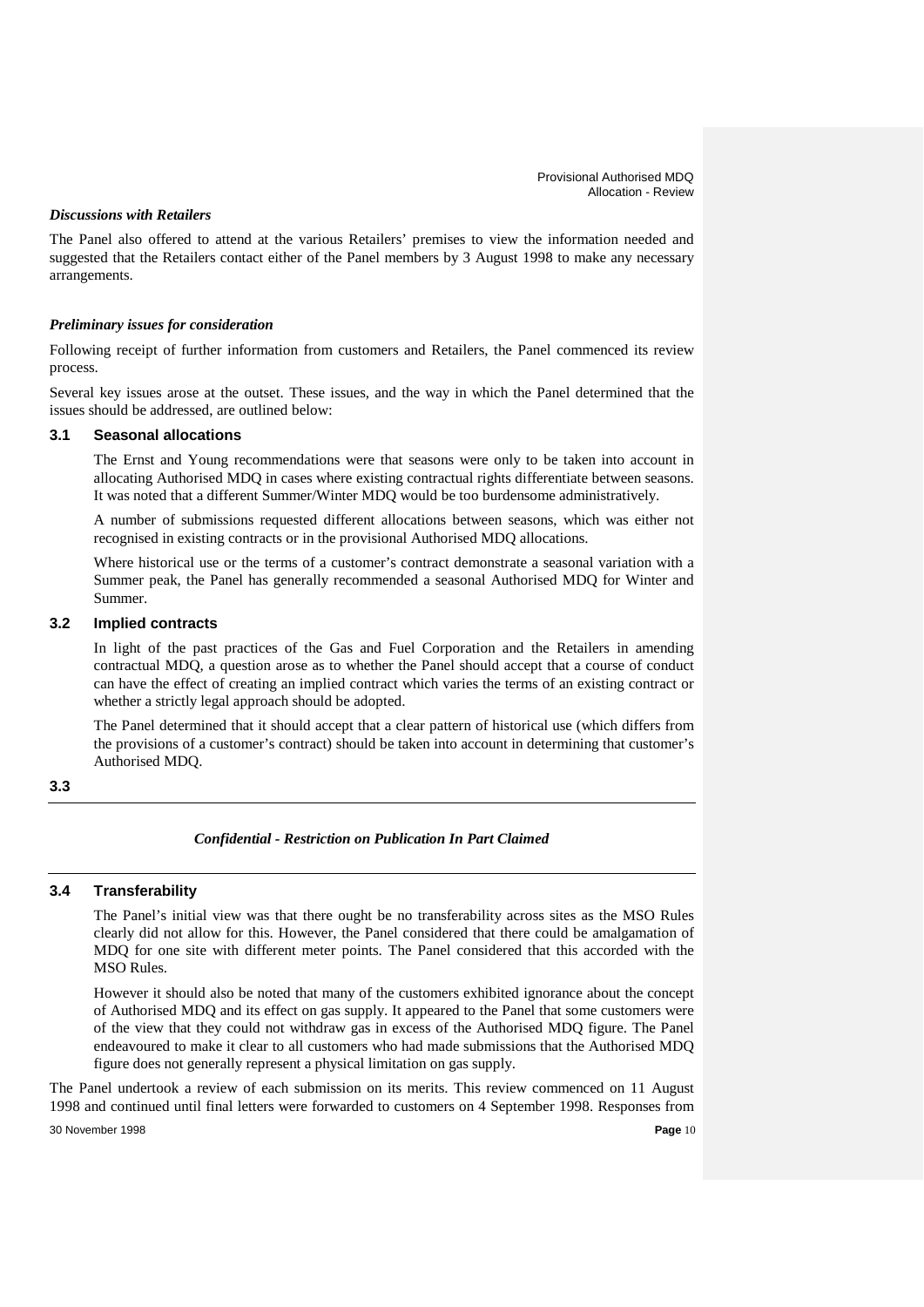the Panel to some later submissions received were sent later than this, with the last letter being sent on 5 October 1998.

During this period each of the Retailers were provided with lists of their customers who had made submissions and relevant log numbers so that they could provide consumption data for the Panel to consider. Comprehensive data was not received for some customers until late August.

During this intensive review process, one or other of the Panel members telephoned or visited certain customers or Retailers to clarify various facts and obtain further information where necessary. For example contract MDQ figures were verified, details of expansion under way were sought and clarification of the dates on which certain sites were closing and new sites opening were sought.

Each letter sent to customers provided an indication of whether the Panel was proposing to recommend to VENCorp that the customer's provisional Authorised MDQ should be increased or not and the reasons for the recommendation. It was made clear that the Panel's final recommendations would be subject to VENCorp's approval. Each letter also invited the customer to discuss the proposed recommendations with either of the Panel members.

Approximately 6 customers took this opportunity and telephoned one of the Panel members. This was usually when the Panel had declined a request for an increase based on future use requirements and the customers wished to discuss this. The discussions were co-operative and ended in all but one case with the customer acknowledging and accepting the reasons for the Panel's decision. For the remaining case, the Panel has modified its recommendation following further discussion with the customer and the relevant Retailer.

No further written submissions were received and the Panel considers that its recommendations are now final. Those recommendations are included in the confidential attachments to this report.

Finally, a copy of the letters sent to each Retailer's customers was sent to that Retailer.

# **4. Conclusions and recommendations**

### **4.1 Conclusions**

The Panel's recommendations for each submission and the abbreviated reasons for them are contained in confidential attachment 1.

An index of the submissions made and the database are contained in confidential attachment 2.

Copies of the letters forwarded to the customers who made submissions are contained in confidential attachment 3. These detail the reasons for the recommendations made.

### **4.2 Recommendations**

### **(a) Summary Recommendations**

The Panel has recommended an increase to a customer's Authorised MDQ where it was shown to the Panel's satisfaction that:

- actual usage exceeded the provisional allocation of Authorised MDQ on a consistent basis,
- recent contractual amendments should be recognised,
- an agreement or understanding to supply gas to a committed expansion was established, or
- the customer had a contract which reflected a separate Summer and Winter MDQ and requested that this be recognised in the Authorised MDQ process.

If these recommendations are accepted by VENCorp, the net increase in Winter Authorised MDQ would be:

**16,671,479 MJ**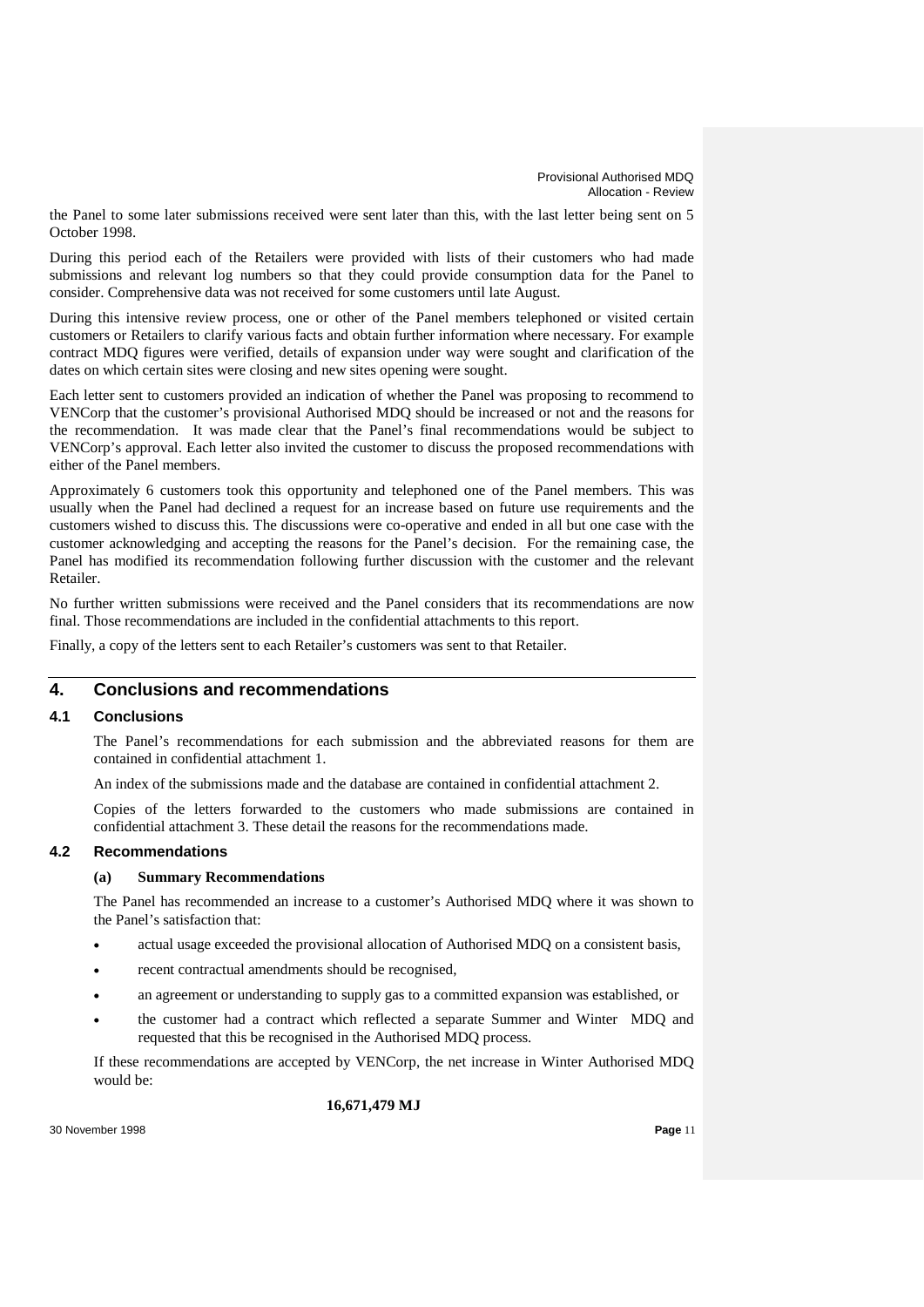In addition, the Panel's recommendations would also introduce a Summer MDQ which, in the case of \*\*\*\*\*\*\*\*\* *Confidential - Restriction on Publication In Part Claimed* \*\*\*\*\*\*\*\*\* is higher than might otherwise have been the case.

However, as the recommended increases for many customers are based on historical usage, actual demand is not expected to increase by this amount even if the Panel's recommendations are approved.

# **(b) "Use it or lose it" recommendation**

Where the Panel recommends an increased Authorised MDQ based on committed future expansion, it also recommends that the increase should be subject to an agreement to surrender any "unused" amount to allow VENCorp to issue that "unused" amount to other customers under the MSO Rules. This recommendation can be effected by an agreement between the customer and VENCorp. The customers subject to this recommendation are as follows:

### *Confidential - Restriction on Publication In Part Claimed*

#### **(c) Transferability before market start**

Several submissions raised questions of tradeability and transferability. These have been addressed within the Panel's responses.

The Panel recommends allowing transferability between sites by negotiation with the relevant Retailers and VENCorp **before market start** for the following customers:

### *Confidential - Restriction on Publication In Part Claimed*

### **(d) Surrender Sites**

The Panel recommends Authorised MDQ be surrendered to allow increases at new sites, after site closures. The sites affected are:

#### *Confidential - Restriction on Publication In Part Claimed*

### **(e) Increase in future**

In one case the Panel recommends that VENCorp allocate any spare MDQ if the Authorised MDQ is exceeded next Winter due to uncertainties about future gas needs, but clear evidence of a committed expansion for which increased gas will be required. The customer to whom this recommendation applies is

### *Confidential - Restriction on Publication In Part Claimed*